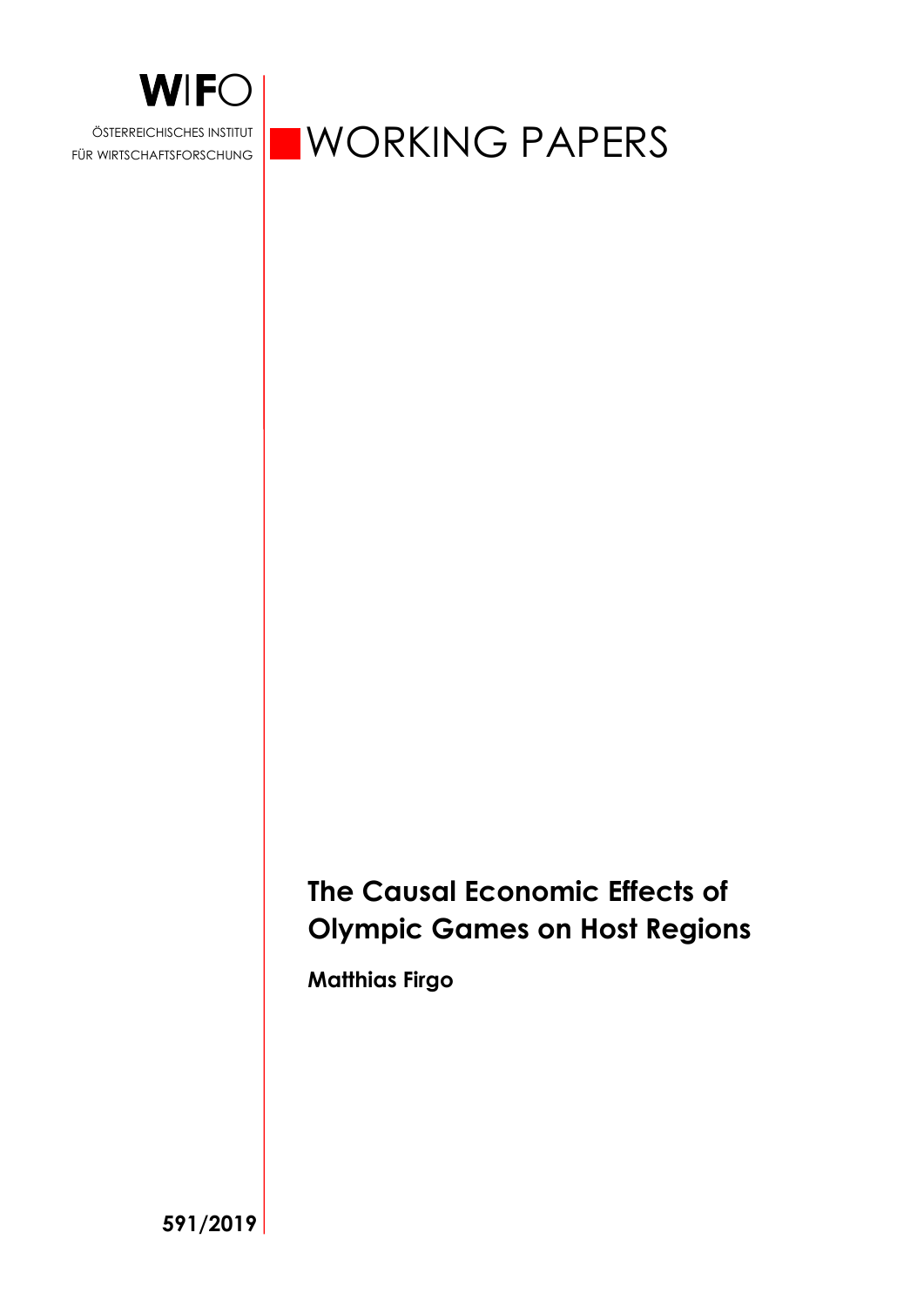

ÖSTERREICHISCHES INSTITUT FÜR WIRTSCHAFTSFORSCHUNG<br>AUSTRIAN INSTITUTE OF ECONOMIC RESEARCH

# **The Causal Economic Effects of Olympic Games on Host Regions**

# **Matthias Firgo**

WIFO Working Papers, No. 591

November 2019

### **Abstract**

This paper studies the effects of hosting Olympic Games on the regional economy in the short- and long-run. For identification, runners-up in the Olympic bidding process are used to construct the counterfactual for Olympic host regions. In the short-run, hosting Summer Olympics boosts regional GDP per capita by about 3 to 4 percentage points relative to the national level in the year of the event and the year before. There is also evidence for positive long-run effects, but results on the latter are not statistically robust. In contrast, Winter Olympics do not have a positive impact on host regions. If anything, they lead to a temporal decline in regional GDP per capita in the years around the event.

E-mail address: matthias.firgo@wifo.ac.at 2019/288/W/0

© 2019 Österreichisches Institut für Wirtschaftsforschung

Medieninhaber (Verleger), Hersteller: Österreichisches Institut für Wirtschaftsforschung • 1030 Wien, Arsenal, Objekt 20 • Tel. (43 1) 798 26 01-0 • Fax (43 1) 798 93 86 • http://www.wifo.ac.at/ • Verlags- und Herstellungsort: Wien Die Working Papers geben nicht notwendigerweise die Meinung des WIFO wieder Kostenloser Download: http://www.wifo.ac.at/wwa/pubid/62111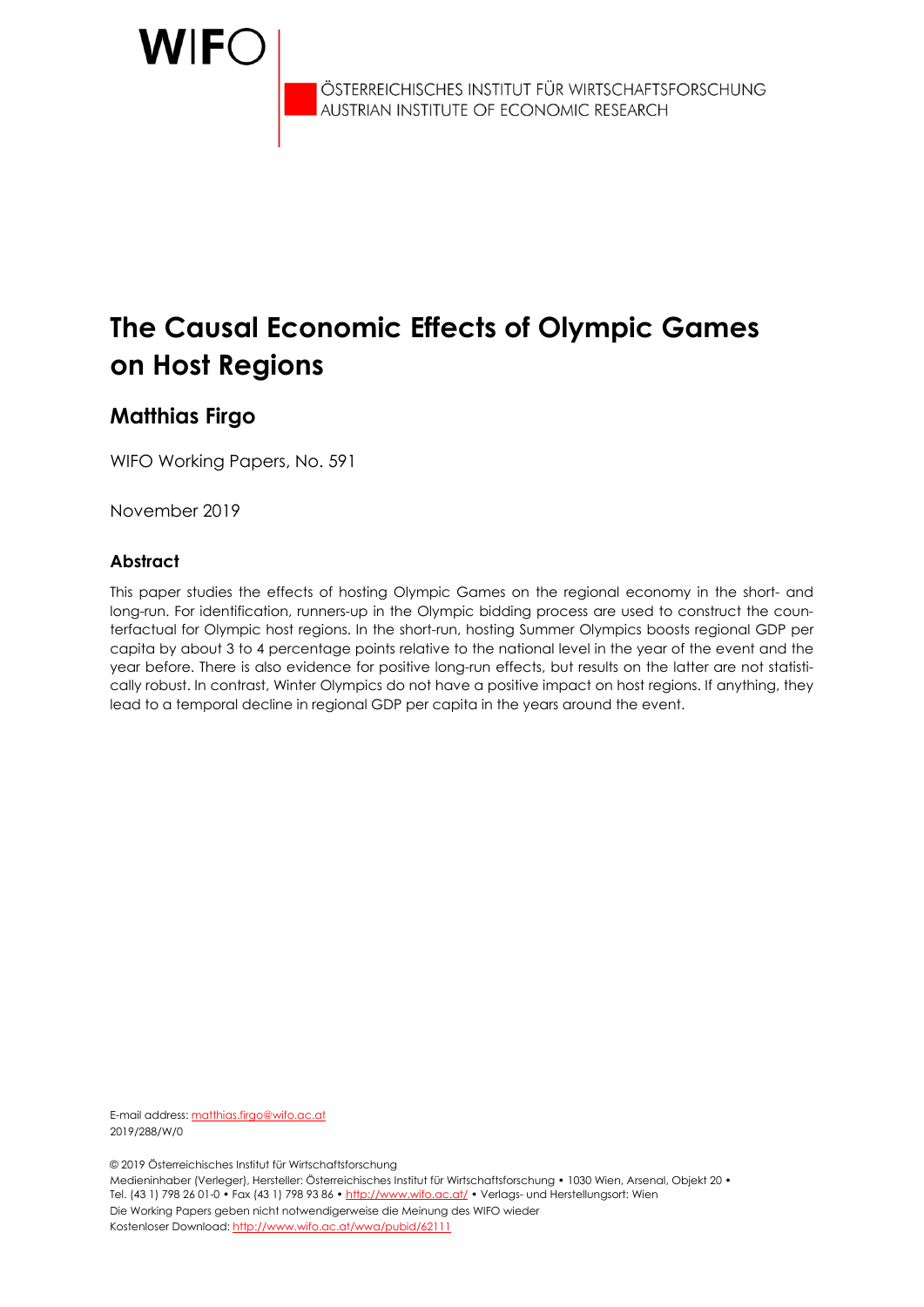# The Causal Economic Effects of Olympic Games on Host Regions

Matthias Firgo<sup>\*</sup>

November 22, 2019

#### Abstract

This paper studies the effects of hosting Olympic Games on the regional economy in the short- and long-run. For identification, runners-up in the Olympic bidding process are used to construct the counterfactual for Olympic host regions. In the short-run, hosting Summer Olympics boosts regional GDP per capita by about 3 to 4 percentage points relative to the national level in the year of the event and the year before. There is also evidence for positive long-run effects, but results on the latter are not statistically robust. In contrast, Winter Olympics do not have a positive impact on host regions. If anything, they lead to a temporal decline in regional GDP per capita in the years around the event.

Keywords: Olympic Games, Mega Events, Public Infrastructure, Regional Development, Causal Effects, Sports Economics;

JEL Classification: H54, O18, R11, R53, R58, Z28, Z38;

<sup>∗</sup>Austrian Institute of Economic Research (WIFO), Arsenal Objekt 20, 1030 Vienna, Austria. Email: matthias.firgo@wifo.ac.at, Tel: (+43-1)7982601-471, Fax: (+43- 1)7989386. The author thankfully acknowledges the helpful comments on previous versions of the paper by Martin Falk, Peter Huber, Peter Mayerhofer, Harald Oberhofer, Dieter Pennerstorfer, Andreas Steinmayr, Hannes Winner, and the participants of conferences and seminars in Cork, Innsbruck, Vienna, and Würzburg. In addition, the author would like to thank Wolfgang Dauth and Michael Pflüger for their support while working on this paper during a research stay at the University of Würzburg.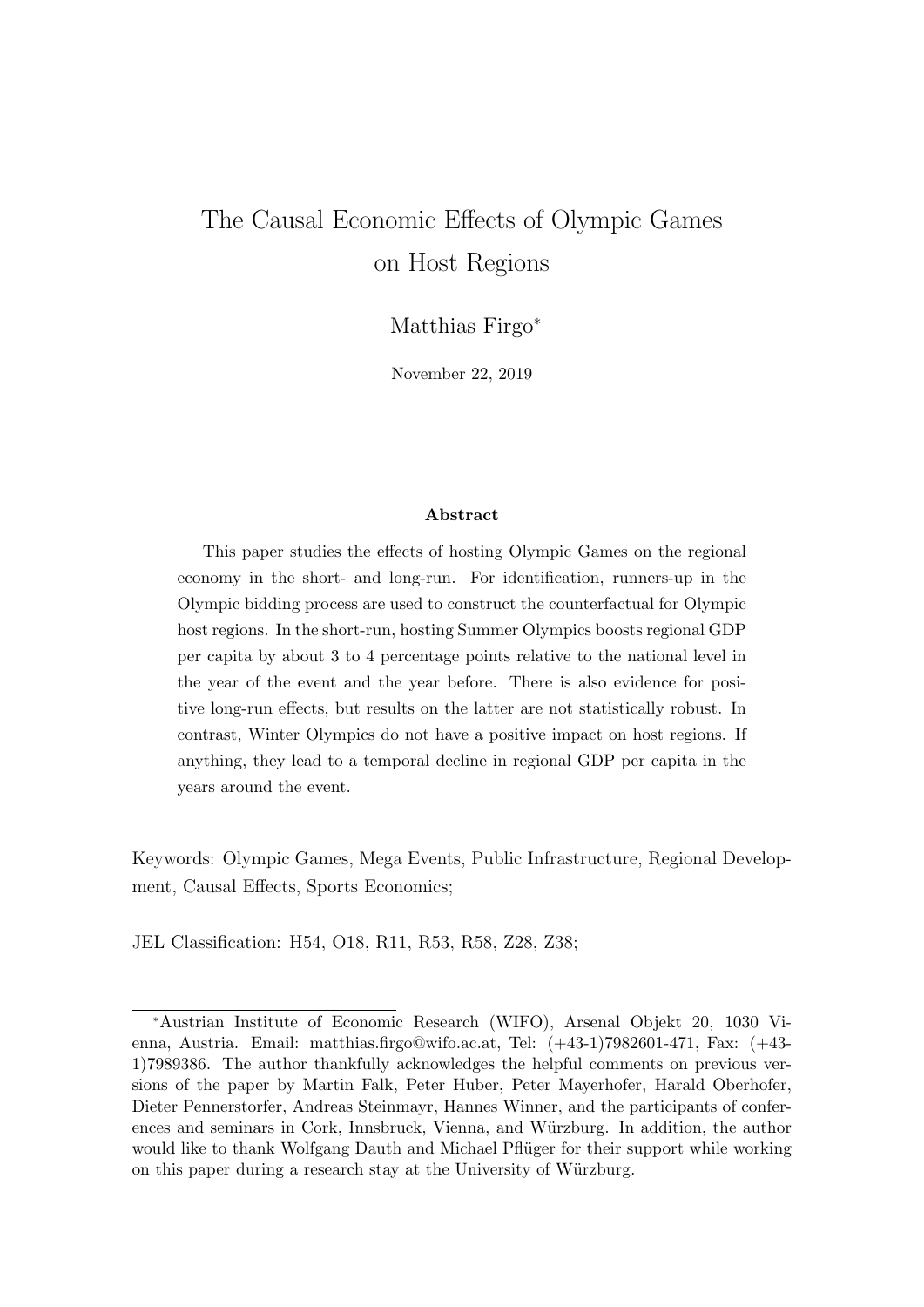"If one wishes to know the true economic impact of an event, take whatever numbers the promoters are touting and move the decimal point one place to the left." — Baade and Matheson (2016, p. 207)

# 1 Introduction

Preparing and hosting Olympic Games is a costly endeavor. Billions of dollars are invested in Olympic sports venues, general infrastructure and the organization of the event. To justify the use of substantial amounts of public funds, advocating policy makers put forward the argument of a high indirect profitability and positive long-term effects on the economy and population. Academic ex-post studies on the effects of hosting Olympics in turn tend to find impacts near zero or a fraction of exante predictions (see a survey by Baade and Matheson, 2016). Papers estimating the effects across events based on counterfactual methods are inconclusive overall, but those using more careful identification strategies have not found significant effects on national economic outcomes of host countries or population size of host cities.

However, little is known about the nature and extent of the local economic effects for the Olympic host regions. Existing case studies on individual Olympic Games (Jasmand and Maennig, 2008; Hotchkiss et al., 2015, among others) have focused on different outcome variables and periods of effect, and draw different conclusions on the sign and size of the effects (Baade and Matheson, 2016). While the related literature on mega-events casts doubt on both event-induced long-run tourism effects (e.g. Fourie and Santana-Gallego, 2011) and an economic legacy of the sports facilities constructed (e.g. Coates and Humphreys, 2008), a growing body of literature has highlighted the positive regional economic effects of investments in transportation infrastructure (see Duranton and Turner, 2012; Ghani et al., 2016; Donaldson, 2018, among others, and Bröcker et al., 2019 for a recent survey). Although this literature is not directly related to mega-events, the findings are crucial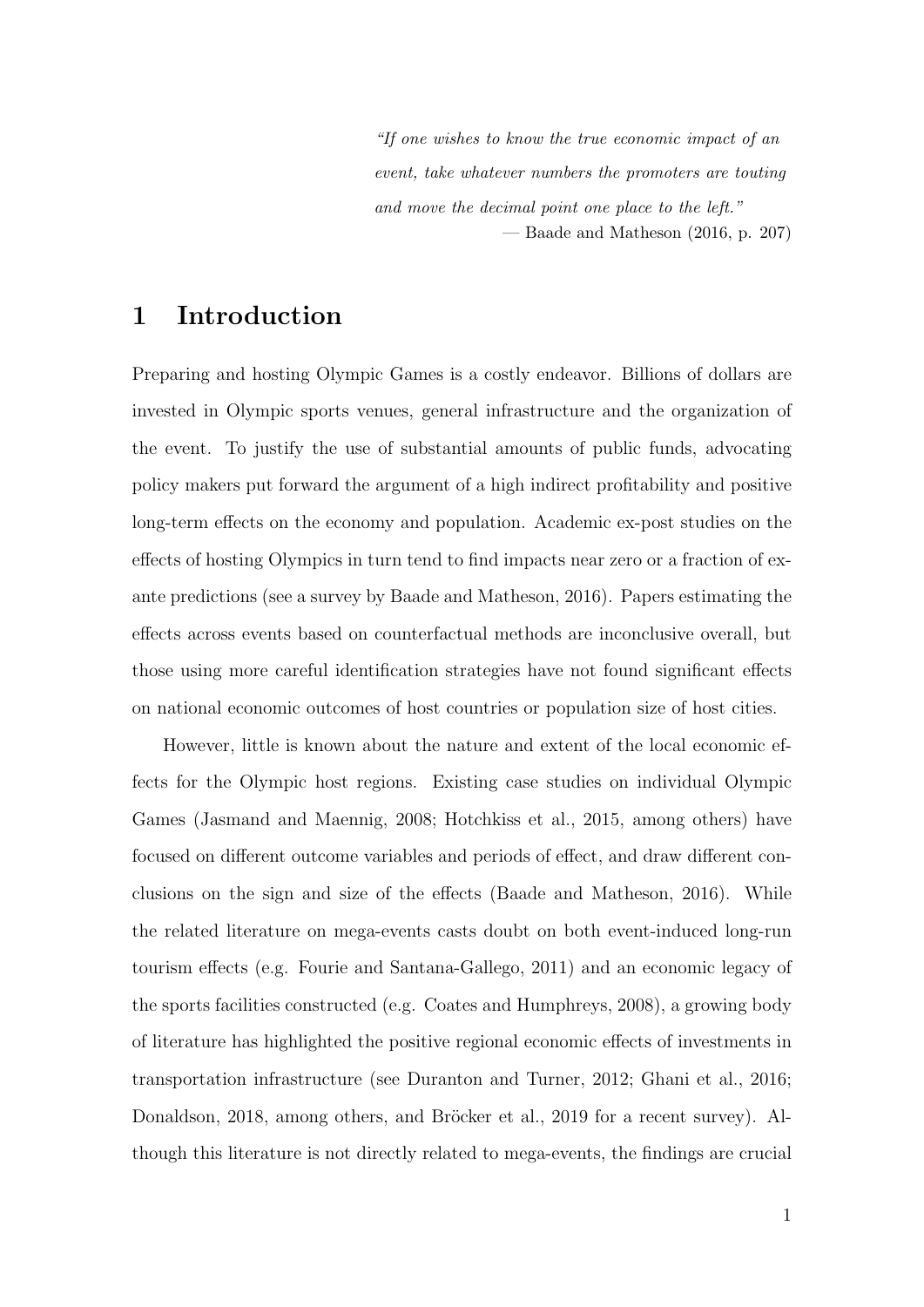as the renewal of general and transportation infrastructure typically accounts for a large portion of investments in the course of Olympic Games (Baade and Matheson, 2016; Short, 2018).

Against this background, this paper is the first to systematically analyze the economic effects of Olympic Games at the regional level. The results and conclusions drawn inform policy makers and the public on the expected total effects on regional development that arise from the different channels of action in the course of preparing and hosting Olympic Games. Specifically, we focus on effects on regional GDP per capita as a measure of regional economic prosperity. This allows an assessment of the expected benefits for the public, which usually bears substantial parts of the expenditures. We argue that national economic outcomes – on which related econometric papers have focused – are not feasible to study economic effects of mega events such as Olympic Games for several reasons:

First, regions compete for public resources. Benefits from public investments in the infrastructure of an Olympic host region may come at the expense of other regions of the country when Olympic Games have impeded public investment otherwise made in the latter regions. Similarly, also other expenditures made in the host region related to Olympic Games (firm investments; local, national and international visitors) could have otherwise been spent in other regions of the country. In addition, positive signaling effects through international media attention related to an Olympic event are mainly focused on the host region rather than the whole country. Thus, even if being a zero-sum game at the country level, the local economy may still benefit from Olympic Games.

Second, Olympic host countries are typically large economies. Even if the effects on the host region exceed any potential adverse effects on other regions in the country, the total effects are likely to be too small relative to the national economy to show up in broad aggregated national indicators (Scheu and Preuss, 2017). The 2002 Winter Olympics in Saltlake City (Utah) and the 1996 Summer Olympics in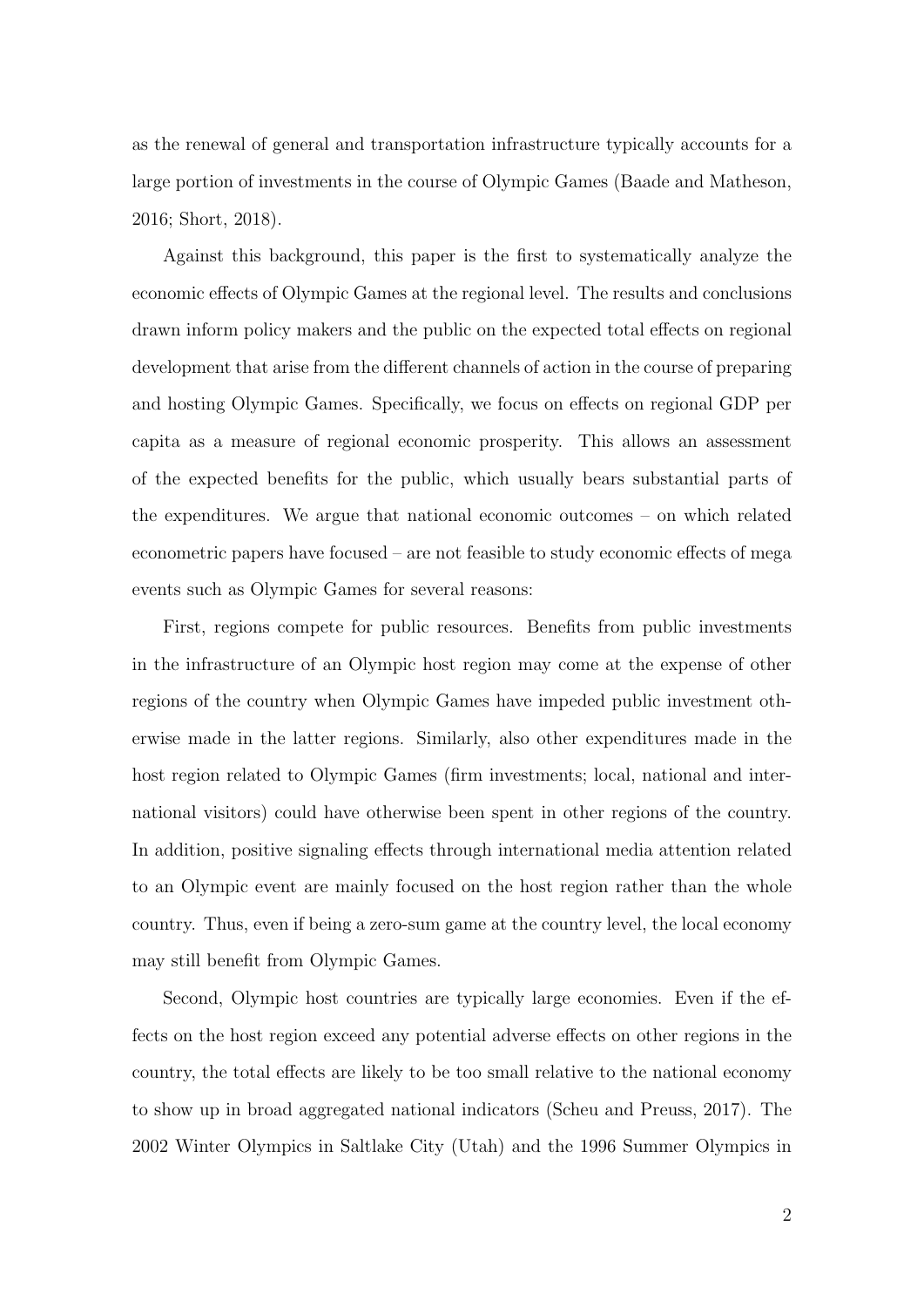Atlanta (Georgia) provide illustrative examples: Utah's share in US GDP amounted to 0.6% in 1995, the year of the election of the 2002 Olympics; Georgia's share in national GDP was at 2.5% by the time of the election of the 1996 Olympics. Similar proportions apply to the Russian and Korean regions Krasnodar and Gangwon hosting the Sochi 2014 and the Pyoengchang 2018 Winter Olympics.<sup>1</sup> This illustrates that only rather high average regional effects will eventually exhibit statistically measurable effects on national economic outcomes. In addition, Olympic host countries have differed substantially in size. To increase national GDP by 0.1%, Olympic Games are required to generate additional economic activities of around 20 billion USD in the United States but only of roughly 0.2 billion USD in Greece. Using international geocode standards for referencing the regional subdivisions of countries provides economic units that are much more homogeneous in size than the country level.<sup>2</sup>

These arguments, the absence of comprehensive time series on economic variables at the city level, and the fact that sports venues<sup>3</sup>, general infrastructure investments and input-output-linkages spread far beyond the limits of host cities, make the regional level as a 'meso' level between the spatial macro (country) and micro (city) level the most plausible level of analysis of the economic effects of Olympic Games.

The results of the present paper show significant positive effects for hosting Summer Olympics on regional GDP per capita. While the more conservative estimates only confirm such effects for the year of the event and the year before, there is also evidence for positive longer-run effects in the post-event period in other specifications. Winter Olympics, in turn, do not show any positive effects on per capita GDP

<sup>&</sup>lt;sup>1</sup>The median (mean) share of host regions (as defined in Section 3.1) of the Olympic Games included in the present analysis in national GDP is at 12% (22%).

<sup>2</sup>The regional level analyzed in this paper mainly corresponds to the EU NUTS 1 level (major socio-economic regions) in European countries and to the OECD TL 2 level (large regions) in Non-European countries (see Section 3.1 for details).

<sup>3</sup>See Jasmand and Maennig (2008) and Hotchkiss et al. (2015) for illustrative examples for the geographical dispersion of Olympic sports venues.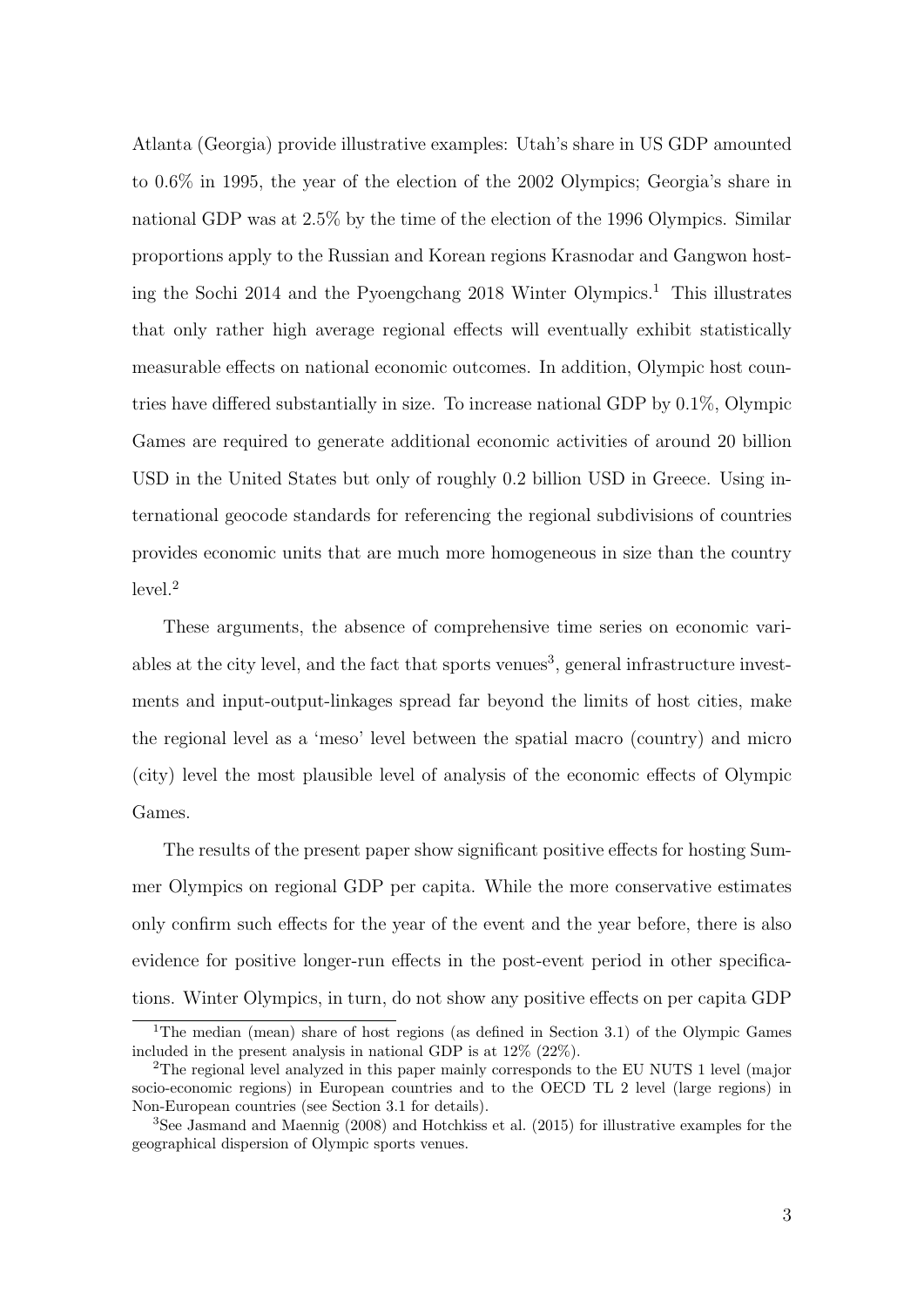of host regions. If anything, the results on the latter rather point towards temporal declines in the years around the event. These differences can be explained by the smaller scale and commercial value of Winter Games and by arguments provided by the New Economic Geography literature. Pre-treatment trends evaluations and a number of robustness checks suggest that the results obtained can be interpreted as causal.

## 2 Related Literature and Conceptual Background

In recent decades, direct and indirect expenditures for hosting an Olympic event have amounted to sums of one- to two-digit billions of dollars. However, for a number of recent Olympics, official numbers on direct, indirect and/or total costs as well as public contributions do not even exist (Baade and Matheson, 2016; Short, 2018). In most instances, costs directly related to the event (sports venues and other Olympic infrastructure, management, etc.) are only a fraction of indirect costs (investments in transportation and other general infrastructure and amenities). The academic literature finds little evidence for economic benefits from Olympic sports infrastructure (Coates and Humphreys, 2008; Baade and Matheson, 2016). Moreover, there are typically no substantial long-run effects on tourism (Fourie and Santana-Gallego, 2011; Baade and Matheson, 2016) or on intangible assets such as athletic success (Contreras and Corvalan, 2014) or increased well-being (Dolan et al., 2019). However, economic theory as well as a growing body of empirical literature have highlighted the potential positive regional effects of infrastructure investments, especially with respect to transportation infrastructure (Banerjee et al., 2012; Duranton and Turner, 2012; Faber, 2014; Ahlfeldt and Feddersen, 2018; Donaldson, 2018; Gibbons et al., 2019, among others).

Numerous studies have evaluated the costs and benefits of individual Olympic Games on an ex-ante or ex-post basis. In their survey Baade and Matheson (2016)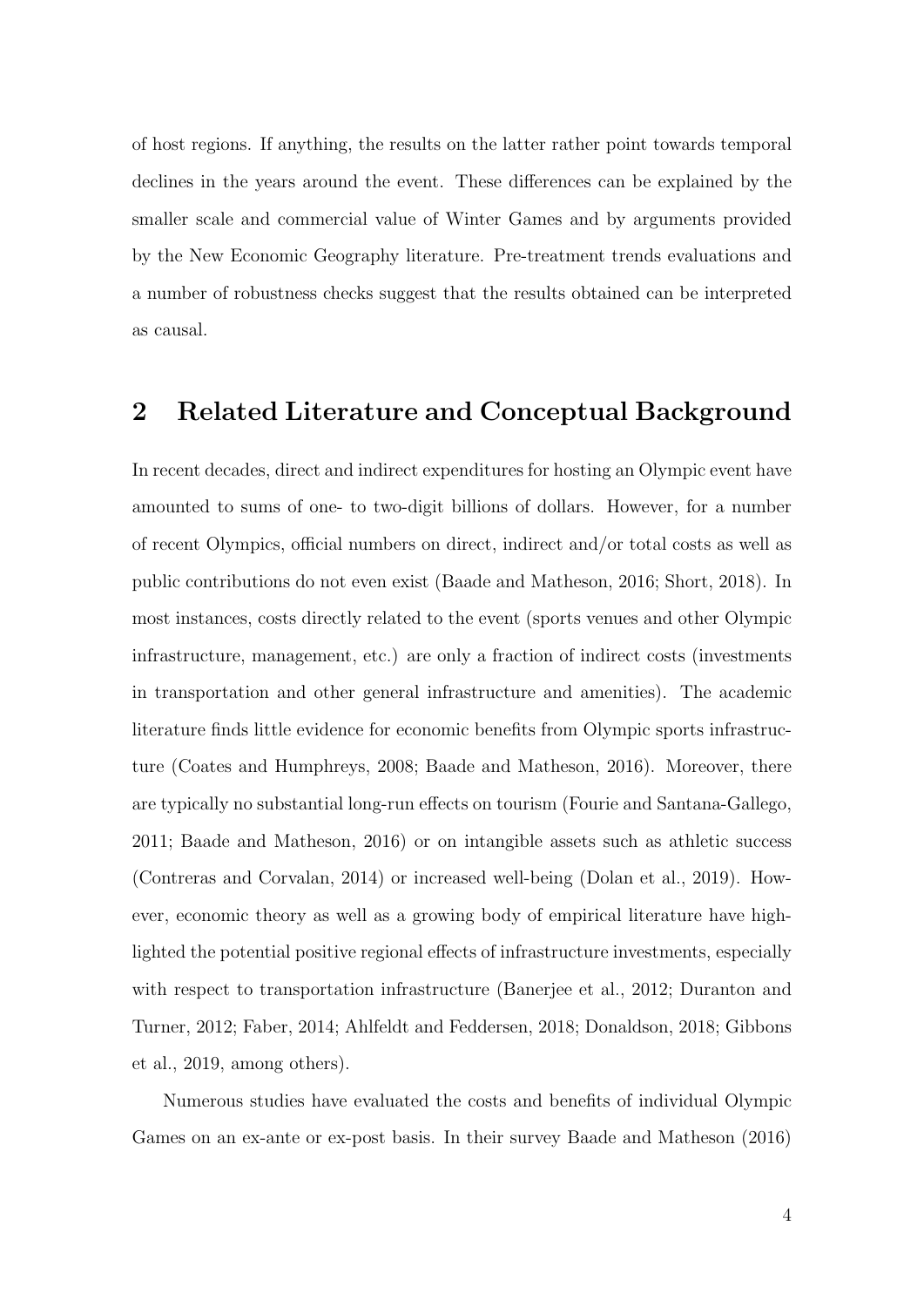conclude that the economic impacts found ex-post are either near-zero or a fraction of those predicted by ex-ante studies. Related to the methodological framework of the present paper, several recent papers have used Difference-in-differences (DD) approaches to systematically study the effects across Olympics.

Analyzing 16 Summer Olympic Games, Rose and Spiegel (2011) find that being awarded with Summer Olympics leads to a permanent increase in national exports by as much as 20%. Finding similar impacts for unsuccessful bidding countries, the authors conclude that the effects are caused by the signaling effect from bidding rather than by the actual event. However, as illustrated by Maennig and Richter (2012), the results are driven by a selection bias resulting from a comparison of structurally different and nonmatching groups of countries. Based on the Rose and Spiegel (2011) data, Maennig and Richter (2012) illustrate that using propensity score matching, the significant effect on trade vanishes.<sup>4</sup>

Billings and Holladay (2012) analyze the long-run effects of 12 Summer Olympic Games on host city population size. To control for the self-selection of cities into the Olympic bidding process, the authors match host cities with unsuccessful finalist bidding cities. They neither find significant effects on the population of host cities nor on the proportion of host cities in countries' total urban population. In addition, they find only insignificant effects for economic indicators at the country level (GDP per capita, trade openness). In a similar approach, Nitsch and Wendland (2017) use a panel of one and a half centuries to study the effects on population size of host cities based on all Summer Olympics since Athens 1896. The authors conclude that the long-run effects on host city population are insignificant or even negative.

Following the news shock literature, Brückner and Pappa (2015) study the effect of news about Olympic host city application and election on countries' macroeconomic developments. For 30 Summer and Winter Olympics they find that invest-

<sup>&</sup>lt;sup>4</sup>In addition, Bista (2017) shows that the OLS results in Rose and Spiegel (2011) do not hold if proper methodology commonly used by the trade literature (Poisson pseudo-maximum likelihood estimator) is applied.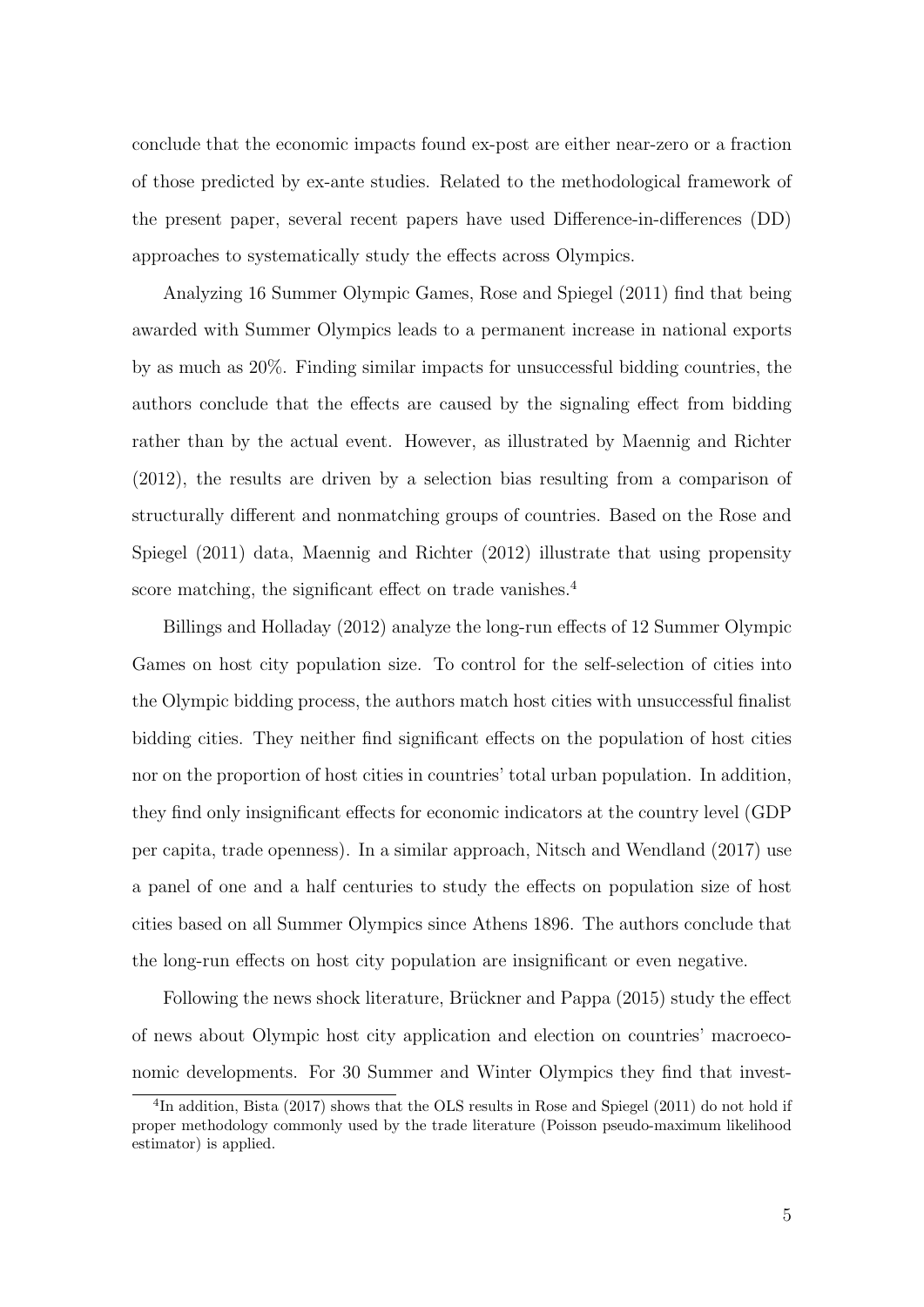ment, consumption and output significantly increase 9 to 7 years before the event in bidding countries and again 5 to 2 years before the Games in hosting countries. They interpret these findings as evidence for news about Olympic bids serving as signals for increases in government investments. However, in a reply Langer et al. (2018) illustrate that controlling for a number of key growth determinants not included by Brückner and Pappa (2015) and restricting the control group to a set of structurally similar countries eliminates all significant effects.

The related literature typically does not find significant local or regional effects of events and sports facilities for other large one-shot events such as FIFA World Cups (Baade and Matheson, 2004; Pfeifer et al., 2018), annually recurring events such as Formula 1 (Storm et al., 2019), or professional league sports (Siegfried and Zimbalist, 2000; Coates and Humphreys, 2003). Pfeifer et al. (2018) evaluate the infrastructure investment for the 2010 FIFA World Cup in South Africa at a highly disaggregated spatial scale using satellite images. They find large and persistent positive effects on employment and positive economic net benefits originating from investment in transportation infrastructure, especially in small, less populous and less developed locations. Investments in sports facilities in turn only exhibit shortrun effects during the construction period that is related to the creation of temporary jobs.

Overall, previous papers on Olympic Games have illustrated that the results are sensitive to the construction of the counterfactual for Olympic hosts. Thus, to correctly identify the regional economic effects of an Olympic event, the control group has to be restricted to regions with similar revealed expectations and capacities about hosting the event, i.e. regions that have shown efforts to host the same event. Despite the fact that several previous papers based their identification strategies on a careful selection of the control group, several caveats of the approaches chosen are worth to be noted that the present paper seeks to address.

A crucial issue is the definition of the treatment period, as illustrated in Fig-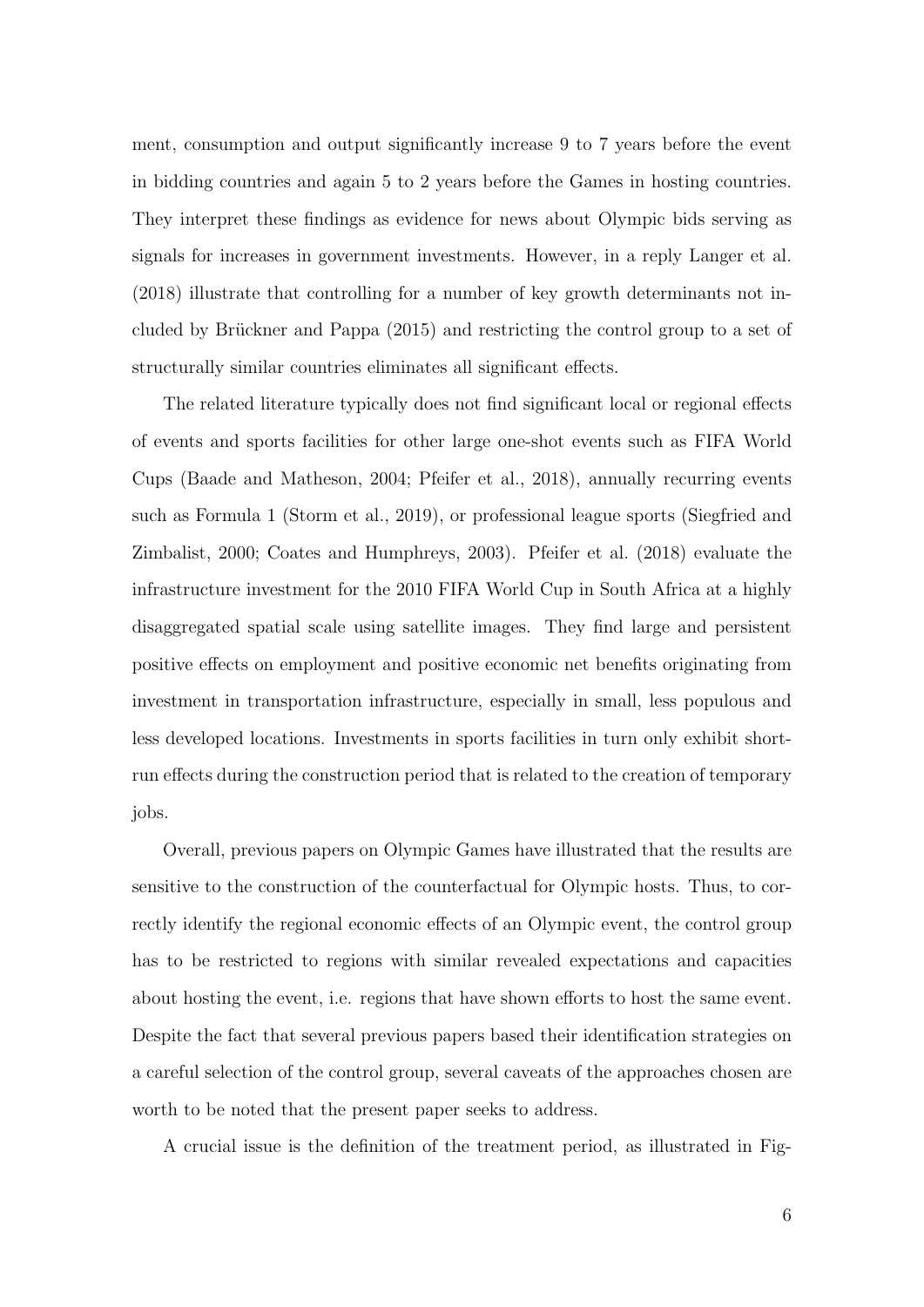ure 1 in a stylized fashion. In comparison to other applicant regions, treatment of Olympic host regions starts after the the election  $(T1$  in year  $\tau_0$ ) as a host city. In comparison to any other region, this treatment would already start with the application announcement because the application may already have a signaling effect (Rose and Spiegel, 2011; Brückner and Pappa, 2015). As investment in Olympic and general infrastructure takes place during the (typically) seven year period between host city election and the actual Olympic event, investment-induced demand effects may occur already in the course of this period. Similarly, the signal of being selected as a host city may induce increases in consumption, trade, FDI or tourism already before the event. As the event approaches, international media attention increases. This attention culminates in the year of the event, implying that the period after the event (taking place in  $\tau_{\geq 7}$ ) can be characterized as the period in which potential event-induced effects take place  $(T2)$ . In addition, prior infrastructure investments may exhibit (long-run) supply effects in T2.

### [Figure 1 about here.]

While being subject to methodological shortcomings, results in Rose and Spiegel  $(2011)$  and Brückner and Pappa  $(2015)$  point towards a pattern of growing effects after the election that increase towards the year of the event. In contrast, Billings and Holladay (2012), Maennig and Richter (2012) and Nitsch and Wendland (2017) exclusively focus on event-induced effects and include the investment period between  $\tau_0$  and  $\tau_7$  in the pre-treatment period. Effects already occurring between the election and the event will thus bias the parameters estimated for the post-event period in these papers. Further, these papers only estimate a single parameter for the postevent period. This means that any temporary effects in the post-event period remain invisible. As the post-event period lasts several decades for the earlier Olympics included in these papers, their econometric framework can only detect stable longrun effects. Thus, to account for non-linear effects with unknown lags and duration, dynamic effects for different phases after the election of host cities are modeled in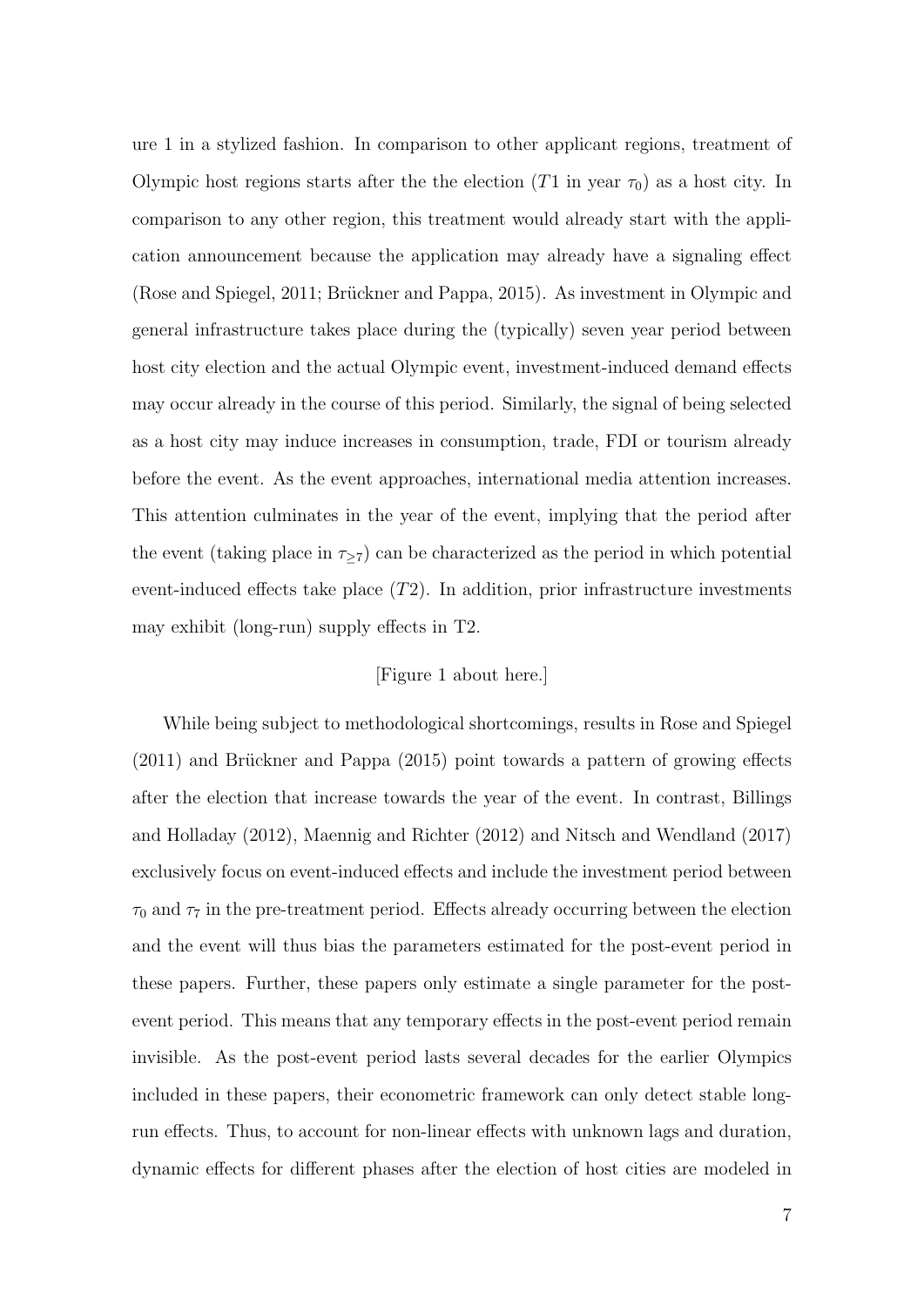the present paper. This allows conclusions to be drawn on the timing and longevity of any potential investment- and event-induced effects.

Since the 1980s, Olympic Games are typically associated with substantial regional transformation including the provision of new or the refurbishment of existing venues as well as large infrastructure investment (Short, 2018). In addition, also the commercial value of Olympic Games has increased dramatically since the 1980s with increasing global mass and social media coverage and the commercialization of the Olympic event. Previous papers mainly assumed similar effects for Olympic Games in the 2000s and 1950s (or even 1990s).<sup>5</sup> The present paper restricts the analysis to Olympic Games from the 1990s onwards. This ensures that policy conclusions are drawn from a set of Olympic events of comparable scale and commercial value as future events.<sup>6</sup>

The majority of previous papers studied Summer Olympic Games only, while Brückner and Pappa (2015) and Langer et al. (2018) pool Summer and Winter Games. Also focusing Summer Games, Rose and Spiegel (2011) note that they estimated both separate and combined Winter and Summer Olympic effects as a sensitivity analysis, with Winter Games not showing any significant effects. Different effects for Summer and Winter Olympics seem plausible as they differ in scale (Flyvbjerg et al., 2016), type of sports infrastructure, commercial value and international media outreach. Thus, while pooling Summer and Winter Olympics in some specifications, their heterogeneity is explicitly taken into account and effects are estimated separately for Summer and Winter Games in other specifications.

 $5$ Only Rose and Spiegel (2011) and Brückner and Pappa (2015) mention the analysis of subperiods as robustness checks.

<sup>6</sup>Truthfully, however, this choice is not only motivated by the lack of comparability with earlier events, but also related to limited availability of historic data on GDP at the regional level.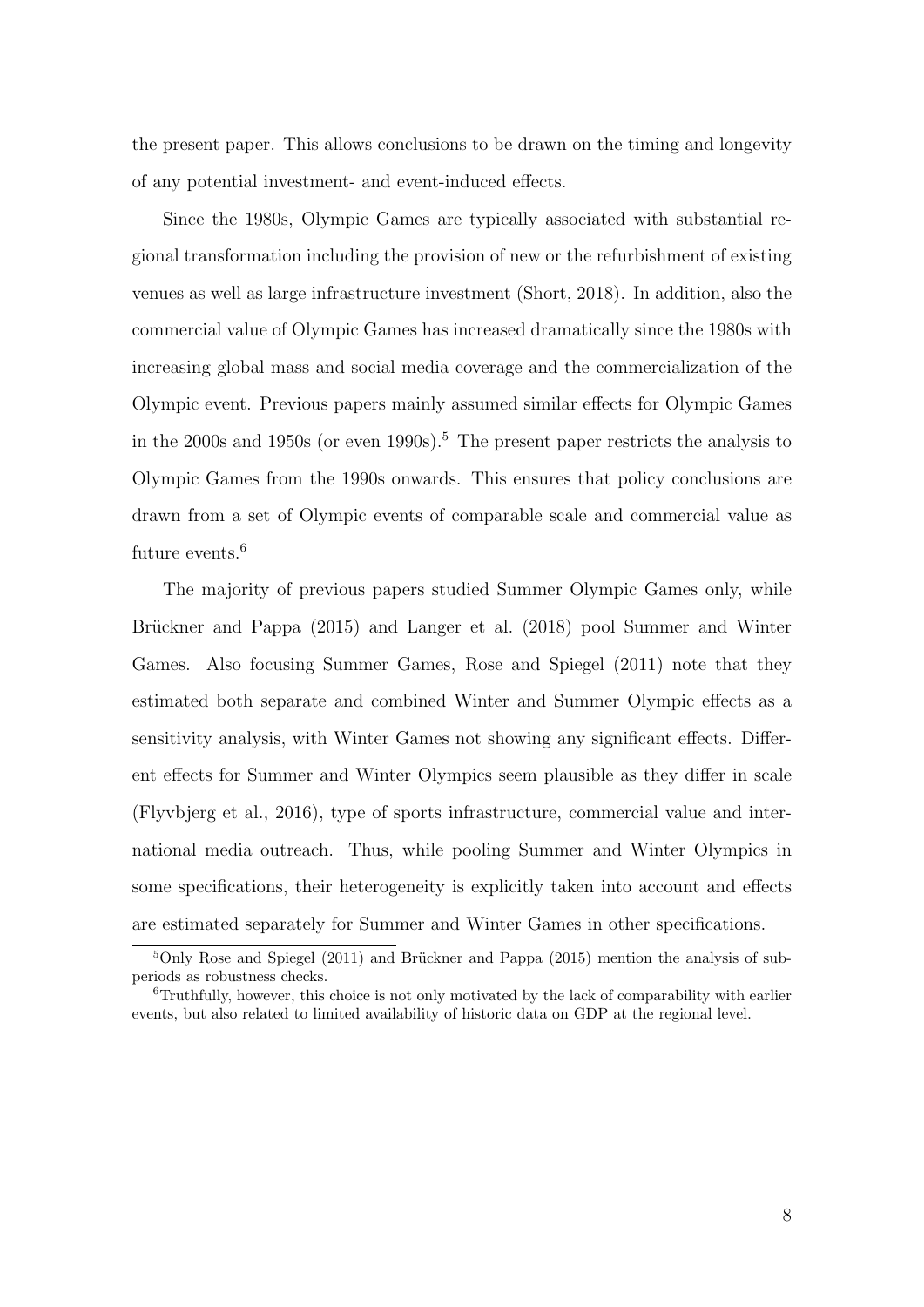## 3 Data

### 3.1 Definition of Regions and Regional GDP per capita

The regional level of analysis is NUTS 1 for European countries.<sup>7</sup> In four countries included (Czech Republic, Finland, Norway, Slovakia) the NUTS 1 level is identical to the country (NUTS 0) level. In these instances aggregated NUTS 2 regions (consisting of the NUTS 2 region of the host city and the adjacent NUTS 2 regions) instead of NUTS 1 are used to enhance the comparability of regions with respect to population size. For Non-European countries the OECD territorial level of large regions (TL 2) is used.<sup>8</sup> On the one hand the choice of this spatial level is driven by much better data availability among Non-EU countries. On the other hand it is also likely to better reflect the regional economic interlinkages relevant for Olympic Games (investment, local value chains, improvements in inter-regional infrastructure, tourist travel patterns) and the geographic dispersion of Olympic sports venues (see Jasmand and Maennig, 2008; Hotchkiss et al., 2015) than the small scaled NUTS 2 or OECD TL 3 level.

Table 1 illustrates the size of the regions in the sample in terms of population. Despite the standardization of the spatial scale to comparable international levels, regions still vary substantially in size: The mean population of Olympic Summer (Winter) Games host regions is at 12.5 (6.0) million inhabitants, with a standard deviation of 10.9 (4.6) million. The control group of unsuccessful applicant regions

<sup>7</sup>Nomenclature of Territorial Units for Statistics (NUTS) is a geocode standard for referencing the administrative divisions of countries for statistical purposes in the EU. NUTS 1 is the largest level below the country level (major socio-economic regions). This corresponds, for instance, to the level of German Bundesländer, or to the Statistical Regions of England. NUTS 2 corresponds, for instance, to the level of German Regierungsbezirke, French Régions or Italian Regioni.

<sup>&</sup>lt;sup>8</sup>For the case of the United States, for instance, this corresponds to the Federal States, for Japan to groups of typically  $4-5$  Todõfuken (Prefectures). The smaller scale TL 3 level corresponds, for instance, to the level of Economic Areas defined by the United States Bureau of Economic Analysis, and to that of Todofuken. Note that the OECD TL 2 level corresponds either to the NUTS 1 or the NUTS 2 level in European OECD countries. However, in Non-EU countries TL 2 regions are quite populous and correspond to NUTS 1 rather than NUTS 2 in population size. In addition, in the largest European countries Germany and the UK, TL 2 equals NUTS 1. See OECD (2018) for further details.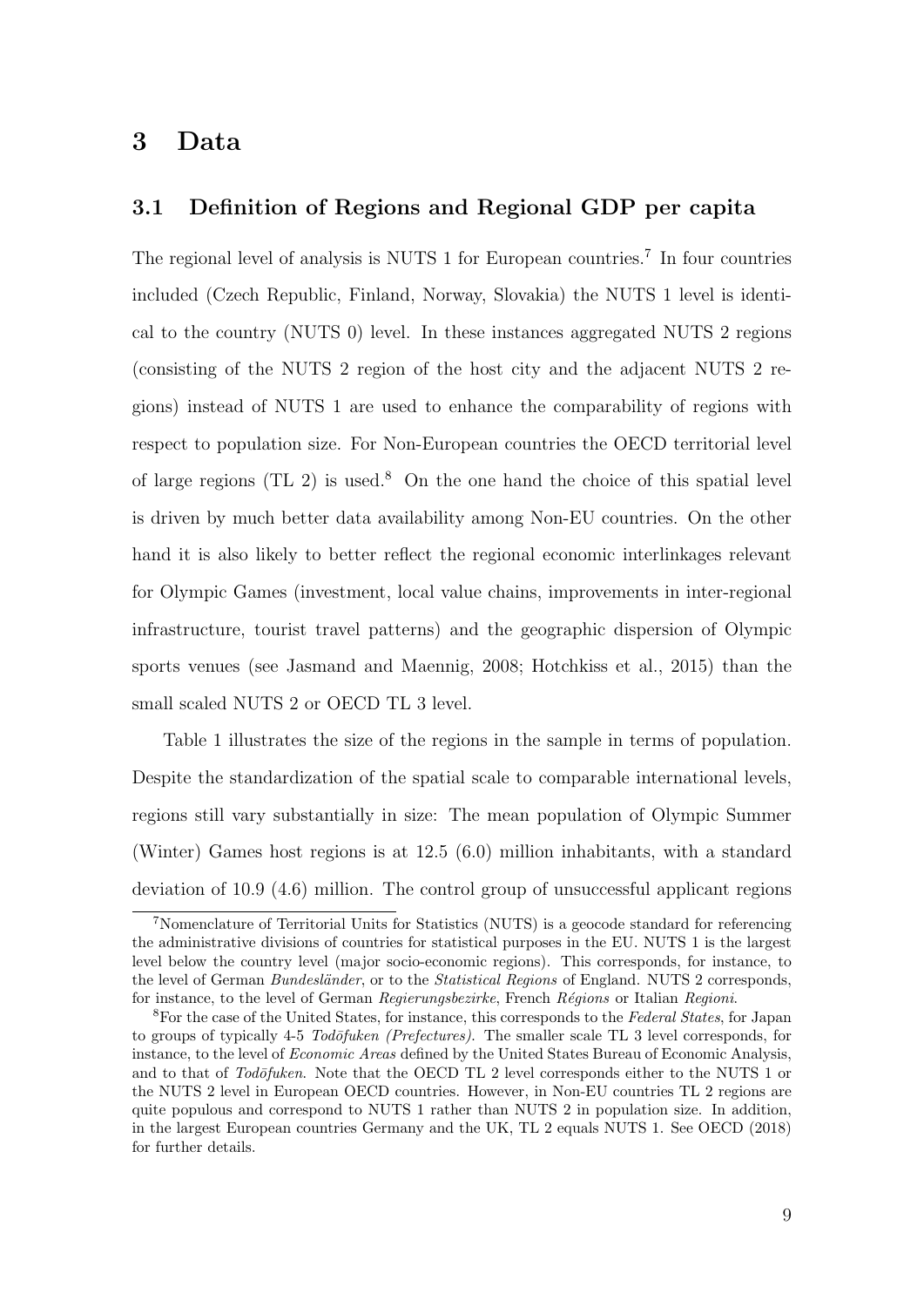shows similar size and variation. They are slightly smaller on average but differences between hosts and applicants are statistically insignificant within both types of Olympic Games.

### [Table 1 about here.]

GDP (per capita) is the only economic variable available at the regional level for an acceptable range of countries and years. Data is obtained mainly from two data sources. For EU-28 regions plus Norway mainly the Cambridge Econometrics (CE) European Regional Database is used.<sup>9</sup> This source provides annual data on real GDP for the 1980-2015 period for regions in the old EU member states and Norway, and the 1990-2015 period for regions in the new member states.<sup>10</sup> For Non-EU countries OECD regional data are used, available from around 1990 or 2000 to 2016 for most countries. OECD data are also used for European countries for 2016 as the CE data terminate in 2015. The OECD data also include regions of several additional (non-OECD) countries that have been bidding for Olympic Games covered by the sample (Brazil, China, Russia, South Africa, Turkey). OECD data are replaced by longer time series available from the national statistical offices for the United States and Japan.<sup>11</sup> Both countries hosted Olympic Games (Atlanta 1996, Nagano 1998, Saltlake City 2002) for which the OECD data do not cover the pre-treatment period.<sup>12</sup> Given the otherwise occurring loss of three of only 15 Olympic Games to be analyzed, the use of alternative data sources in these instances seems justified. The combined data sources lead to an unbalanced panel of data for real GDP per capita from 1980 to 2016.

In constructing the dependent variable, we follow the approach by Billings and Holladay (2012) who use host city population as a share of the host country's urban population to study the population effects of Olympic Games on host cities.

 $9$ See https://www.camecon.com/european-regional-data for details.

<sup>10</sup>For East German regions data are available since 1991.

 $11$ See https://apps.bea.gov/regional/downloadzip.cfm and https://www.esri.cao.go. jp/jp/sna/data/data\_list/kenmin/files/files\_kenmin.html;

<sup>&</sup>lt;sup>12</sup>The OECD regional data only cover the period 2001-2014 for Japan and 1997-2016 for the US.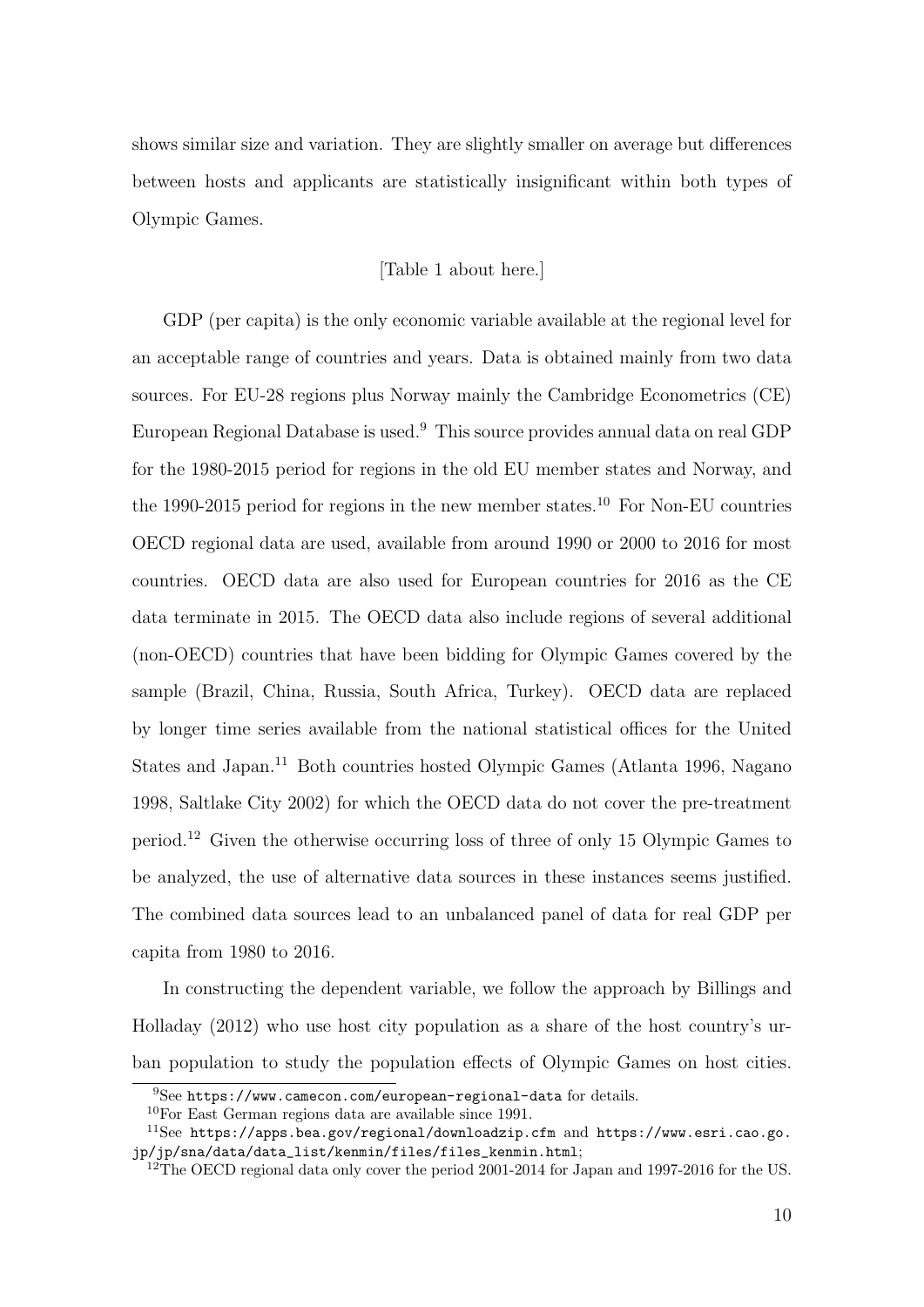Accordingly, to estimate the Olympic effects on regional economic development, we use the ratio of GDP per capita in region  $i$  relative to national GDP per capita of country  $c$  that region  $i$  belongs to:

$$
pcGDP_{it} = \frac{pcGDPreg_{it}}{pcGDPnat_{ct}} \times 100.
$$
\n(1)

This transformation helps to eliminate severe measurement errors resulting from substantial differences in national long-term growth as well as in national business cycles that determine regional developments to a large extent. Even within highly integrated economic areas such as the EU, national factors still explain the vast majority of regional growth (Webber et al., 2019). In addition, measurement errors resulting from the use of different data sources and numbers based on different systems of national accounts over time in some instances (see Section 4) are substantially reduced through equation (1) as statistical breaks in national time series data would only affect  $pcGDP$  if changing the ratio of GDP per capita of i relative to c but not if shifting national levels. Using  $pcGDP$  also eliminates challenges imposed by changes in exchange rates over time and data published in Euros (CE data) versus national currencies (OECD data). Given the results of the previous papers focusing on the country level, it seems fair to assume that effects of Olympic Games on  $pcGDPnat_{ct}$  are either zero (in the absence of regional effects or in case of adverse effects on other regions of the same country) or too small to be detected (in case the sum of regional effects get lost in national aggregates). To check the robustness of the results with respect to the calculation of  $pcGDP$ , also the effects of Olympics on regional GDP per capita relative to other regions in the country (excluding focal region i when calculating  $pcGDPnat_{ct}$ ) are estimated. In addition, we estimate the effects of Olympic Games on the regional share in national GDP rather than on GDP per capita to account for potential effects on pcGDP induced by volatile regional population dynamics.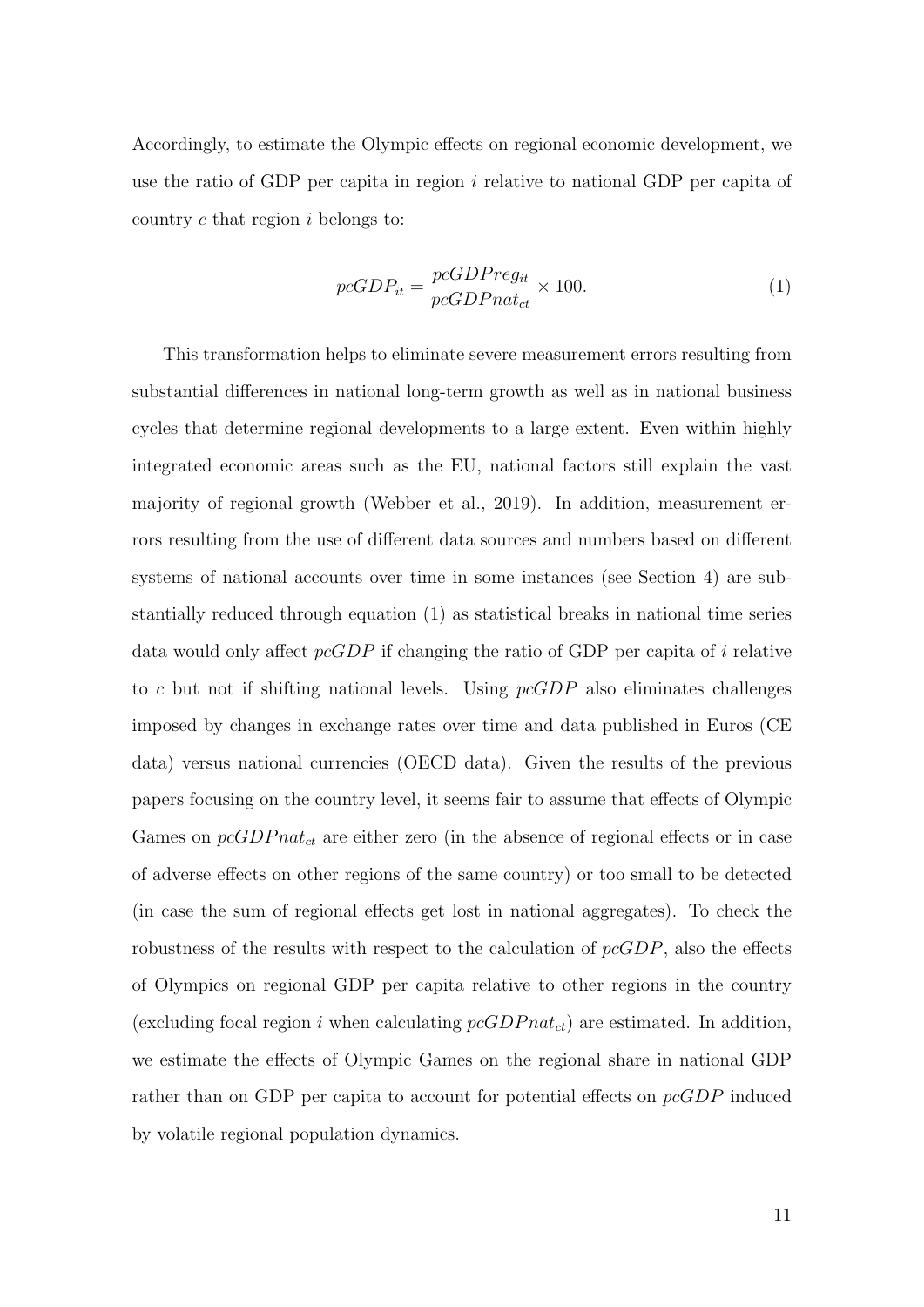### 3.2 Olympic hosts and applicants

Bidding for the Olympics and host city election are public processes. Therefore, detailed data on bidding are publicly available through a number of different sources.<sup>13</sup> In the analysis, Olympic hosts are the group of treated regions. The group of control regions consists of unsuccessful candidate regions (i.e. bidding regions entering the final host city elections) and applicant regions not shortlisted by the IOC (i.e. applications not accepted by the IOC for the final elections).<sup>14</sup>

Table A1 in the appendix summarizes host and control regions (and their status) for all 15 Olympic Games (7 Summer Games and 8 Winter Games) included in the econometric analysis. The earliest events covered are the 1992 Olympics in Albertville and Barcelona. These events were elected in 1986. The latest event included are the 2020 Tokyo Summer Olympics elected in 2013. Later events are excluded because of a lack of sufficient data for the treatment period. In addition, the 2008 Summer Olympics in Bejing are excluded because of insufficient data on the host region for the pre-treatment period.<sup>15</sup> Further, a region is only included in the analysis as a control region if data on the pre-treatment period covers at least two years before the host city election. While the number of events covered is rather small, some of the previous papers on Olympic Games using DD estimates were based on similar numbers (Rose and Spiegel, 2011; Billings and Holladay, 2012; Maennig and Richter, 2012).

Table 2 illustrates  $pcGDP$  for the 15 host regions in the year of the election  $(\tau_0)$ and the year of the Olympic event  $(\tau_7)$ . Regions nesting Summer (Winter) Olympics

<sup>&</sup>lt;sup>13</sup>For details see, for instance, https://gamesbids.com/eng/past-bid-results.

<sup>&</sup>lt;sup>14</sup>The latter regions need to be included to ensure consistency across Olympic Games because of a change in the IOC's bidding process. Prior to 1999 all applicant cities were considered candidate cities entering the host city election. Since 1999 cities are selected by the National Olympic Committees (NOC) and make a formal bid. At this stage they are official applicant cities. The IOC Executive Board then creates a shortlist of applicants to proceed to the final stage, i.e. candidate cities. See Short (2018) for details.

<sup>&</sup>lt;sup>15</sup>OECD regional GDP data on China are available only for 2004-2013. The National Bureau of Statistics of China (NBS) provides regional GDP data only from 2000 onwards. In addition, a recent study (Chen et al., 2019) points out serious bias in local GDP data throughout China that has not been adequately corrected by NBS.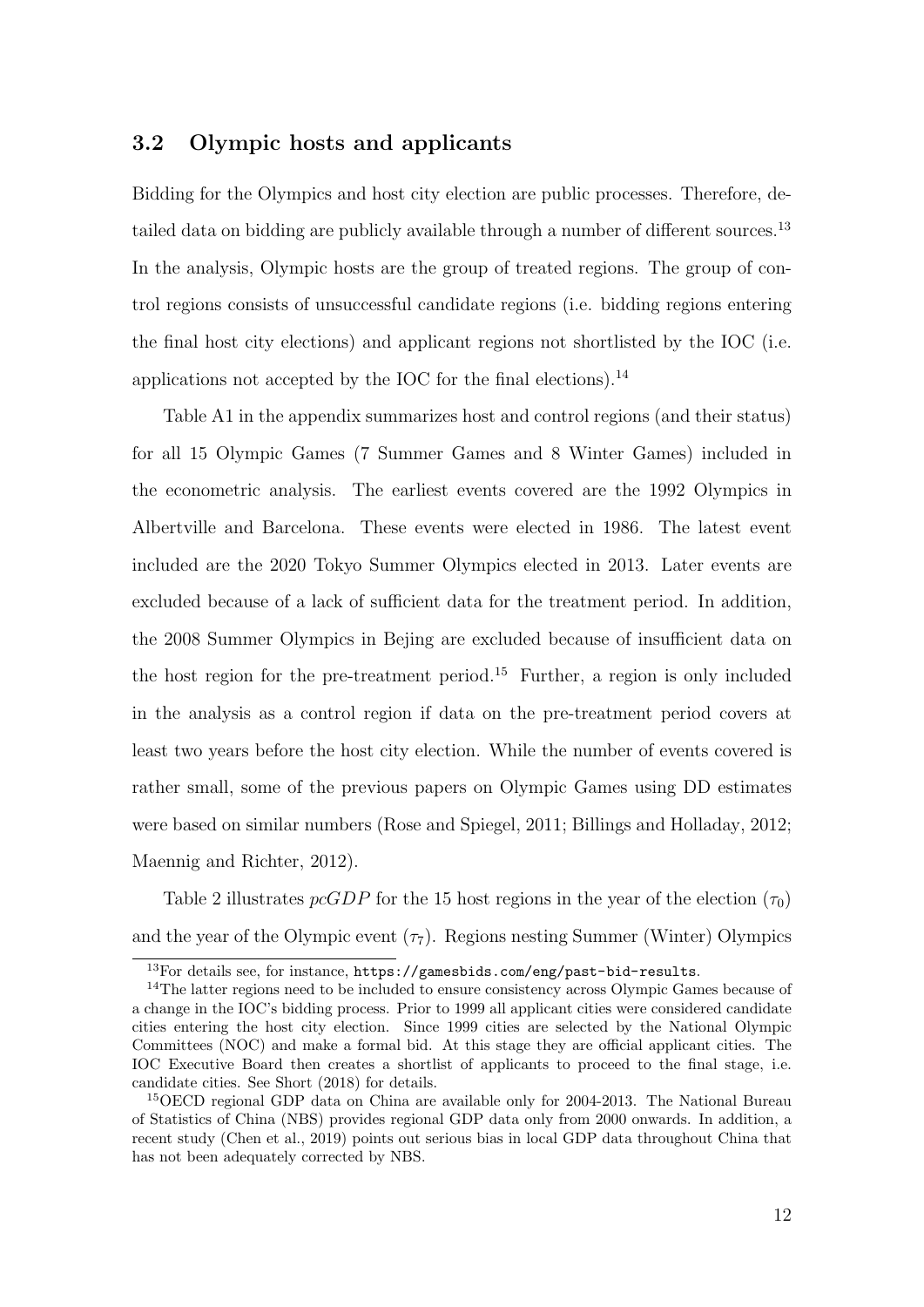host cities typically have per capita GDP levels above (below) the national average as they are usually located in metropolitan areas (major cities of rural mountainous regions).<sup>16</sup> As Table 2 reveals, in 7 (5) Olympic regions  $pcGDP$  was higher (lower) in the year of the event,  $\tau_7$ , than in the election year,  $\tau_0$ , with an average increase of 3.8 percentage points. While decreases are moderate (between -0.2 and -3.4 %-points), increases amount to more than 15 %-points for the Athens 2004 and Sochi 2014 Olympics. In general, with Sydney 2000 as an exception, all regions with declining pcGDP hosted Winter Olympics.

#### [Table 2 about here.]

GDP (per capita) is extremely volatile in economies dominated by natural resources such as the petroleum and gas industry. Among the relevant bidding regions this is the case for the US region Alaska (candidate region for the 1992 and 1994 Winter Olympics) and for the Russian regions Krasnodar (2014 Winter Olympics host region) and St. Petersburg (candidate region for the 2012 Summer Olympics). While the former region is a large player this industry itself, the latter two are indirectly affected through the heavy influence of this industry on Russian national GDP through equation  $(1).^{17}$  Therefore Alaska and St. Petersburg are excluded as control regions. In addition, also specifications are estimated without the Sochi 2014 Olympics to avoid bias resulting from strong influences on  $pcGDP$  in the Krasnodar region that may be induced by volatile petroleum and gas prices rather than the Olympics.

<sup>&</sup>lt;sup>16</sup>Note that differences in  $pcGDP$  between hosts and applicants are statistically insignificant according to t-tests for both Winter and Summer Olympics.

<sup>&</sup>lt;sup>17</sup>For instance, pcGDP drops from from 2.65 in  $\tau$ <sub>-5</sub> to 1.93 in  $\tau$ <sub>1</sub> in Alaska, and from 2.57 in  $\tau_{-1}$  to 2.82 in  $\tau_0$  in St. Petersburg. pcGDP is equal to 0.65 in the Krasnodar region in  $\tau_{-5}$  before dropping to 0.53 in  $\tau_{-2}$  and increasing back to 0.69 in  $\tau_2$ .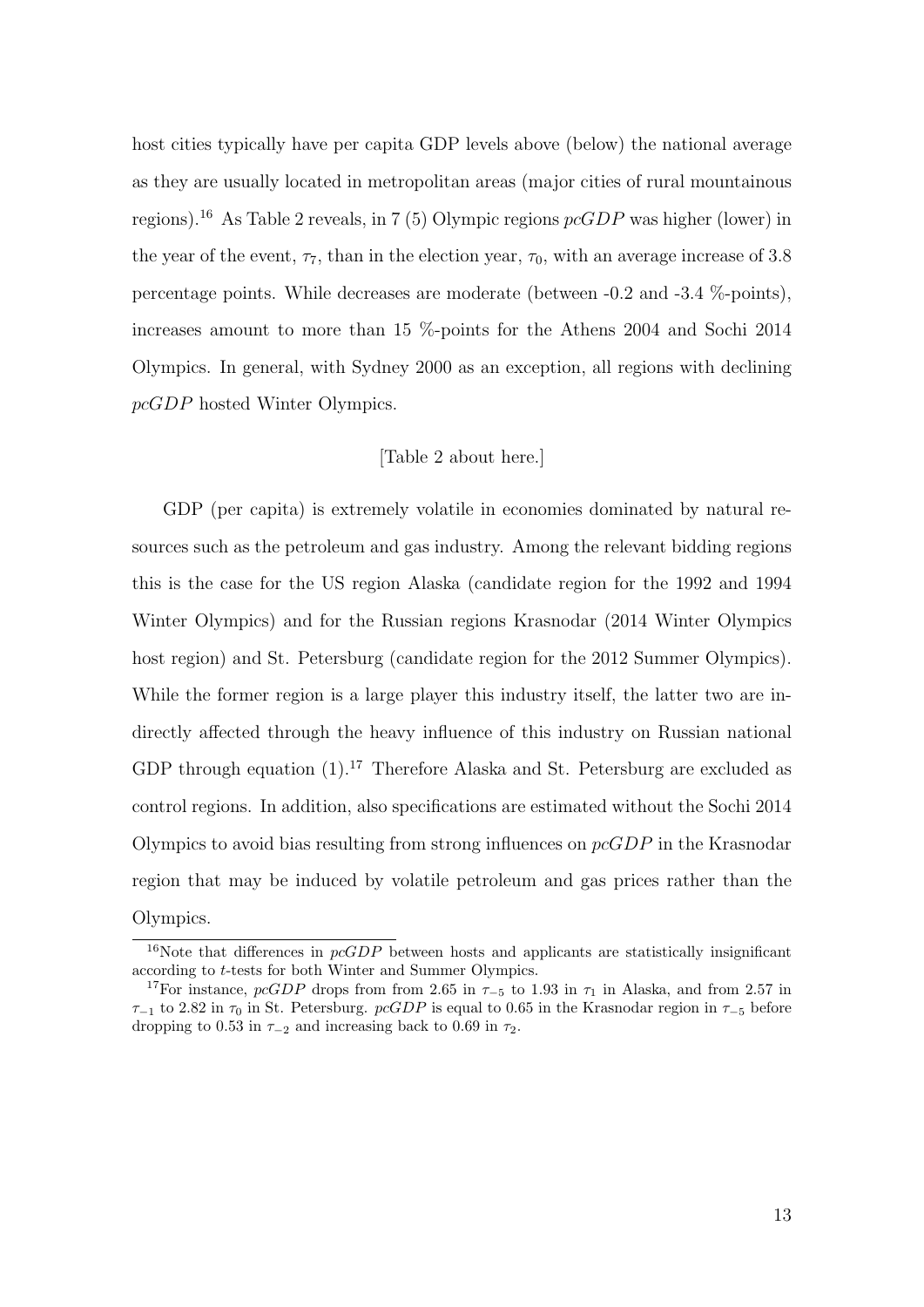## 4 Identification strategy and econometric model

As illustrated by Billings and Holladay (2012), Maennig and Richter (2012) and Langer et al. (2018), failure to account for the self-selection into the Olmypic bidding process leads to substantial selection bias in the empirical analysis. Therefore, the identification strategy in this paper is based on comparing Olympic hosts only with regions that also made significant efforts to host the same Olympic Games. Thus, the control group consists only of regions with comparable capacities and similar revealed expectations on the cost/benefit-ratio of staging such an event. This approach has been used in the context of Olympic Games before (Billings and Holladay, 2012; Contreras and Corvalan, 2014; Nitsch and Wendland, 2017).

While candidate and applicant regions are most closely related to the idea of using runners-up to construct counterfactuals (Greenstone and Moretti, 2003; Greenstone et al., 2010), losers of national bids prior to applicant nominations by the national Olympic committees, and regions withdrawing their application may be non-optimal control regions.<sup>18</sup> The former may be considered as inferior applicants, the latter may have revised their expectations about the costs and benefits of hosting Olympic Games during the application process. Therefore both groups are not considered as control regions in the main analysis but are included in some specifications of the sensitivity analysis.

Figure 2 illustrates the average developments in pcGDP of Olympic hosts and applicants for all 15 Olympics (left panel) and separately for Summer and Winter Games (right panel) between between year  $\tau_{-5}$  and  $\tau_{12}$ . The vertical lines at  $\tau_0$  and  $\tau_{7}$  indicate the usual election year and the year of the event. For illustrative purposes  $pcGDP$  is normalized to 100 in  $\tau_0$ . As Figure 2 suggests, effects may already occur in the investment period between host city election and the event. It also suggests the existence of nonlinearities. The right panel further suggests substantial differences

<sup>&</sup>lt;sup>18</sup>In the Olympics sample included only one application was withdrawn (Rome for the 2020 Olympics). Regions losing national bids are not official candidate regions. Prior national bids took place in several countries and Olympic Games (see Short, 2018).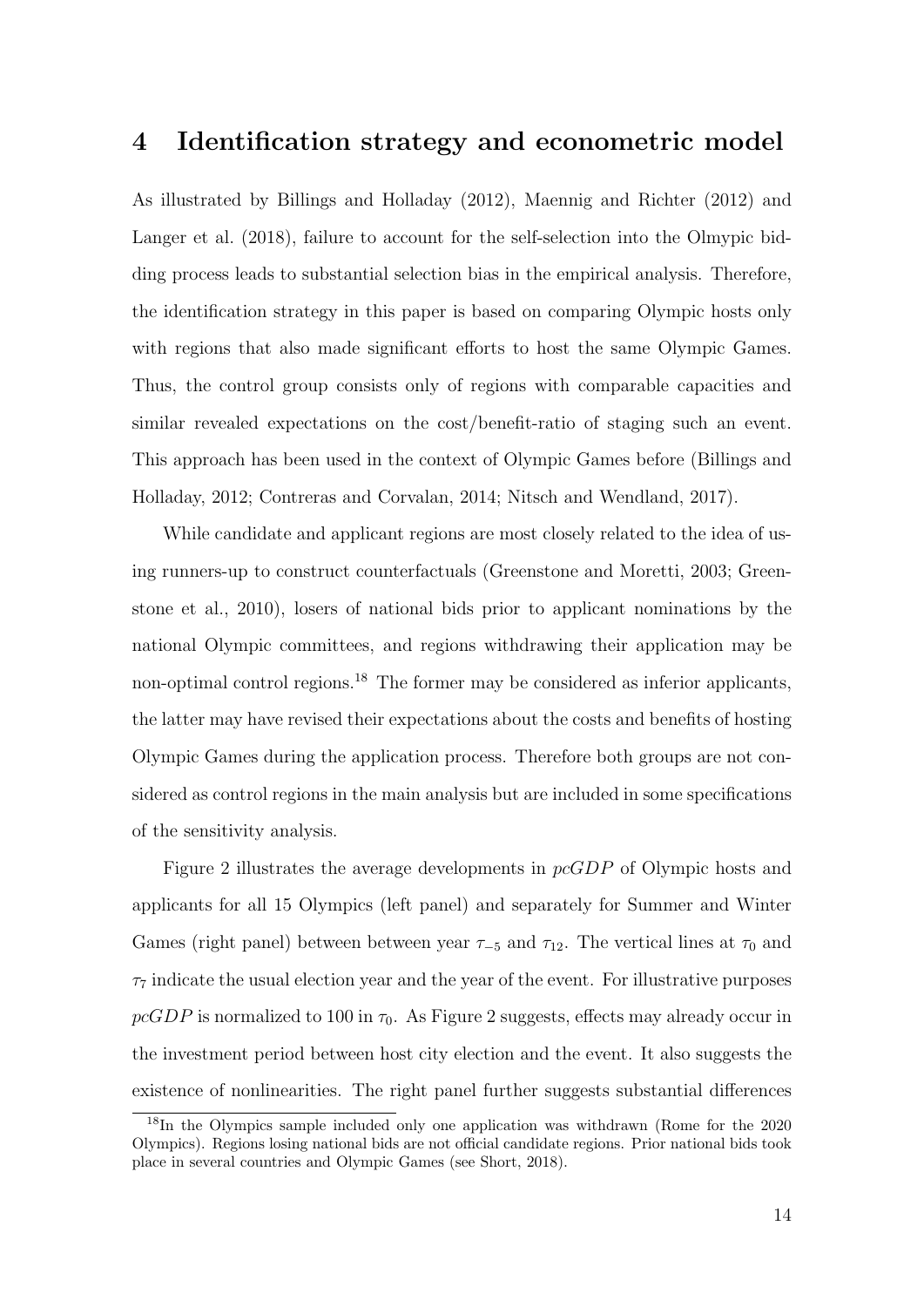in the effects for Summer and Winter Games in terms of size and longevity. This calls for separate analyses for the two groups of events.

### [Figure 2 about here.]

Any effects in the course of the treatment are a priori unknown in timing, size and duration. For instance, investment effects may ease soon after newly built infrastructure is completed while long-run supply- or event-induced effects may only kick-in a few years after the event. Accounting for dynamic effects with unknown lags requires the econometric model to include separate treatment effects for each phase of the treatment process. Therefore, a generalized DD framework is used allowing the detection of dynamic, non-linear effects.

Year  $\tau_0$  is denoted as seven years prior to the year of the Olympic Games ( $\tau_7$ ). In the analysis  $\tau_1$  rather than  $\tau_0$  is regarded as the beginning of the treatment period for two reasons: First, Olympic hosts are typically – but not always – selected seven years before the event. Host cities for the 1992 Summer and Winter Olympics and the 1996 Summer Olympics were selected only six years before the event. Second, for the sample of Olympic Games included, IOC election sessions took place between June and October (and immediate effects on pcGDP within only a few weeks after the election appear implausible). This means that  $\tau_1$  is the earliest year to be entirely after host city election while for  $\tau_0$  the pre-election phase covers large parts of or even the whole calender year.

Equation (2) describes the general econometric model used in the estimations.

$$
pcGDP_{tot} = \alpha_i + \sum_{\substack{\tau = -5 \\ \tau \neq 0}}^{12} \beta_{\tau} Host_{io} \times Phase_{o\tau} + \sum_{\substack{\tau = -5 \\ \tau \neq 0}}^{12} \gamma_{\tau} Phase_{o\tau} + \delta_{ot} + X'_{iot}\theta + \epsilon_{iot},
$$
\n(2)

where index i denotes region, o specific Olympic Games, and t year.  $Host_{io}$  is a dummy variable equal to 1 if region i is host of one of the Olympic Games  $(o)$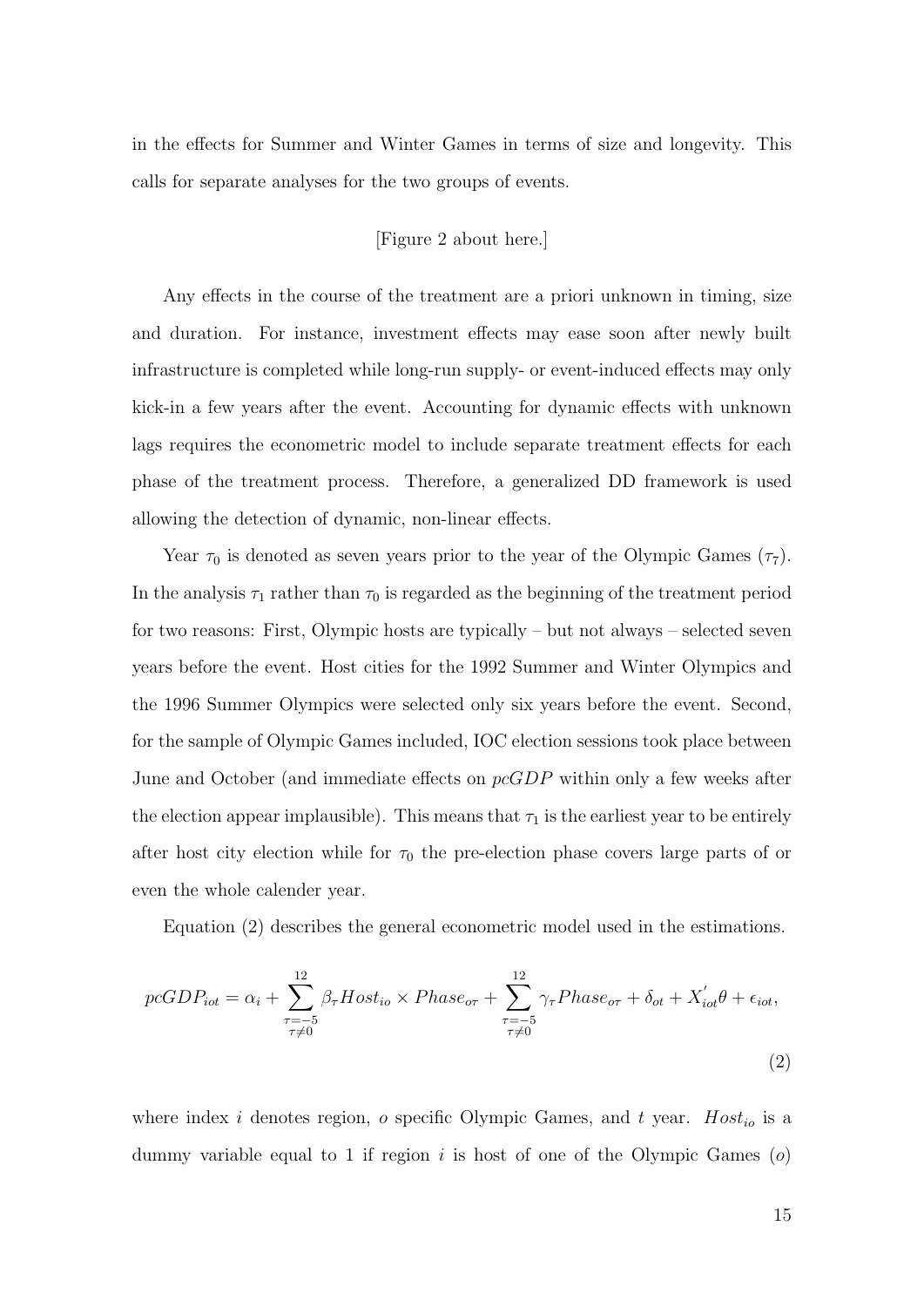covered by the analysis and is zero otherwise.  $Phase<sub>or</sub>$  is a dummy variable equal to 1 if region i is a host or applicant of Olympics o and the period equals  $\tau$ . Thus,  $\beta_{1 \leq \tau \leq 7}$  describe the lagged treatment effects in year  $\tau$  after the election but before the event, and  $\beta_{\tau\geq7}$  those from the year of the event onwards.  $\tau_0$  is left out to identify  $\beta_{\tau\neq0}$ .  $\beta_{\tau<0}$  describes potential anticipatory (leading) effects prior to the election. They can be used to test the parallel trends assumption in the pre-treatment period and thus the causality of any post-treatment effects (Angrist and Pischke, 2009). Anticipatory effects can be plausible if Olympic host regions are compared to nonapplicant regions because of a potential signaling effect associated with news about the application (Rose and Spiegel, 2011; Brückner and Pappa, 2015). However, such effects should not take place if only applicant regions are used as a control group.

In equation (2)  $\alpha_i$  is a region fixed effect,  $\gamma_{\tau}$  is a phase fixed effect and  $\delta_{ot}$  is an individual fixed effect for each Olympic Games by year.  $X_{i\sigma t}$  contains additional controls (see two paragraphs below) and  $\theta$  is the corresponding vector of parameters to be estimated.  $\epsilon_{i\sigma t}$  is an error term that may be heteroskedastic and serially correlated within regions.

The inclusion of Olympic-year fixed effects has a few implications that are worth to be highlighted (for similar argumentation see Greenstone and Moretti, 2003). It guarantees that the  $\beta$ 's are identified from comparisons within a set of winninglosing regions of specific Olympics o and not between different Olympic Games. This accounts for the fact that different types of regions have applied for different Olympic Games throughout the observation period. While earlier applicants mainly consisted of regions in OECD countries, in more recent Games more regions (hosting mega cities) from non-OECD countries have entered and won the Olympic bidding process. In addition, this ensures that we do not compare hosts and applicants of Olympics of different scales such as Summer and Winter Games or early and recent Olympics. Also, the  $\beta$ 's and Olympics-year fixed effects can be separately identified because the Olympics (and their elections) take place in different years. Further,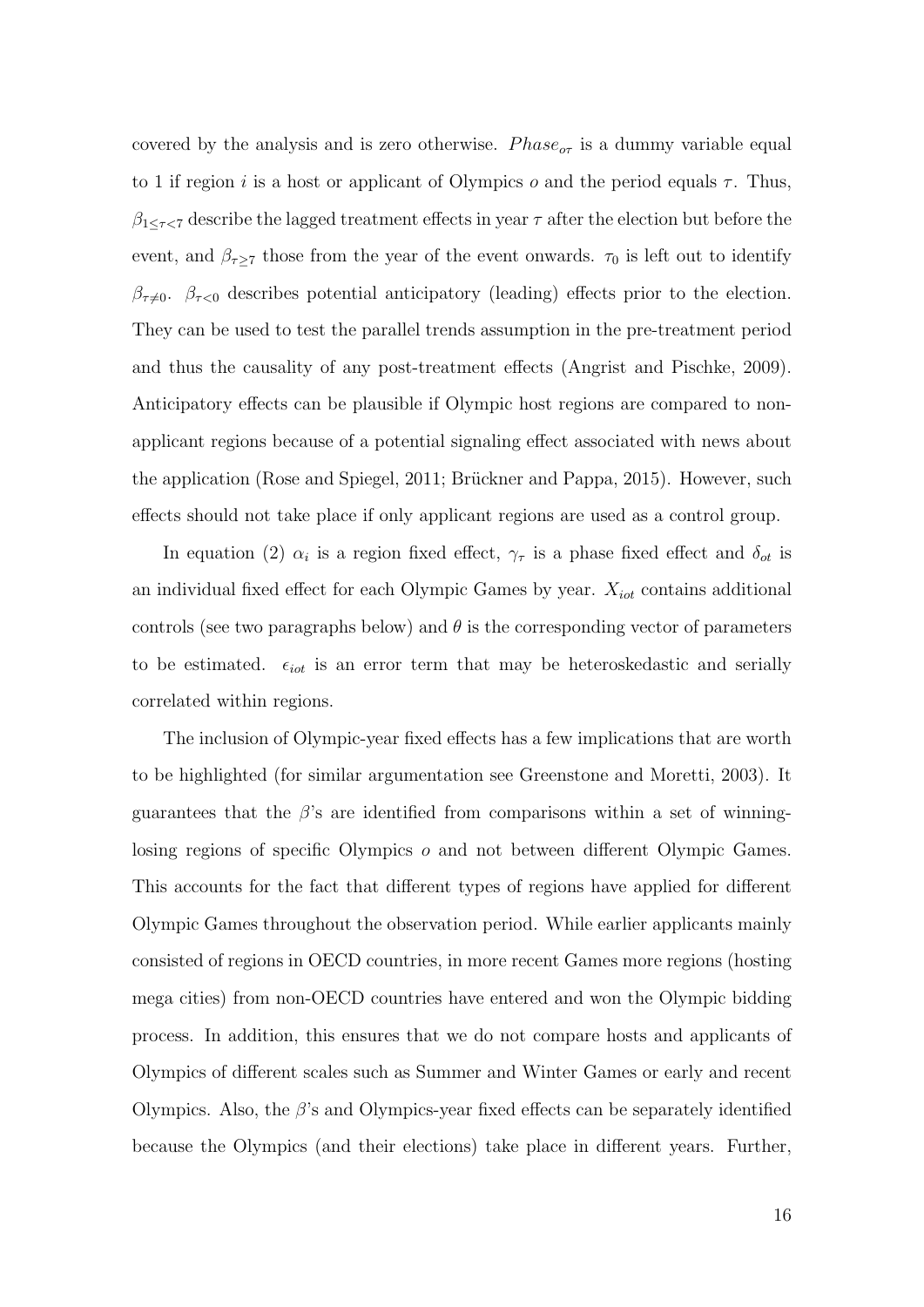regions that were applicants several times can be included as control regions for each Olympics they applied for.

Despite the transformation of the dependent variable to a measure of relative regional to national GDP per capita as described in equation (1), the compilation of data still invokes a few potential challenges that need to be addressed to avoid potential bias from structural breaks: First, both US and Japanese time series available for the 1980-2016 period from national statistical offices include statistical breaks resulting from calculations based on different versions of the System of National Accounts (SNA). Second, the switch from CE to OECD data for European regions in the year 2016 also invokes a potential structural break. Third, the transformation of absolute to relative GDP p.c. generates a structural break for West German regions after the German reunification. To account for each of these (potential) breaks, matrix  $X$  consists of the following individual dummy variables, each equal to one (and zero otherwise) for: i) US regions prior to 1997; ii) Japanese regions prior to 1996; iii) Japanese regions after 2005; iv) European regions and the year 2016 (if OECD data are available for 2016); v) all West German regions after 1990;

The sample is restricted to observations between  $\tau = -5$  (five years before the election) and  $\tau = 12$  (five years after the event). As illustrated in Table 3, this ensures that the sample contains a reasonable minimum number of host and control regions for each phase  $\tau$  as well as a symmetric number of (six) years pre-election (including the election year), post-election/before-event, and post-event (including the year of the event). This results in a 18-year time span for each Olympic tournament.

#### [Table 3 about here.]

The general model in equation (2) is used to assess the dynamics of potential economic effects of Olympics on  $pcGDP$  as well as to test the pre-trends. However, this model cannot test the post-treatment effects efficiently. Imposing the common trend assumption, the causal treatment effects are thus estimated using a semidynamic model without lead effects in a second step. In this model all  $\beta$ 's are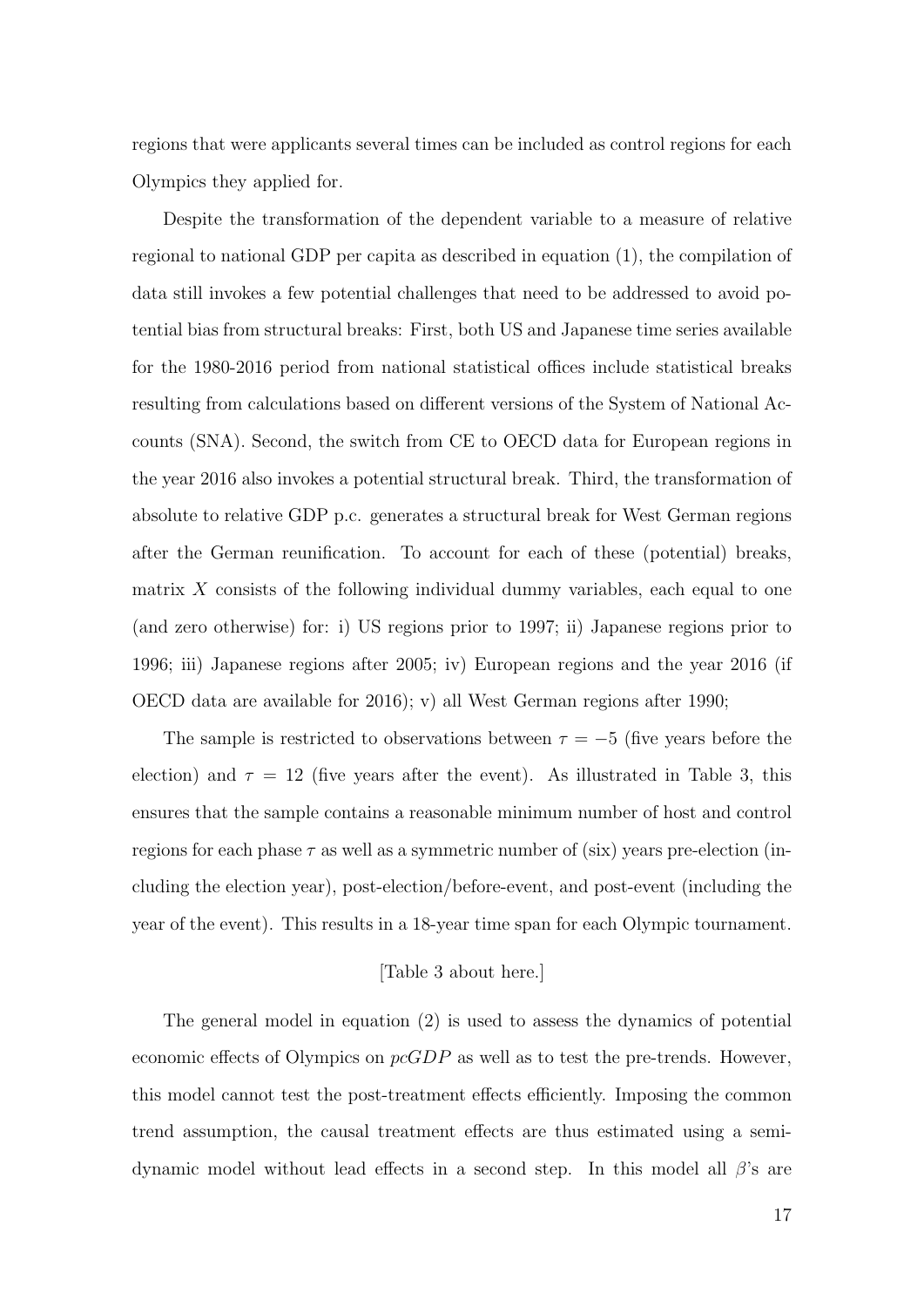restricted to zero for  $\tau_{\leq 0}$ . To account for potential heterogeneity in the effects of Summer and Winter Olympics, the sample is split into Summer and Winter Games in some of the specifications.

Special attention should be paid to the fact that the number of (treated) regions, i.e. clusters, is moderate – though clusters are very homogeneous in size. This is particularly relevant when estimating separate effects for Summer and Winter Games. In such instances t-statistics based on cluster-robust standard errors can lead to severe over-rejection of the null hypothesis (Bertrand et al., 2004; Cameron et al., 2008). Therefore, rather than using a cluster-robust variance estimator, inference is based on the wild cluster bootstrap (Cameron et al., 2008) using the Stata package 'boottest' by Roodman et al. (2019). As illustrated by Cameron et al. (2008), this procedure does well even if the number of clusters is very small. As a robustness check, we also follow an alternative approach suggested by Bertrand et al. (2004) to avoid over-rejection of the null hypothesis in the presence of serially correlated outcomes and a small number of groups (clusters) in DD analysis, and collapse time series information to a pre-election, pre-event and post-event period.<sup>19</sup>

## 5 Results

### 5.1 Pre-trend testing and preliminary results

The key identifying assumption of common trends is tested for pre-trends using an econometric model of equation (2). Any statistical significances in the coefficients for  $\tau_{\leq 0}$  point towards lead effects that would violate the common-trend assumption and a causal interpretation of the results. This fully dynamic model is only identified

<sup>19</sup>An alternative to using a DD framework would be the use of the synthetic control method (Abadie and Gardeazabal, 2003; Abadie et al., 2010). However, this method requires rather long time-series in the pre-treatment period for each event, which do not exist for a substantial share of the events included. In addition, it does not account for potential statistical breaks resulting from data from different systems of National Statistical Accounts during the treatment period. Therefore, we refrain from using the synthetic control method as an alternative approach.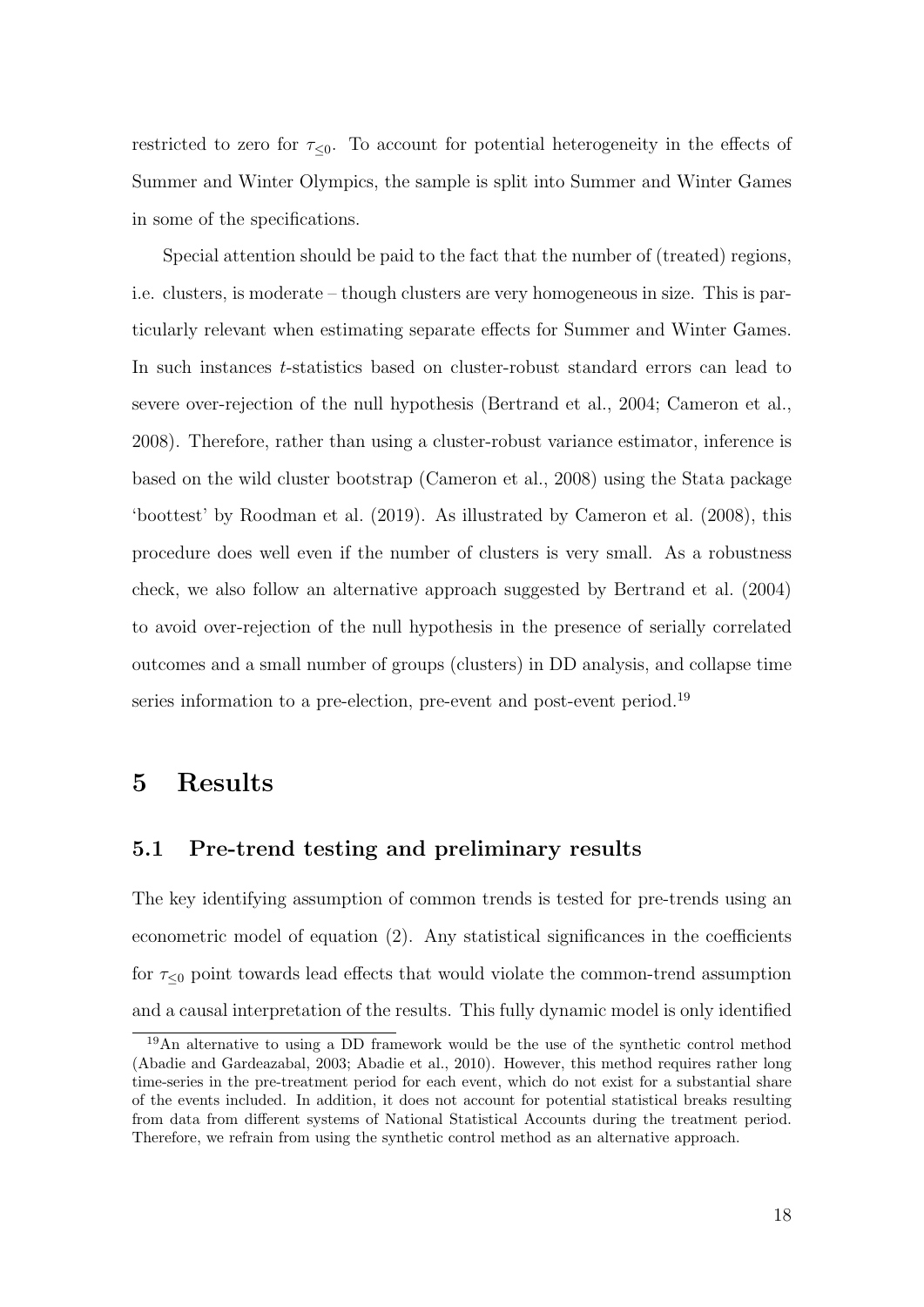if one lead term is dropped  $(\tau_0)$ .

### [Figure 3 about here.]

Figure 3 illustrates the effects of Olympic Games on host regions' pcGDP estimated for each year  $\tau_{\neq 0}$  before and after host city election. The estimates in panel (a) and (b) include Summer and Winter Olympics. Those in panel (c) and (d) limit the sample to Summer, those in (e) and (f) to Winter Olympics. Panels (b), (d) and (f) exclude Games (Athens 2004, Sochi 2014) with host regions regarded as outliers in post-treatment trends (see Table 2). Solid lines denote mean effects, dashed lines the 95% confidence intervals based on the wild cluster bootstrap (Cameron et al., 2008; Roodman et al., 2019) with the null hypothesis imposed and 9,999 replications. The two vertical lines at  $\tau_0$  and  $\tau_7$  mark the year of host city election (or the year before host city election in instances with 6 years between election and event) and the actual Olympic event. Table A2 in the appendix illustrates the corresponding estimates for the coefficients.

As Figure 3 reveals, the coefficients for  $\tau_{\leq 0}$  are insignificant at the 5% level for all six specifications. Table A2 illustrates that this is also the case at the 10% level. In addition, F-tests (see also Table A2) reject any joint significance of lead effects in  $\tau_{-5}$ to  $\tau_{-1}$ , irrespective of whether Summer and Winter Games are estimated together or separated and of whether outliers are included or excluded. Figure 3 (a) to (d) points towards positive dynamics from around  $\tau_3$  onwards. However, as illustrated in (e) and (f) these dynamics seem to be mainly driven by Summer Olympics. The differences between Summer and Winter Games emphasize the importance of analyzing these two types of events separately. Figure 3 also illustrates that pretrends – unlike treatment effects – are unaffected by the exclusion of the Athens 2004 and Sochi 2014 Olympics.

Tables A3 and A4 perform the same analysis using the regional share in national GDP (Table A3) and in national population (Table A4) rather than  $pcGDP$ . Pretrends (coefficients for  $\tau_{\leq 0}$ ) are again insignificant throughout all specifications for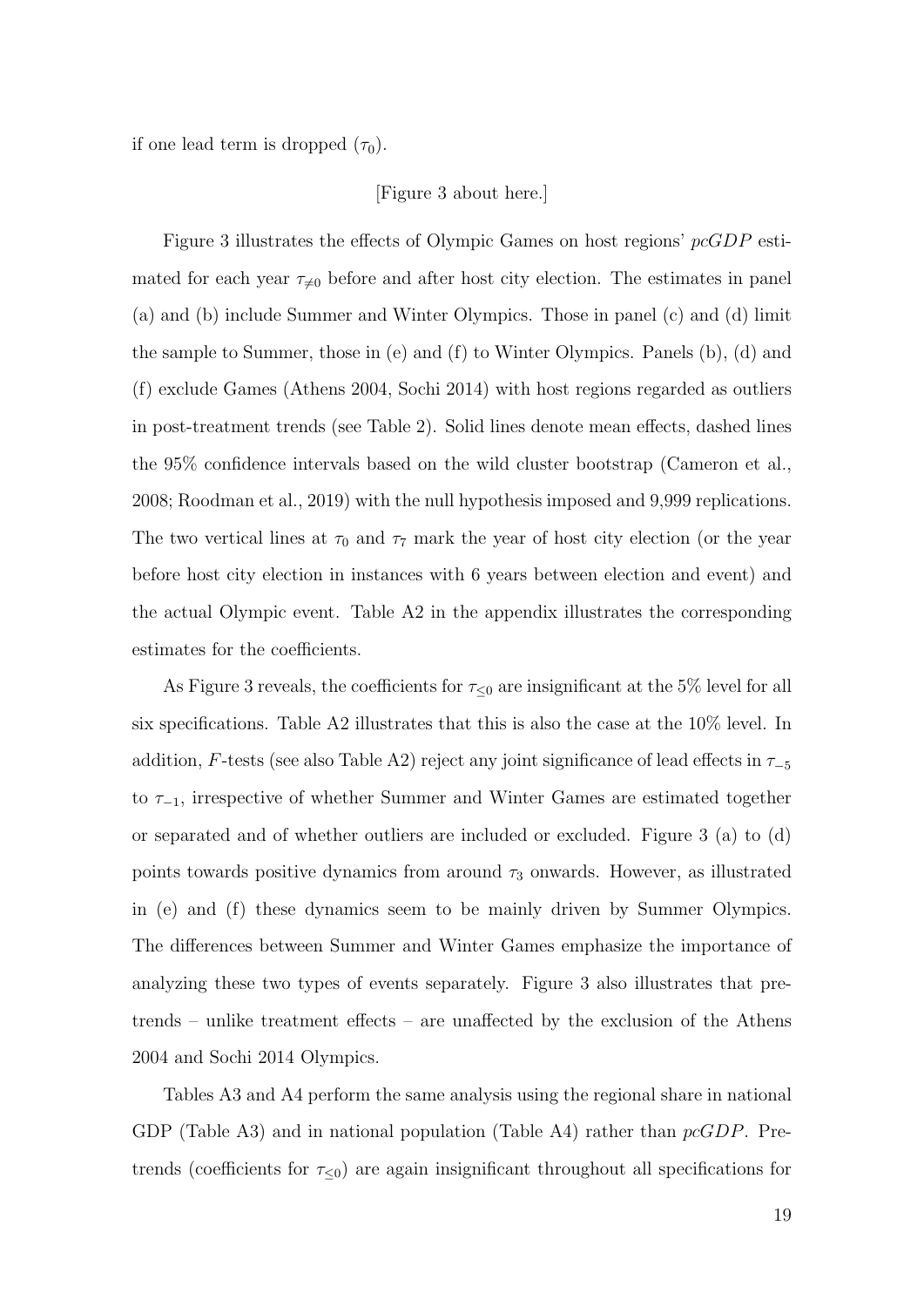both of these variables determining  $pcGDP$ . For periods  $\tau_{\geq 0}$  population dynamics are rather positive for regions hosting Summer as well as Winter Games (but only weakly significant in the short-run after the Olympic event). The dynamics for the share of host regions in national GDP is mainly positive for Summer Games host regions but not for hosts of Winter Games.

### 5.2 Main results

Thus, in order to evaluate the (lagged) regional effects of hosting Olympic Games efficiently, the coefficients for  $\tau_{-5}$  to  $\tau_0$  can be restricted to zero. This restriction is supported by the results in Section 5.1and leads to a semi-dynamic model allowing for lagged effects only.

The main results for this model are illustrated in Table 4. Specifications (1) and (2) again include Summer and Winter, (3) and (4) only Summer, and (5) and (6) only Winter Olympics. Specifications with even numbers again exclude the two Olympic events (Athens 2004 and Sochi 2014) for which the host regions show the strongest positive change in  $pcGDP$  between  $\tau_0$  and  $\tau_7$  (see Table 2). Excluding these outliers ensures that the results are not driven by factors not related to Olympics. Separating Summer and Winter Olympics makes sure that estimates are based on samples of comparable events. All specifications again contain regional, phase and year-Olympics fixed effects, as well as the additional controls discussed in Section 4.

### [Table 4 about here.]

Specifications (1) illustrates significant positive effects of hosting Olympics on  $pcGDP$  only for the year prior to the event  $(\tau_6)$  of about 3.7 %-points. The remaining coefficients for all  $\tau_{\geq 3}$  are positive but insignificant. The significance in  $\tau_6$  vanishes an positive coefficients shrink in size once the outliers Athens 2004 and Sochi 2014 are excluded in specification (2).

For the sample of Summer Games the effects are more pronounced, as illustrated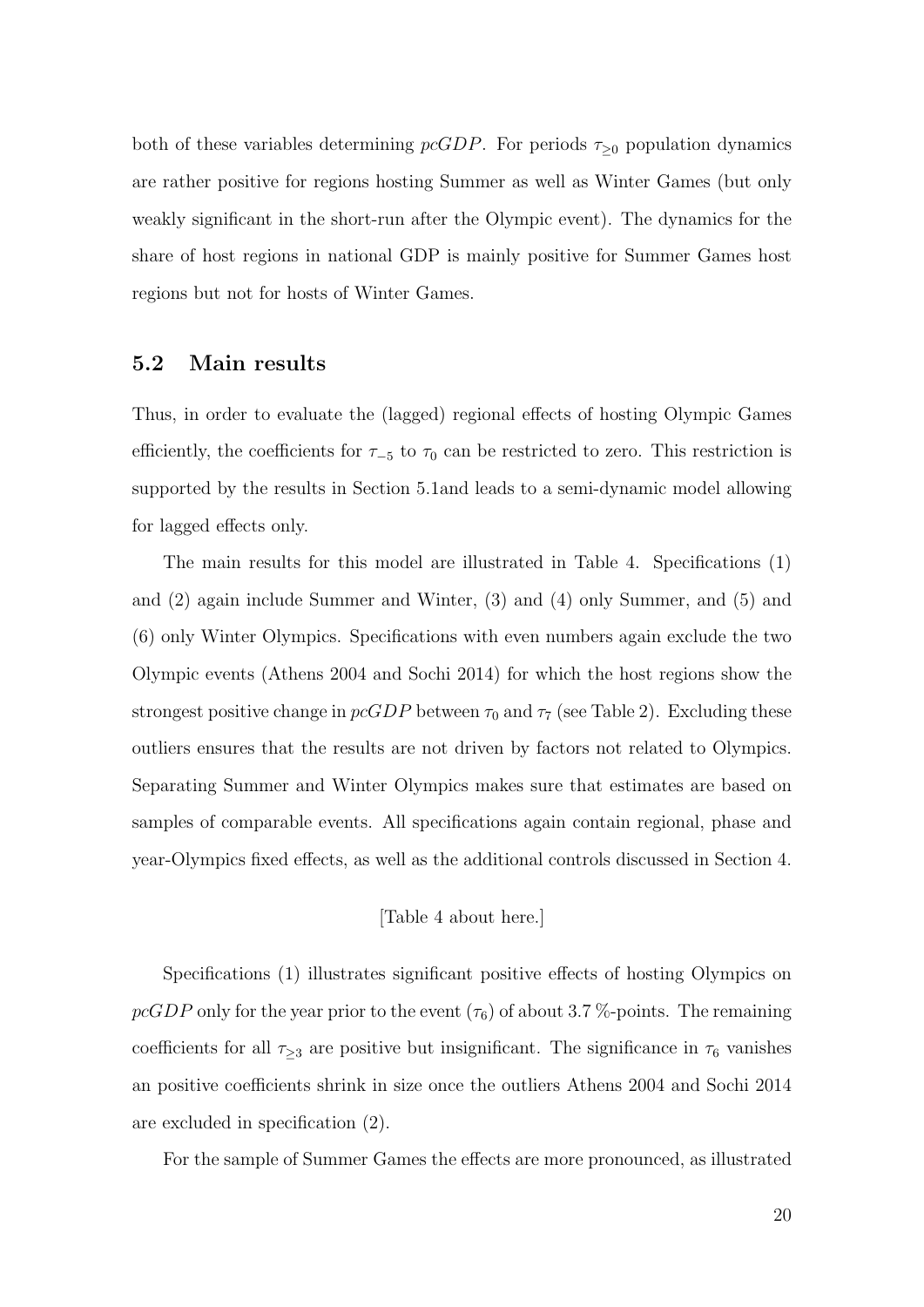in specifications (3) and (4). Hosting Summer Games significantly raises  $pcGDP$ in the year of the event  $(\tau_7)$  and the year before  $(\tau_6)$ . The effects are significant at the 5% level in both specifications. In addition, specification (3) suggests sustained positive effects also in the years after the event, that are significant at the 10% level in years ( $\tau_9$ ) to ( $\tau_{11}$ ) and show coefficients of similar or even bigger size – although being insignificant – for the remaining years after the event. Excluding Athens 2004 reduces the size of the coefficients. However, also in this more conservative specification (4), hosting Summer Olympic Games significantly raises  $pcGDP$  by 3.3 and 3.6 %-points in  $\tau_6$  and  $\tau_7$ . Effects for the years after the event are now insignificant but the coefficients are of similar size as those for  $\tau_6$  and  $\tau_7$ . This indicates that the positive effects could be permanent at least in some instances.

Winter Olympics in turn do not cause any positive effect on pcGDP of host regions. Specifications (5) and (6) illustrate only insignificant coefficients. In addition, dynamics are rather negative than positive for  $\tau_8$  to  $\tau_{10}$  in specification (5) and throughout  $\tau_2$  to  $\tau_{11}$  in specification (6). Thus, if anything, hosting Winter Olympic Games seems to have a temporary negative effect on  $pcGDP$  in the years around the event. Given the smaller scale and commercial value of Winter Games, and the fact that they mainly take place in peripheral rather than core regions, the less favorable results for Winter Olympics are not particularly surprising (see Section 6 for a detailed discussion).

### 5.3 Robustness checks

In addition to testing different specifications and samples, and to calculating significance levels using the wild cluster bootstrap rather than cluster robust standard errors, comprehensive sensitivity analysis is performed to test the robustness of the results obtained in the previous section: First, the set of control regions is extended to increase the number of degrees of freedom. Second, regional GDP per capita relative to the remaining regions of the country (without the focal region) is used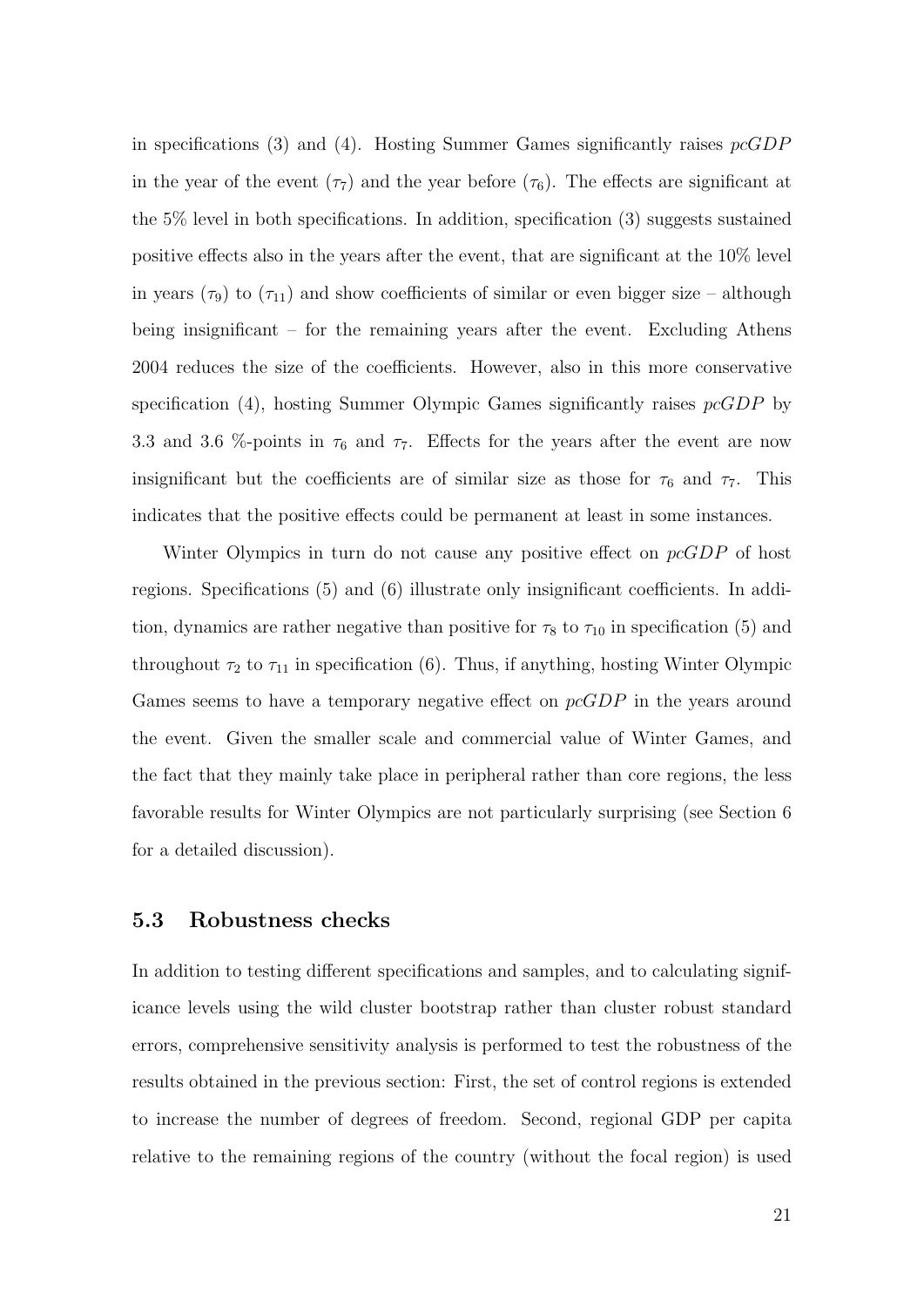instead of regional GDP per capita relative to the national level (including the focal region). Third, placebo treatments are implemented. Fourth, estimations are presented that collapse time series information.

#### Extended set of control regions

A first set of robustness specifications replicates the analysis of Section 5.2 but extends the sample of control regions to applicant regions with withdrawn applications (one instance only) and to regions losing national bids prior to candidate nomination by the National Olympic Committee<sup>20</sup>. Details on the extended sample are provided in Table A1 in the appendix.

#### [Table 5 about here.]

As Table 5 reveals, the results obtained remain qualitatively unchanged to those in Section 5.2. In specification (1) again only the effect in  $\tau_6$  is significant and in specification (2) all coefficients are insignificant. In specifications (3) and (4) the effects increase in size but the estimates are more imprecise compared to the main results in Table 5.2: The effects estimated for  $\tau_7$  increase to 7.0 and 5.5 %-points in (3) and (4) and remain significant at the 5% level. Those for  $\tau_6$  also increase but are only significant at the 10% level in (3) and insignificant in (4). Similar to Section 5.2, the remaining coefficients are significant at the 10% level in (3) and become insignificant in (4). The coefficients for Winter Games remain unchanged in sign, size and insignificance in (5). The same applies to the majority of coefficients in (6). However, now the negative effects for  $\tau_7$  and  $\tau_8$  are significant at the 10% level: Hosting Winter Olympic Games reduces  $pcGDP$  by 2.3 (2.7) %-points in the year of (after) the event. Despite their partial insignificance, the coefficients for  $\tau_{\geq 7}$  again indicate a longer lifetime for potential effects induced by Summer than by Winter Games.

<sup>&</sup>lt;sup>20</sup>Regions losing national bids against regions elected as Olympic hosts are excluded from the extended group of control regions. Their inclusion would violate the stable unit treatment value assumption (SUTVA).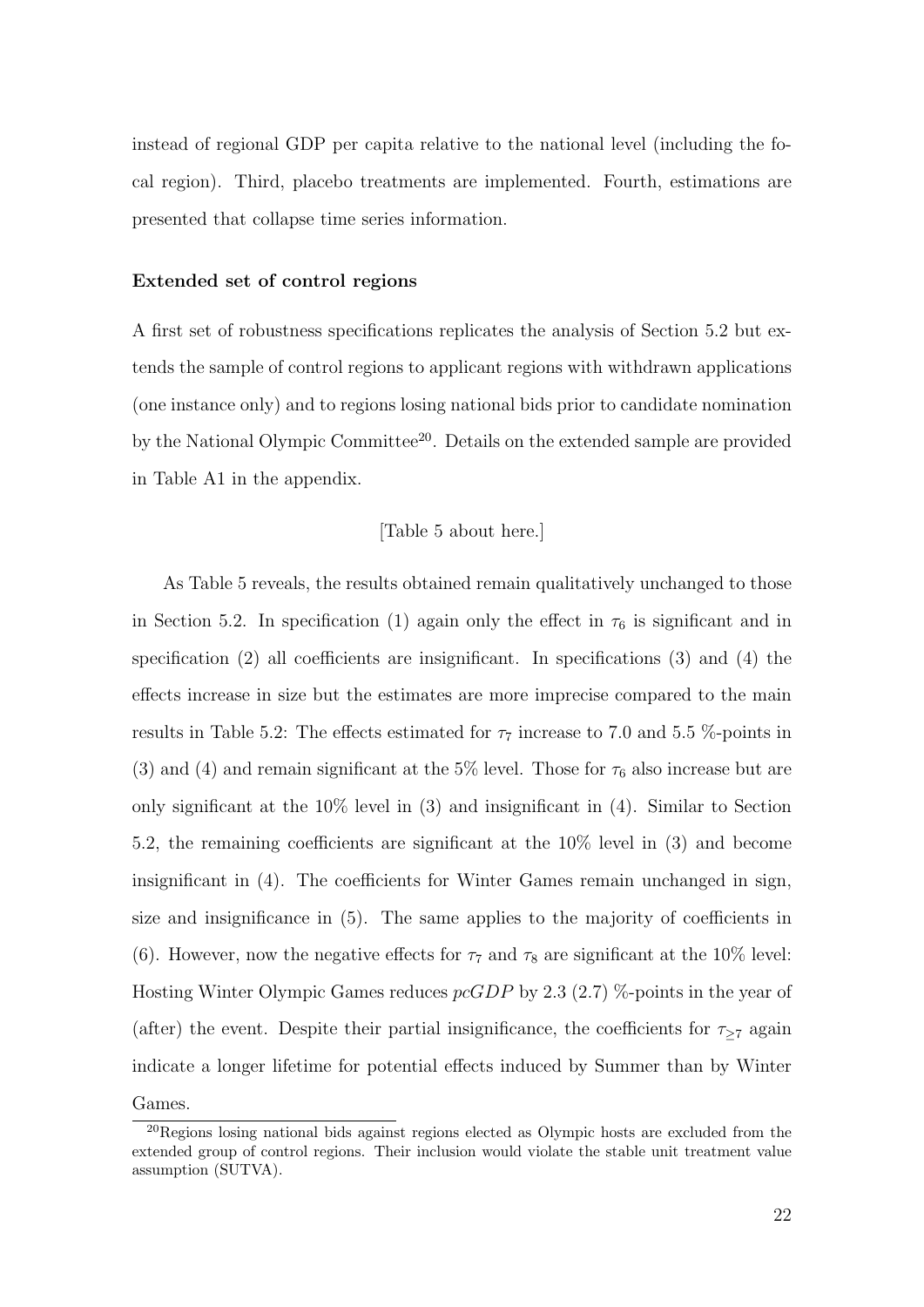#### Different measure of relative GDP per capita

Through influencing national GDP per capita, regional GDP per capita of a focal region appears in the enumerator and in the denominator of  $pcGDP$ . Thus, the higher a region's share in national GDP, the stronger the influence of regional on national GDP per capita. In regions with high shares in national GDP, the effect of a change in regional GDP per capita on  $pcGDP$  will thus be smaller than the same change in a region with a low share in national GDP. To check the robustness of the results with respect to the calculation of  $pcGDP$ , also the effects of Olympic Games are estimated on

$$
\overline{p c GDP}_{it} = \frac{p c GDP r e g_{it}}{(GDP_{ct} - GDP_{it})/(Population_{ct} - Population_{it})} \times 100.
$$
 (3)

Subtracting GDP (the population) of region  $i$  from national GDP (population),  $pcGDP_{it}$  is a measure of GDP per capita relative to other regions in the country (exlcluding i) rather than relative to the national level (including i). Unlike  $pcGDP_{it}$ ,  $pcGDP_{it}$  is not affected by changes in  $pcGDPnat_{ct}$  due to changes in  $pcGDPreg_{it}$ .

Table 6 reports the effects of Olympic Games on  $\overline{p_{cGDP}}_{it}$  for the six main specifications. The results remain qualitatively unchanged in all specifications. Compared to the main results of Table 5.2, coefficients increase in size. Also standard errors increase, leading to a slight decline in significance levels in specifications (1), (3) and (4). However, the effects found for Summer Olympic Games and the periods  $\tau_6$  and  $\tau_7$  are still significant at the 5% and 10% level, respectively. In the prefered specification (4) for Summer Games, the increase in regional GDP per capita relative to the remaining regions of the host country amounts to 4.2 and 4.4 %-points in  $\tau_6$  and  $\tau$ .

[Table 6 about here.]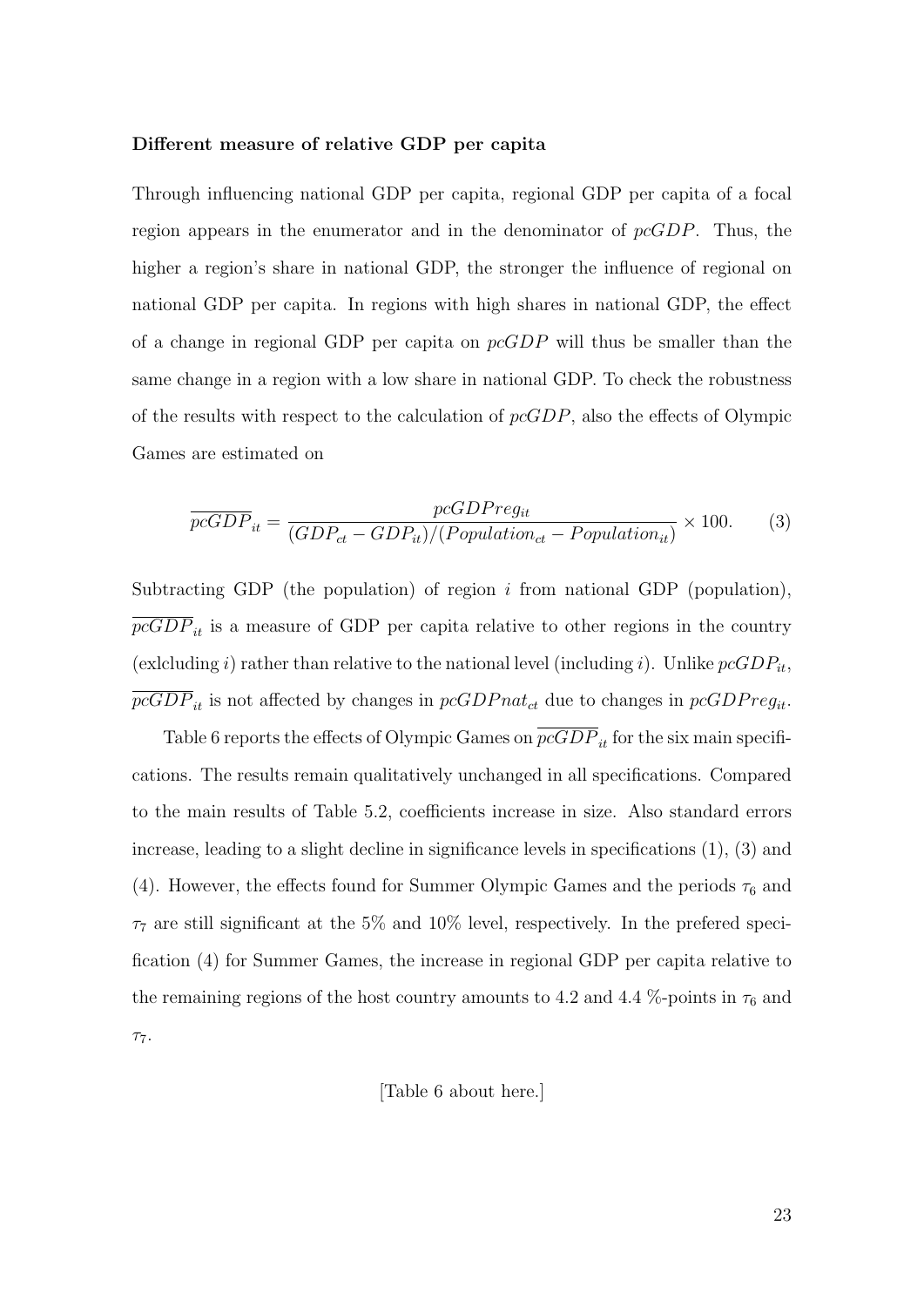#### Placebo treatments

As another test for the credibility of the results, placebo tests are run for specifications (1) to (6) of Section 5.2. Excluding the actual Olympics hosts from the analysis, for each of the Olympic Games the best runner-up region with data on pcGDP available is treated as the host region. In a few instances this order was changed for regions with multiple applications to ensure that a placebo host can be assigned to each Olympic event. As Table 7 reveals, all coefficients obtained using this placebo treatment are insignificant apart from  $\tau_5$  in specification (6). This supports the interpretation of the results obtained in Section 5.2 as causally related to being an Olympic host and not to signals sent by promising candidates. .

[Table 7 about here.]

#### Collapsed time series information

As an alternative solution to overrejection of the null hypothesis when using a cluster robust variance estimator in the presence of serially correlated outcomes and a small number of groups in DD analysis, Bertrand et al. (2004) suggest to collapse time series information into a "pre"- and a "post"-treatment period. Thus, to follow this approach and to match the characteristics of the treatment at hand, the panel is collapsed to three periods of six years: The "pre-election" period ( $\tau_{-5}$  to  $\tau_0$ ), the "post-election" period ( $\tau_1$  to  $\tau_6$ ) and the "post-event" period ( $\tau_7$  to  $\tau_{12}$ ); For each of these collapsed periods,  $pcGDP$  is averaged over the years within this period. To identify the model, the pre-election period is left out, implying that leading effects are again assumed to be zero. Instead of individual phase fixed effects and year-Olympics fixed effects, aggregated phase and aggregated year-Olympic fixed effects are used for each period (where aggregated year is the median calender year for each aggregated period and Olympics).

The results are summarized in Table 8. They are in line with the main results presented in Section 5.2. The coefficients for the combined Summer and Winter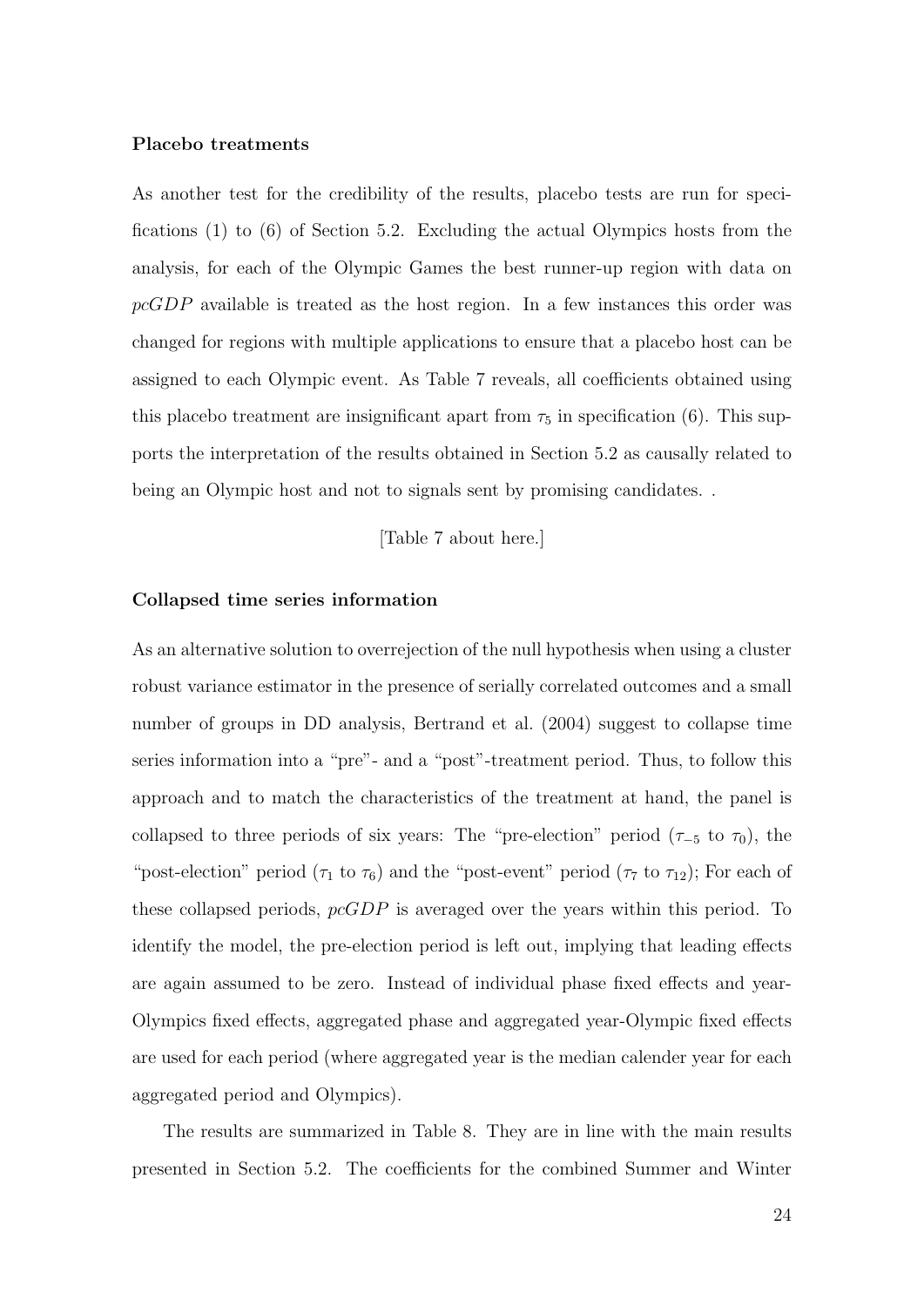Olympics effects in specification (1) and (2) are insignificant for both post-periods. For Summer Games the post-event period is significant at the 10% level in (3) and at the 5% level in (4). According to (3)  $pcGDP$  of host regions is increased by 11.4  $\%$ -points relative to national  $pcGDP$  during the 5 years after the event (including the year of the event). In the more conservative specification (4) that excludes the Athens 2004 Olympics, this post-event effect amounts to an increase by 4.4 %-points. The effect for the post-election period is insignificant. Also in line with the main results, the effects for Winter Games are negative but statistically insignificant. This holds for specifications (5) and (6). Thus, the results for this modification support the hypothesis of sustained positive effects of Summer Olympic Games after the event as well as rather negative effects for Winter Games that are – if at all – temporary only.

[Table 8 about here.]

# 6 Discussion and Conclusions

This paper contributes to the literature by providing the first analysis of the causal economic effects of Olympic Games at the regional level. Recent papers have not found significant positive short- or long-run effects on national economic outcomes or long-run local population size. However, neither the national level (limited economic magnitude of the Olympic event compared to national economies and substantial heterogeneity in country size; possible adverse effects on other regions of the country) nor the city level (only population but no data on economic indicators available; spatial scale too narrow to grasp the area subject to economic activities directly or indirectly related to the Olympics) seem to be suited to study the average economic effects of hosting Olympics. The results for the regional level in this paper illustrate a number of interesting findings:

First, Olympic Summer and Winter Games have different effects on GDP per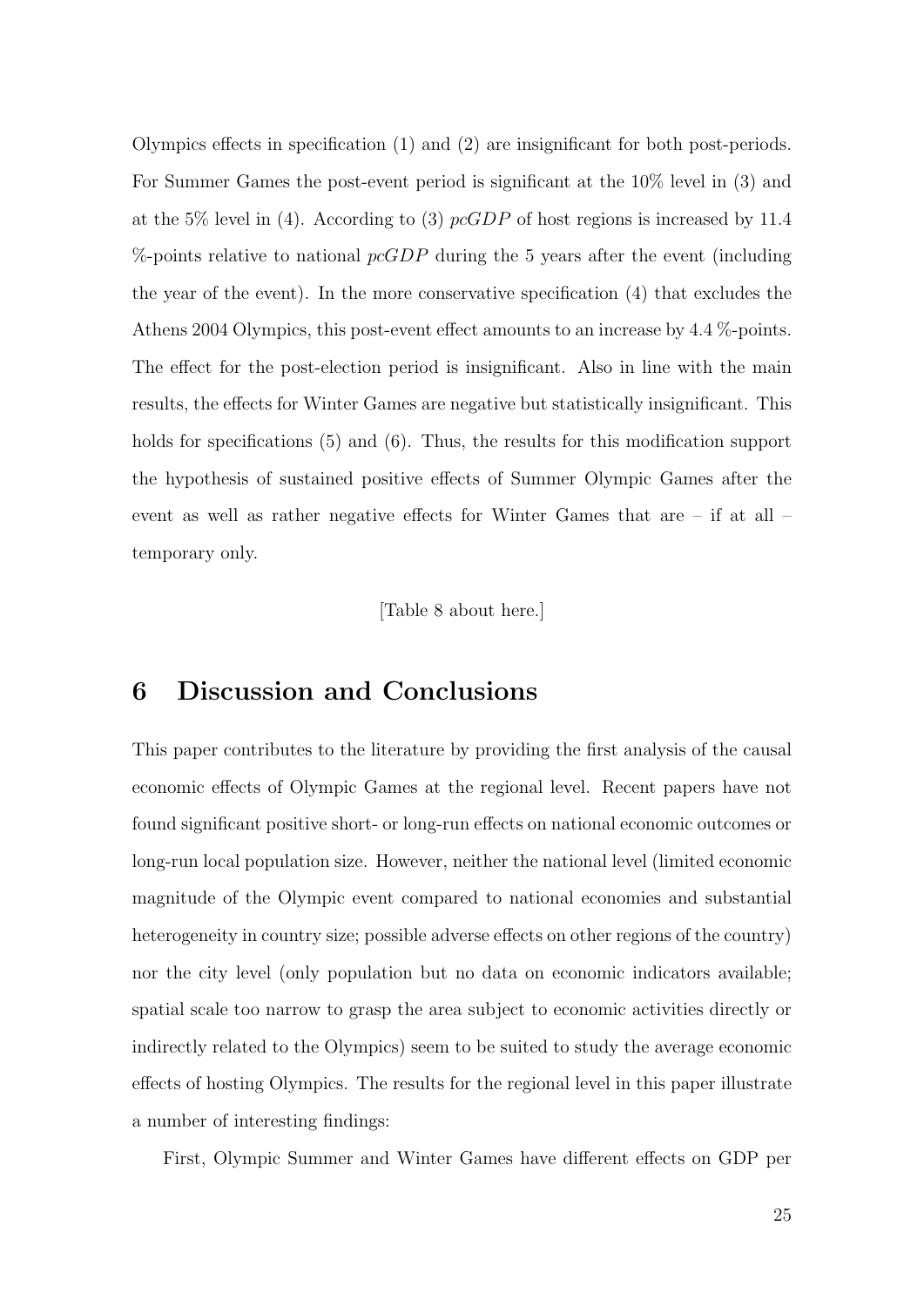capita in host regions. Therefore, pooling Summer and Winter Games in analyzing the economic effects hides the true effects of each type of Olympic Games.

Second, Summer Olympic Games have at least temporary positive effects on host regions. In the most conservative estimation, regional per capita GDP significantly increases by 3.6 %-points relative to national per capita GDP in the year of the event and by 3.3 %-points in the year before, compared to the counterfactual of not hosting Olympic Games. The results for these two years are quite robust against a number of modifications made in the sensitivity analysis. While there is no robust statistical evidence for medium- or long-run effects after the event, results still point towards positive post-game effects. Despite their insignificance the coefficients estimated remain positive and rather large for each of the 5 years after the event. Further, collapsing individual years – as suggested by Bertrand et al.  $(2004)$  – to a postelection and a post-event period, yields a significant effect for the latter: On average, GDP per capita increases by 4.5 %-points in the year of the event and the following five years in this model.

Third, hosting Winter Olympic Games does not have any positive effects on regional GDP per capita. Conversely, the more conservative specifications even illustrate temporary negative effects for the years around the event: Per capita GDP decreases by around 2.3 and 2.7 %-points relative to the national level in the year of the event and the year after in the most pessimistic specification. All negative effects become insignificant in year 2 after the event at the latest. In contrast to the positive effects found for Summer Games, the negative results for Winter Games are less robust against the various modifications made in the sensitivity analysis.

The less favorable results for Winter than for Summer Games are not particularly surprising. Winter Games are of smaller scale in budget, number of participants, international media outreach, and thus in commercial value. Therefore, growth stimulating effects caused by investment as well as effects induced by the event itself can be expected to be of smaller scale. Further, as Winter Olympics take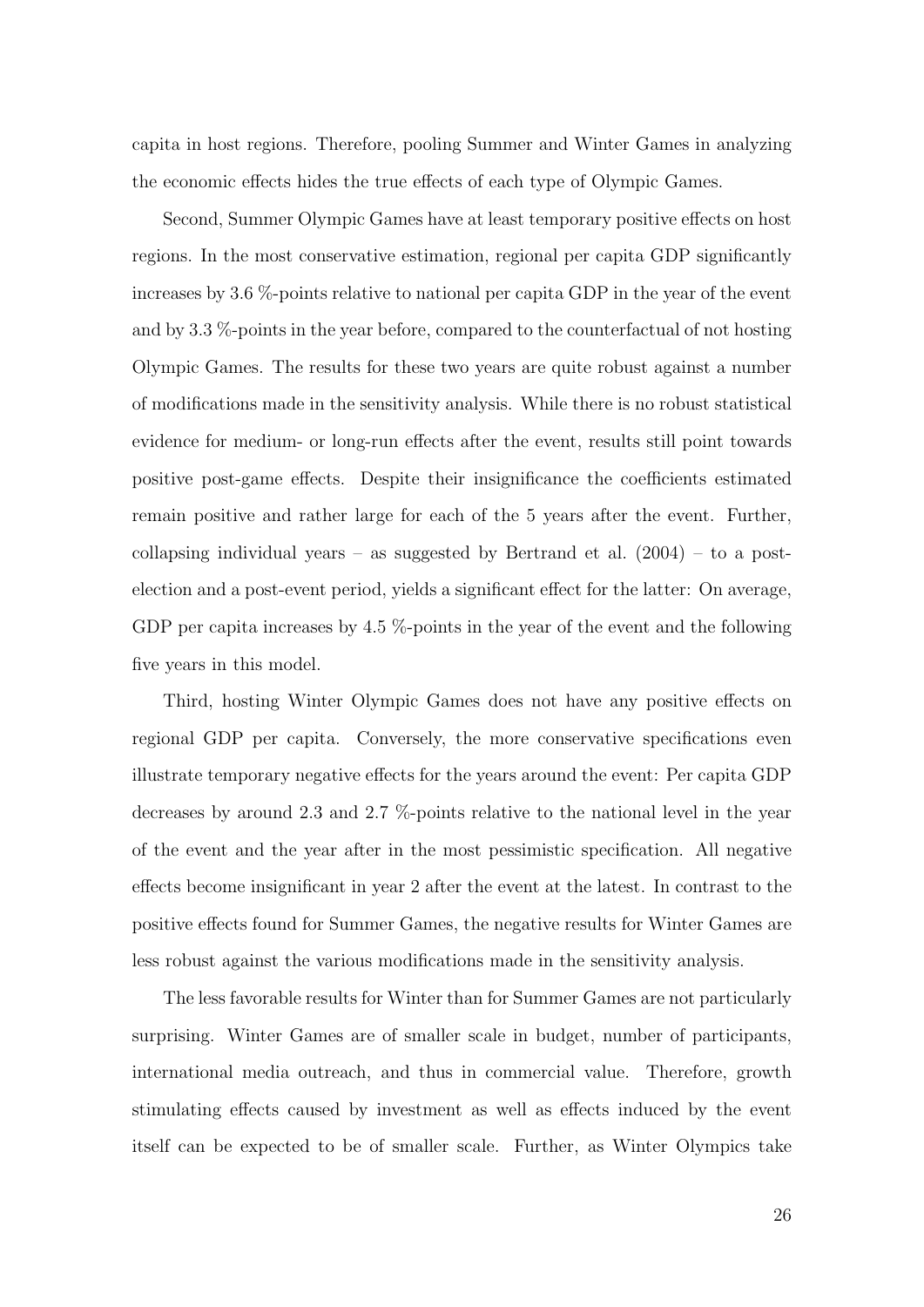place during the typically rather short winter tourism peak season, host regions are more likely to suffer from capacity constraints and crowding-out than metropolitan Summer Olympics regions. As shown by Fourie and Santana-Gallego (2011), megaevents taking place during peak-season have no effect on tourist arrivals because of crowding-out. $21$ 

An additional interpretation for the absence of or even negative effects for Winter Games is provided by the New Economic Geography literature: They mostly take place not in core but peripheral regions (such as the Albertville, Lillehammer, Nagano, Pyeongchang, and Saltlake City Winter Olympics). Declining transportation costs due to investments in inter-regional transportation infrastructure for Olympic Games can cause further polarization between core and periphery (Krugman, 1991). The recent empirical literature on the effects of modern high-speed transportation infrastructure seems to support this hypothesis for countries such as China (Faber, 2014; Qin, 2017; Baum-Snow et al., 2018; Yu et al., 2019, among others), France (Charnoz et al., 2018) and Japan (Li and Xu, 2018).

In evaluating the positive effects found for Summer Games, not a zero-effectsscenario should serve as a benchmark. Ideally, the economic benefits estimated can be related to costs (per capita). However, data on (direct plus indirect) total costs of Olympics as well as on public spending are rare and where available, their reliability does not meet the standards of academic research (Baade and Matheson, 2016; Flyvbjerg et al., 2016; Short, 2018). Therefore, we refrain from calculating average net benefits. Still, existing empirical evidence on the economic effects of infrastructure investments can be used to evaluate the scale of the effects estimated in this paper: Several recent papers have revealed substantial impacts on regional GDP and employment with respect to upgrades in modern transportation infrastructure. Ahlfeldt and Feddersen (2018) estimate a causal increase of about 8.5%

<sup>&</sup>lt;sup>21</sup>However, with a few positive exceptions (such as Barcelona and Saltlake City), long-run effects of Olympic Games on tourism have been rather limited in general (Fourie and Santana-Gallego, 2011; Baade and Matheson, 2016).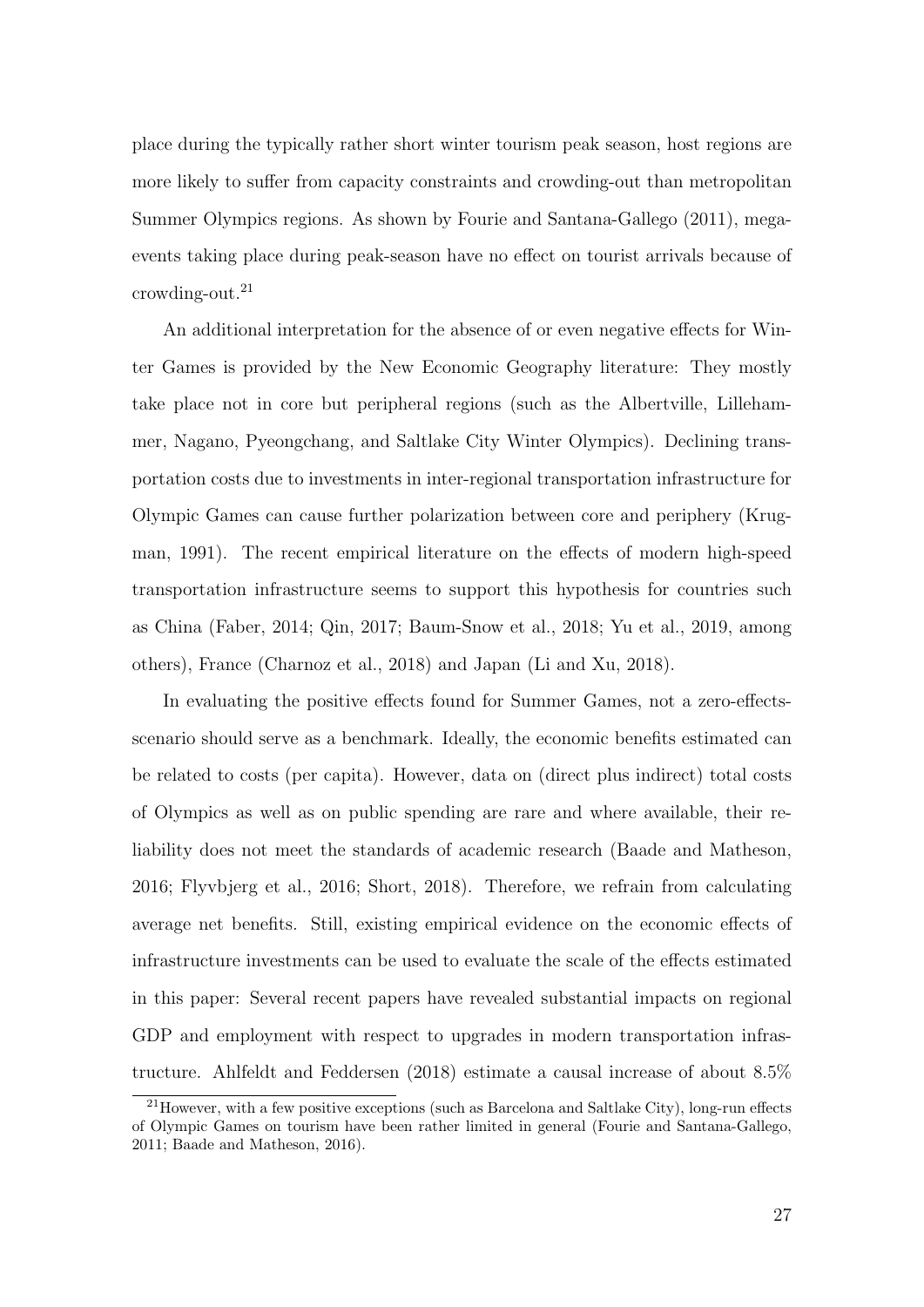in regional GDP for counties with intermediate stops of a newly built German highspeed rail. Duranton and Turner (2012) conclude that a 10% increase in a U.S. city's stock of highways causes a 1%-5% increase in city employment over a 20 year period. Similarly, for Britain Gibbons et al. (2019) find that a 10% increase in accessibility causally increases local employment by 3%-5%. Therefore, as highlighted by Pfeifer et al. (2018), directly upgrading the general infrastructure and amenities of a city or region rather than taking the costly detour of additionally building large sports facilities with little subsequent economic benefits (Siegfried and Zimbalist, 2000; Coates and Humphreys, 2008), is likely to be a more efficient use of public resources.<sup>22</sup>

Of course, the present analysis and results have further limitations that need to be discussed. All effects estimated are based on a measure of *relative* regional to national GDP per capita levels. Thus, the increases (decreases) for Summer (Winter) Games are relative to national GDP per capita. As previous papers have illustrated, the effects of Olympic Games on national economic outcomes are statistically not different from zero. Therefore, we argue that the effects estimated can be interpreted as "*absolute*" because the effects on national GDP per capita can be plausibly assumed to be negligible.

The different results for Summer and Winter Olympics suggest substantial heterogeneity among the two types of events. According to the raw existing calculations (Baade and Matheson, 2016; Short, 2018), Olympic Games since the 1990s have varied substantially in direct and indirect costs also within the groups of Summer and Winter Olympics. The estimation of models based on the sums invested could also take into account this within-heterogeneity. However, as argued above, reliable and comparable data on total or public costs for hosting Olympic Games, as well as on direct costs and general infrastructure investments, do not exist.

 $22$ With respect to the benefits of large sports facilities, Ahlfeldt and Maennig (2010) and Ahlfeldt and Kavetsos (2014) suggest that unconventional and iconic architecture creates the highest positive externalities on surrounding neighborhoods.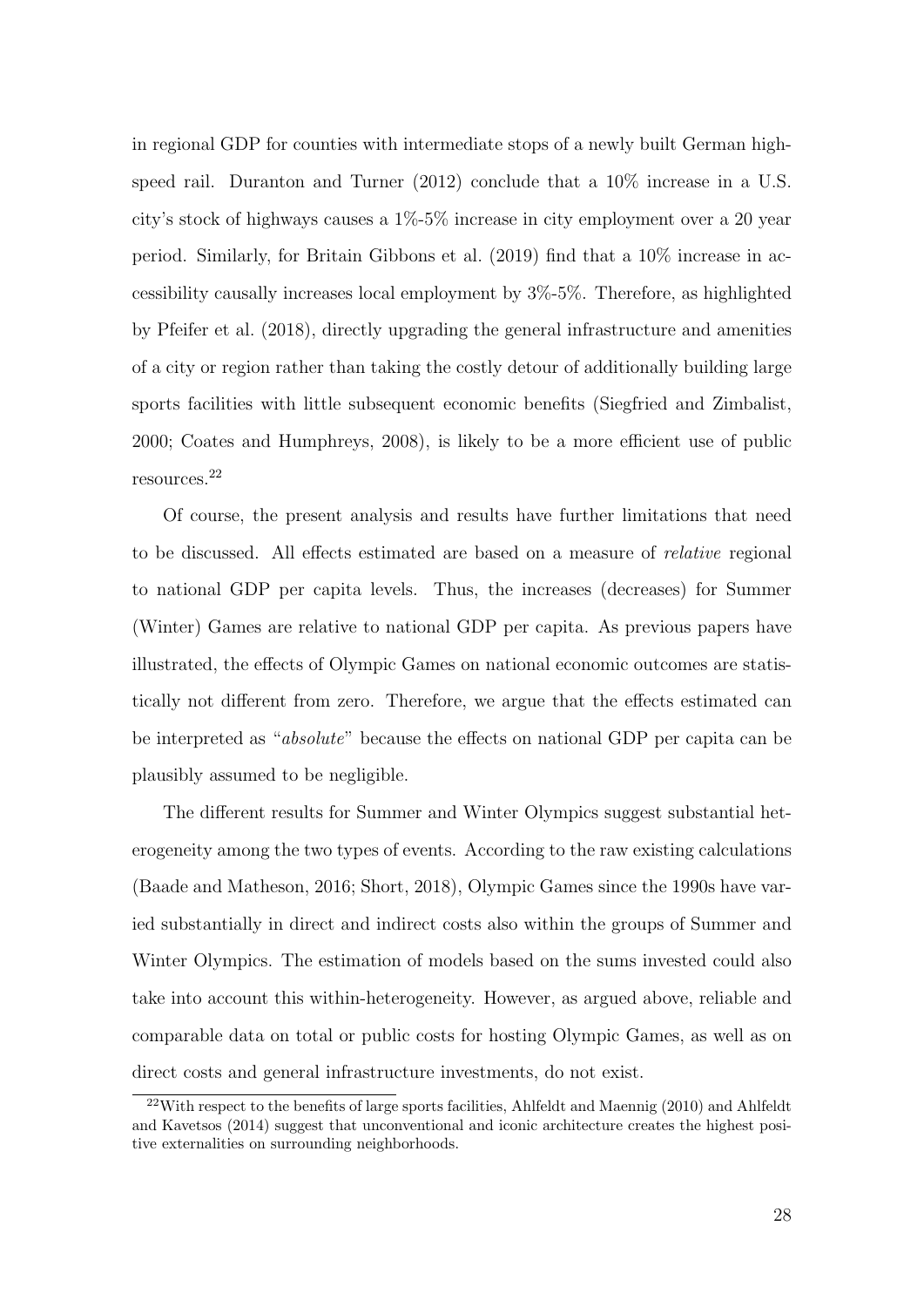The analysis cannot provide evidence for differences between regions in developed and developing countries due to a limited number of Olympic events in the latter. Further, even for EU and OECD countries, GDP (per capita) is the only economic indicator available at the regional level for an acceptable number of countries and years. Once sufficient time series become available at the regional level, it would be useful to expand the analysis to other economic, social and environmental outcomes.

## References

- Abadie, A., Diamond, A., and Hainmueller, J. (2010). Synthetic control methods for comparative case studies: Estimating the effect of California's tobacco control program. Journal of the American Statistical Association, 105(490):493–505.
- Abadie, A. and Gardeazabal, J. (2003). The economic costs of conflict: A case study of the Basque Country. American Economic Review, 93(1):113–132.
- Ahlfeldt, G. and Maennig, W. (2010). Stadium architecture and urban development from the perspective of urban economics. International Journal of Urban and Regional Research, 34(3):629–646.
- Ahlfeldt, G. M. and Feddersen, A. (2018). From periphery to core: measuring agglomeration effects using high-speed rail. Journal of Economic Geography, 18(2):355–390.
- Ahlfeldt, G. M. and Kavetsos, G. (2014). Form or function? the effect of new sports stadia on property prices in London. Journal of the Royal Statistical Society: Series A (Statistics in Society), 177(1):169–190.
- Angrist, J. D. and Pischke, J.-S. (2009). *Mostly harmless econometrics: An empiri*cist's companion. Princeton University Press, Princeton and Oxford.
- Baade, R. A. and Matheson, V. A. (2004). The quest for the Cup: assessing the economic impact of the World Cup. Regional Studies, 38(4):343–354.
- Baade, R. A. and Matheson, V. A. (2016). Going for the Gold: The economics of the Olympics. Journal of Economic Perspectives, 30(2):201–218.
- Banerjee, A., Duflo, E., Qian, N., et al. (2012). On the road: Access to transportation infrastructure and economic growth in china. NBER Working Paper, 17897.
- Baum-Snow, N., Henderson, J. V., Turner, M. A., Zhang, Q., and Brandt, L. (2018). Does investment in national highways help or hurt hinterland city growth? Journal of Urban Economics.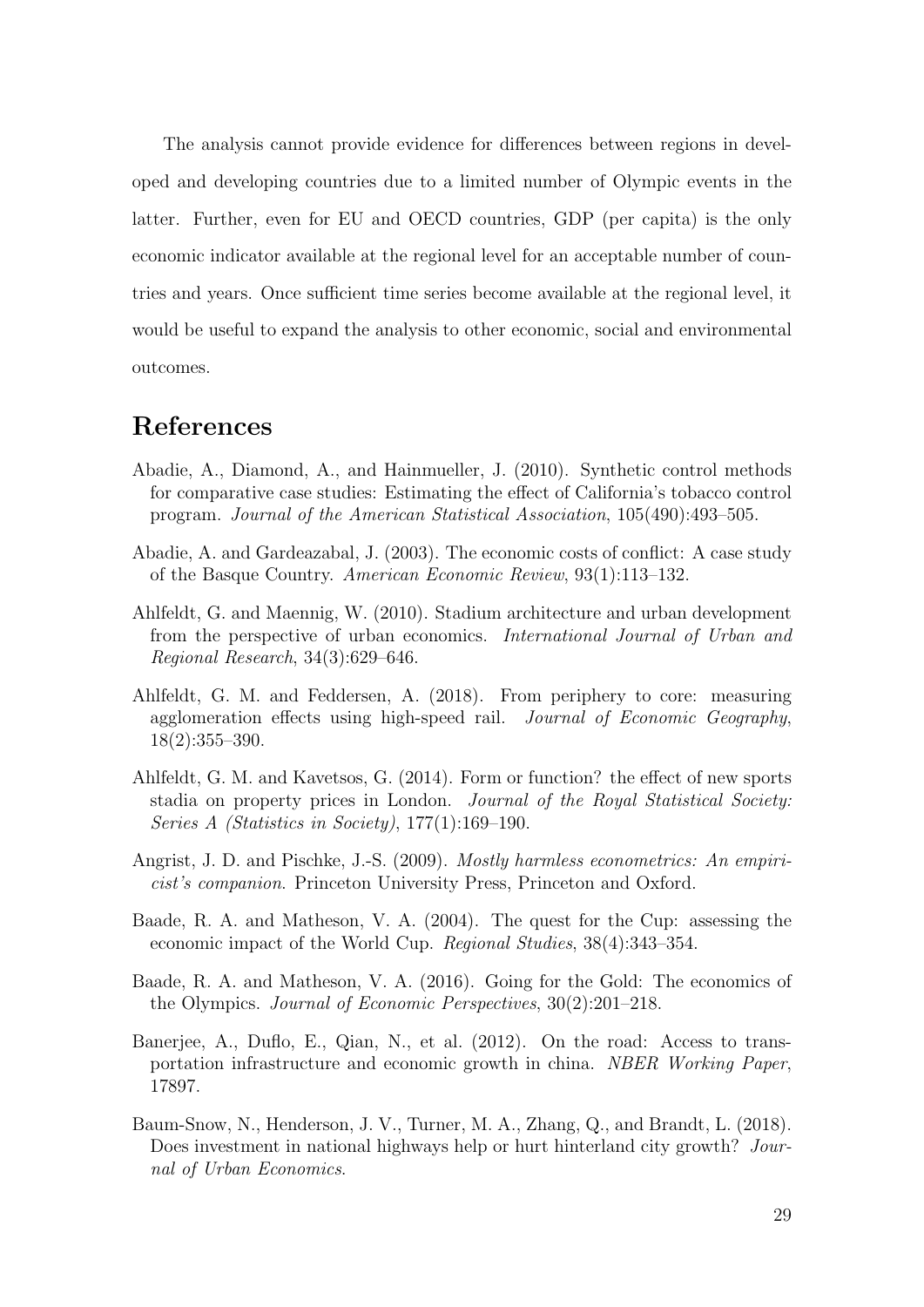- Bertrand, M., Duflo, E., and Mullainathan, S. (2004). How much should we trust differences-in-differences estimates? The Quarterly Journal of Economics, 119(1):249–275.
- Billings, S. B. and Holladay, J. S. (2012). Should cities go for the gold? the long-term impacts of hosting the Olympics. Economic Inquiry, 50(3):754–772.
- Bista, R. (2017). Revisiting the Olympic effect. Review of International Economics,  $25(2):279-291.$
- Bröcker, J., Dohse, D., and Rietveld, P. (2019). Infrastructure and regional development. In Capello, R. and Nijkamp, P., editors, Handbook of Regional Growth and Development Theories, pages 172–297. Edward Elgar Publishing, Cheltenham, UK & Northampton, MA.
- Brückner, M. and Pappa, E. (2015). News shocks in the data: Olympic games and their macroeconomic effects. Journal of Money, Credit and Banking, 47(7):1339– 1367.
- Cameron, A. C., Gelbach, J. B., and Miller, D. L. (2008). Bootstrap-based improvements for inference with clustered errors. The Review of Economics and Statistics, 90(3):414–427.
- Charnoz, P., Lelarge, C., and Trevien, C. (2018). Communication costs and the internal organisation of multi-plant businesses: Evidence from the impact of the French high-speed rail. The Economic Journal, 128(610):949–994.
- Chen, W., Chen, X., Hsieh, C.-T., and Song, Z. M. (2019). A forensic examination of China's national accounts. NBER Working Paper, 25754.
- Coates, D. and Humphreys, B. R. (2003). The effect of professional sports on earnings and employment in the services and retail sectors in US cities. Regional Science and Urban Economics, 33(2):175–198.
- Coates, D. and Humphreys, B. R. (2008). Do economists reach a conclusion on subsidies for sports franchises, stadiums, and mega-events. Econ Journal Watch, 5(3):294–315.
- Contreras, J. L. and Corvalan, A. (2014). Olympic Games: No legacy for sports. Economics Letters, 122(2):268–271.
- Dolan, P., Kavetsos, G., Krekel, C., Mavridis, D., Metcalfe, R., Senik, C., Szymanski, S., and Ziebarth, N. R. (2019). Quantifying the intangible impact of the Olympics using subjective well-being data. Journal of Public Economics, 177:104043.
- Donaldson, D. (2018). Railroads of the Raj: Estimating the impact of transportation infrastructure. American Economic Review, 108(4-5):899–934.
- Duranton, G. and Turner, M. A. (2012). Urban growth and transportation. Review of Economic Studies, 79(4):1407–1440.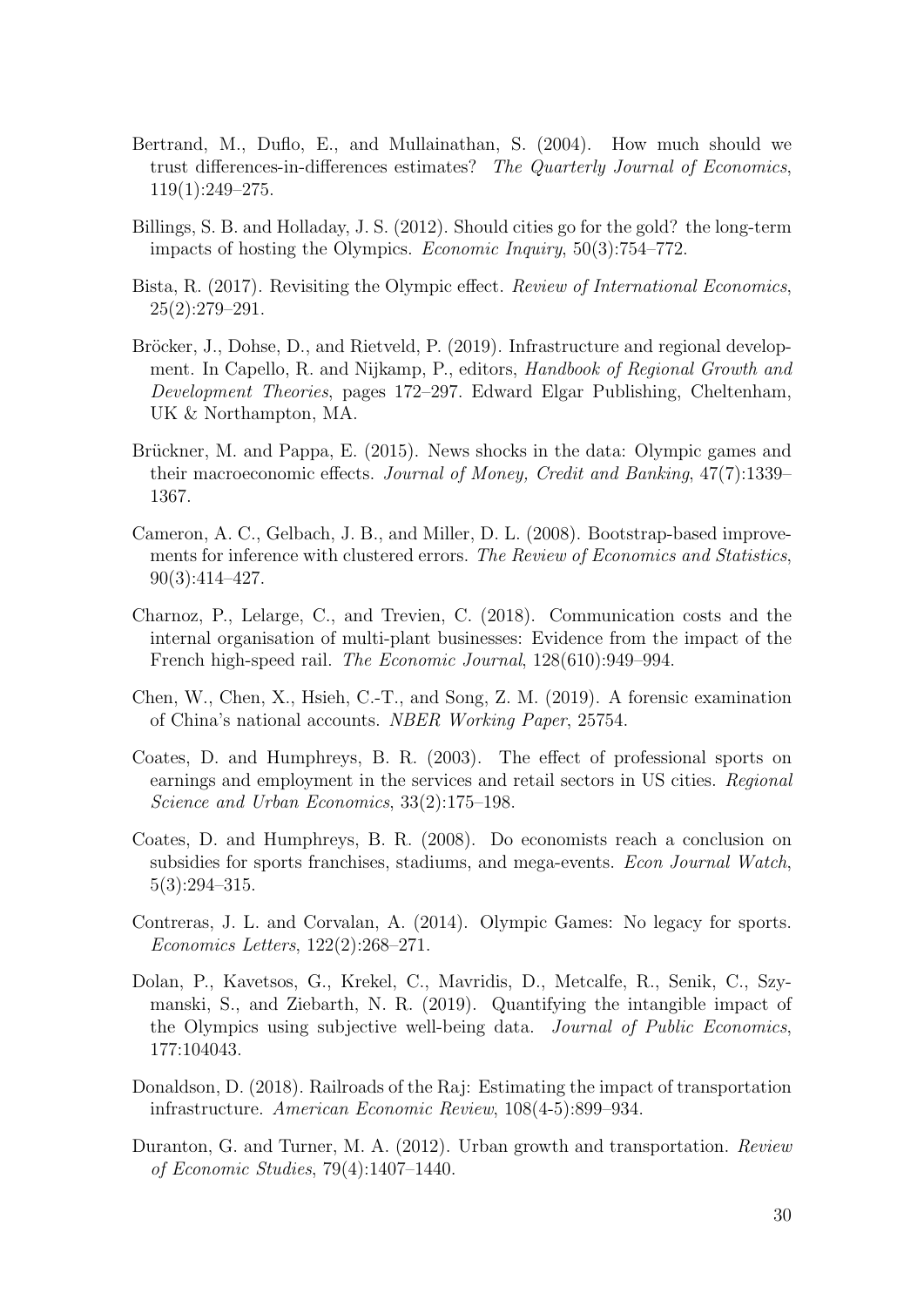- Faber, B. (2014). Trade integration, market size, and industrialization: Evidence from China's national trunk highway system. The Review of Economic Studies, 81(3):1046–1070.
- Flyvbjerg, B., Stewart, A., and Budzier, A. (2016). The Oxford Olympics study 2016: Cost and cost overrun at the Games. Said Business School RP 2016-20.
- Fourie, J. and Santana-Gallego, M. (2011). The impact of mega-sport events on tourist arrivals. Tourism Management, 32(6):1364–1370.
- Ghani, E., Goswami, A. G., and Kerr, W. R. (2016). Highway to success: The impact of the golden quadrilateral project for the location and performance of indian manufacturing. The Economic Journal, 126(591):317–357.
- Gibbons, S., Lyytikäinen, T., Overman, H. G., and Sanchis-Guarner, R. (2019). New road infrastructure: the effects on firms. *Journal of Urban Economics*, 110:35–50.
- Greenstone, M., Hornbeck, R., and Moretti, E. (2010). Identifying agglomeration spillovers: Evidence from winners and losers of large plant openings. *Journal of* Political Economy, 118(3):536–598.
- Greenstone, M. and Moretti, E. (2003). Bidding for industrial plants: Does winning a 'million dollar plant' increase welfare? NBER Working Paper, 9844.
- Hotchkiss, J. L., Moore, R. E., and Rios-Avila, F. (2015). Reevaluation of the employment impact of the 1996 Summer Olympic Games. Southern Economic Journal, 81(3):619–632.
- Jasmand, S. and Maennig, W. (2008). Regional income and employment effects of the 1972 Munich Summer Olympic Games. Regional Studies, 42(7):991–1002.
- Krugman, P. (1991). Increasing returns and economic geography. Journal of Political Economy, 99(3):483–499.
- Langer, V. C., Maennig, W., and Richter, F. (2018). The olympic games as a news shock: Macroeconomic implications. Journal of Sports Economics, 19(6):884–906.
- Li, Z. and Xu, H. (2018). High-speed railroads and economic geography: Evidence from Japan. Journal of Regional Science, 58(4):705–727.
- Maennig, W. and Richter, F. (2012). Exports and Olympic Games: Is there a signal effect? Journal of Sports Economics, 13(6):635–641.
- Nitsch, V. and Wendland, N. (2017). The IOC's Midas touch: Summer Olympics and city growth. Urban Studies, 54(4):971–983.
- OECD (2018). OECD Regions and Cities at a Glance 2018. OECD Publishing, Paris.
- Pfeifer, G., Wahl, F., and Marczak, M. (2018). Illuminating the World Cup effect: Night lights evidence from South Africa. Journal of Regional Science, 58(5):887– 920.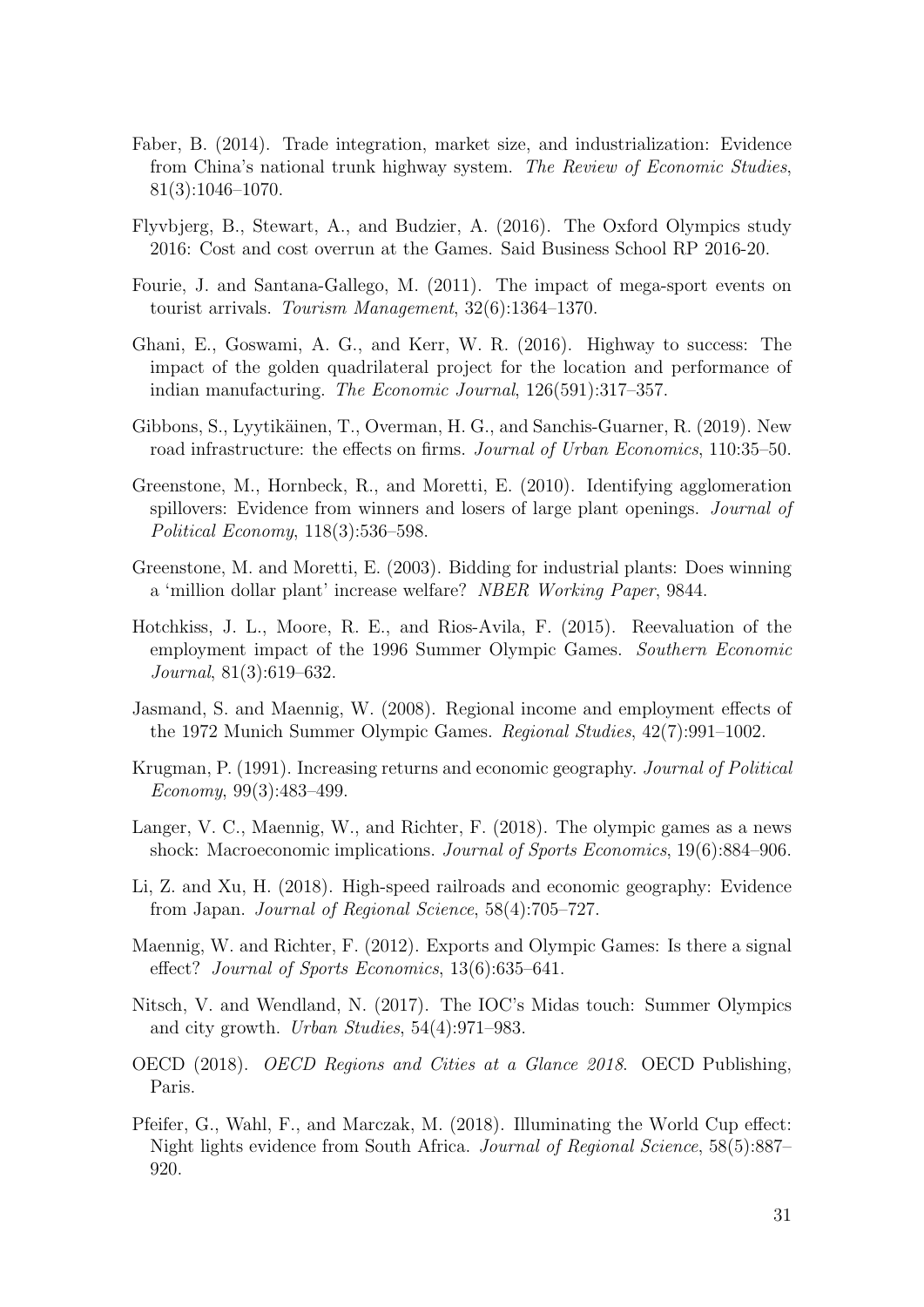- Qin, Y. (2017). 'No county left behind?' the distributional impact of high-speed rail upgrades in China. Journal of Economic Geography, 17(3):489–520.
- Roodman, D., Nielsen, M. Ø., MacKinnon, J. G., and Webb, M. D. (2019). Fast and wild: Bootstrap inference in Stata using boottest. The Stata Journal, 19(1):4–60.
- Rose, A. K. and Spiegel, M. M. (2011). The Olympic effect. The Economic Journal, 121(553):652–677.
- Scheu, A. and Preuss, H. (2017). The legacy of the Olympic Games from 1896 2016. a systematic review of academic publications. Working Paper No. 14, Mainzer Papers on Sport Economics & Management, Johannes Gutenberg-University Mainz.
- Short, J. R. (2018). Hosting the Olympic Games: The Real Costs for Cities. Routledge, London & New York.
- Siegfried, J. J. and Zimbalist, A. (2000). The economics of sports facilities and their communities. Journal of Economic Perspectives, 14(3):95–114.
- Storm, R. K., Jakobsen, T. G., and Nielsen, C. G. (2019). The impact of Formula 1 on regional economies in Europe. Regional Studies, pages 1–11.
- Webber, D. J., Jen, M. H., and O'Leary, E. (2019). European regional productivity: does country affiliation matter? International Review of Applied Economics, 33(4):523–541.
- Yu, F., Lin, F., Tang, Y., and Zhong, C. (2019). High-speed railway to success? the effects of high-speed rail connection on regional economic development in China. Journal of Regional Science, 59(4):723–742.

# A Appendix

[Table A1 about here.] [Table A2 about here.] [Table A3 about here.] [Table A4 about here.]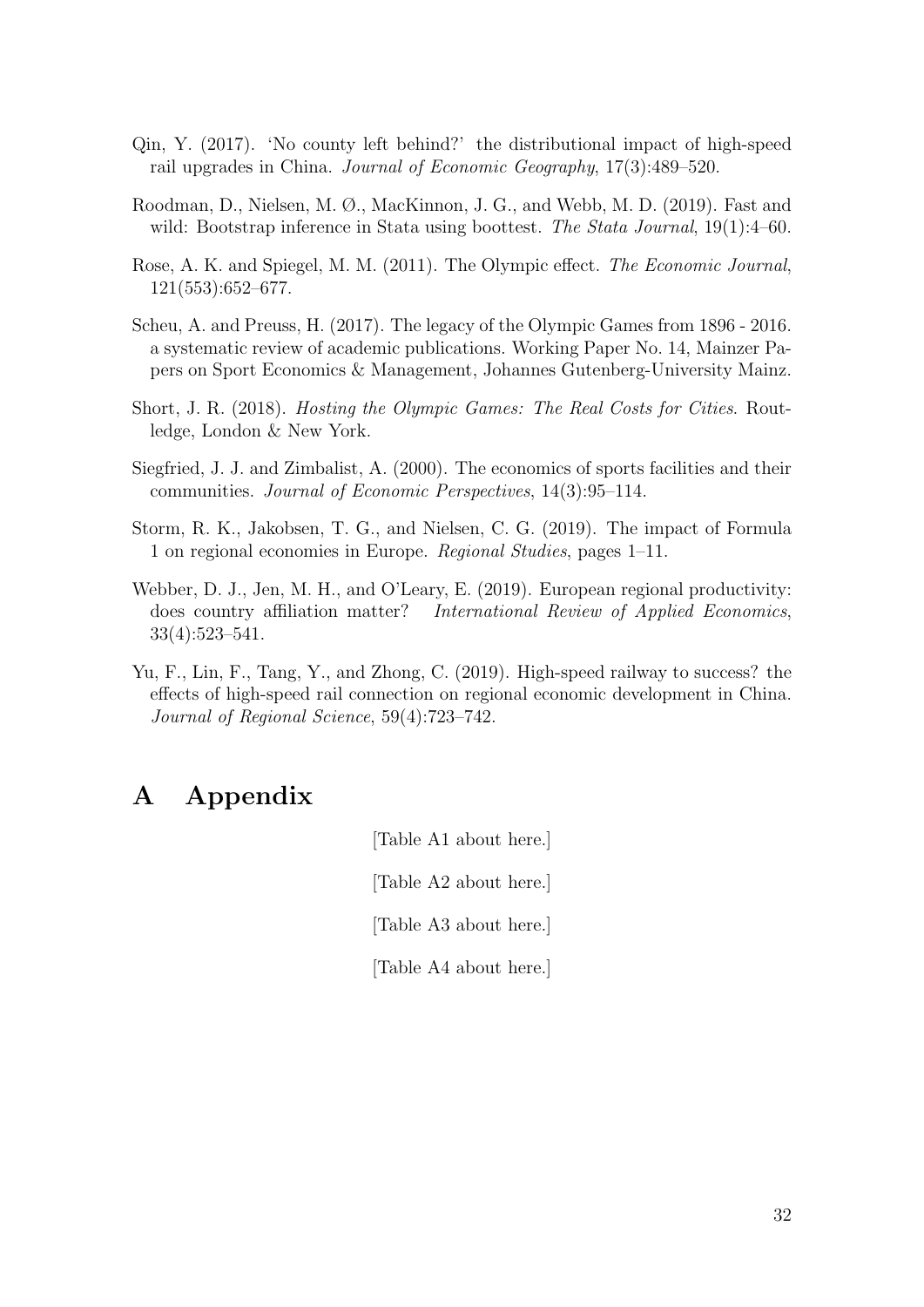

Figure 1: From host city application to event-induced effects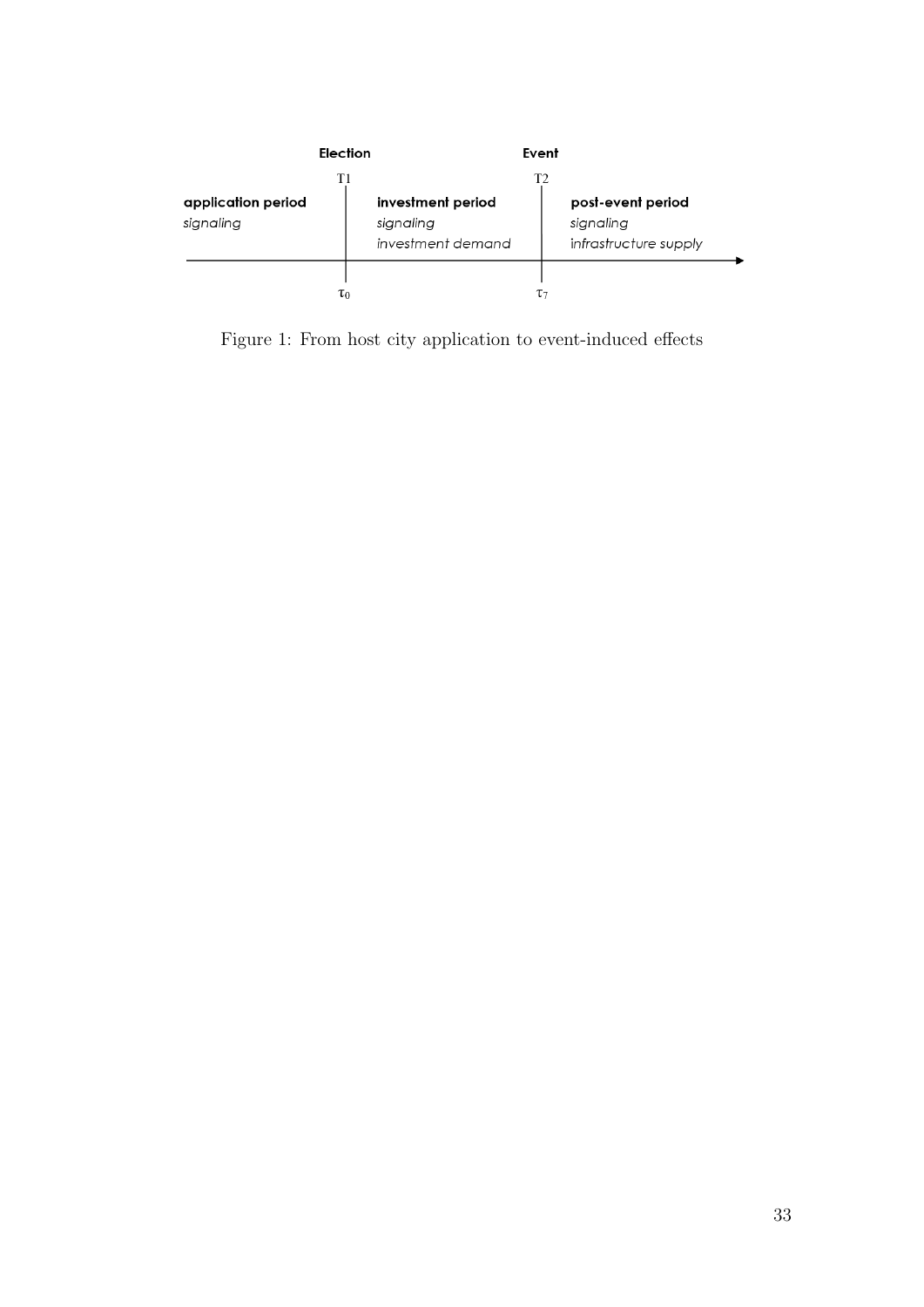

Figure 2: Trends in  $pcGDP$  ( $\tau_0 = 100$ )

Note: Vertical lines in  $\tau_0$  and  $\tau_7$  indicate years of election and tournament.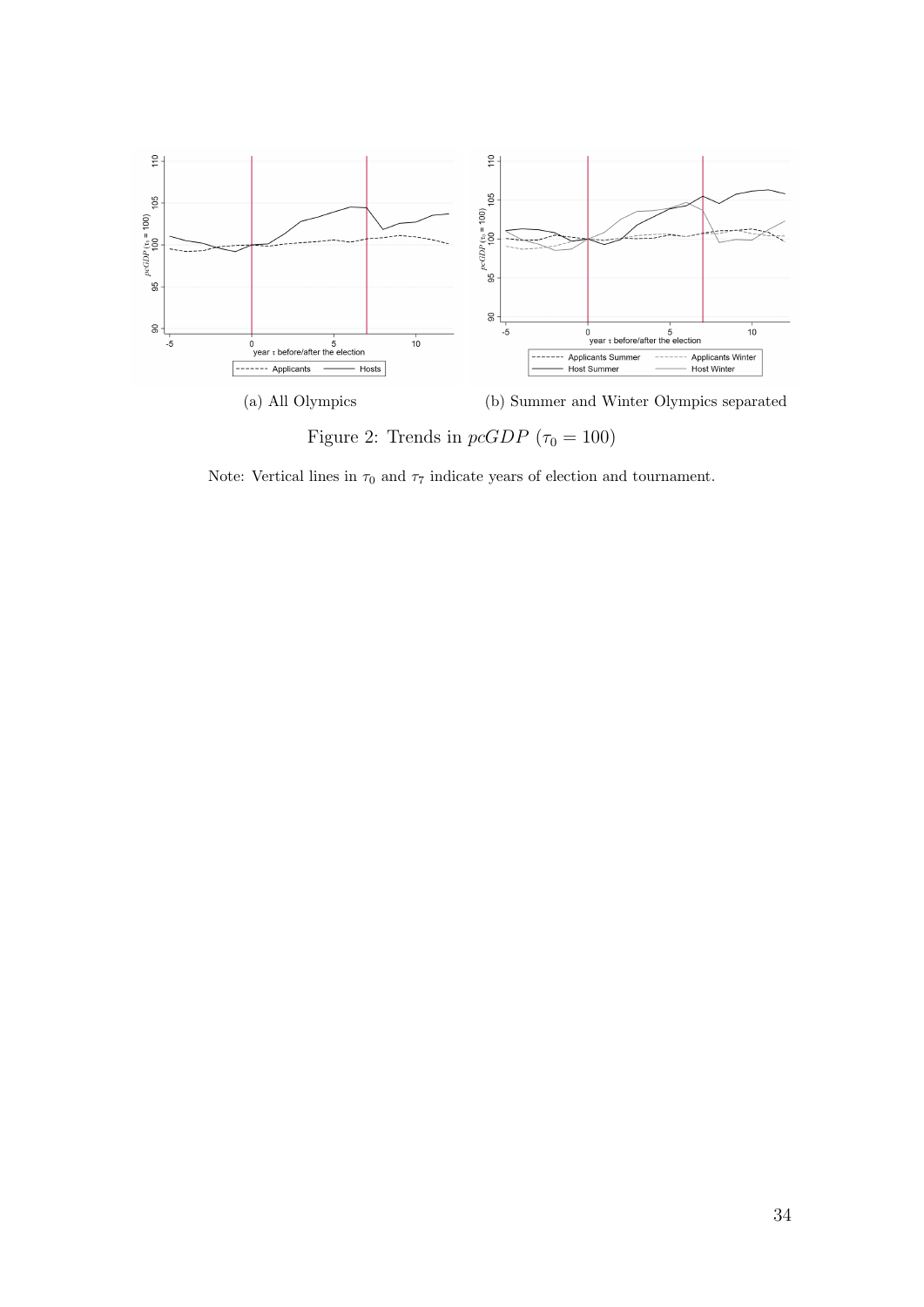

Figure 3: Dynamic treatment effects on pcGDP

Note: Solid lines denote means, dashed lines denote 95% confidence intervals based on the wild cluster bootstrap with null imposed and 9,999 replications (Cameron et al., 2008; Roodman et al., 2019). Vertical lines in  $\tau_0$  and  $\tau_7$  indicate years of election and tournament.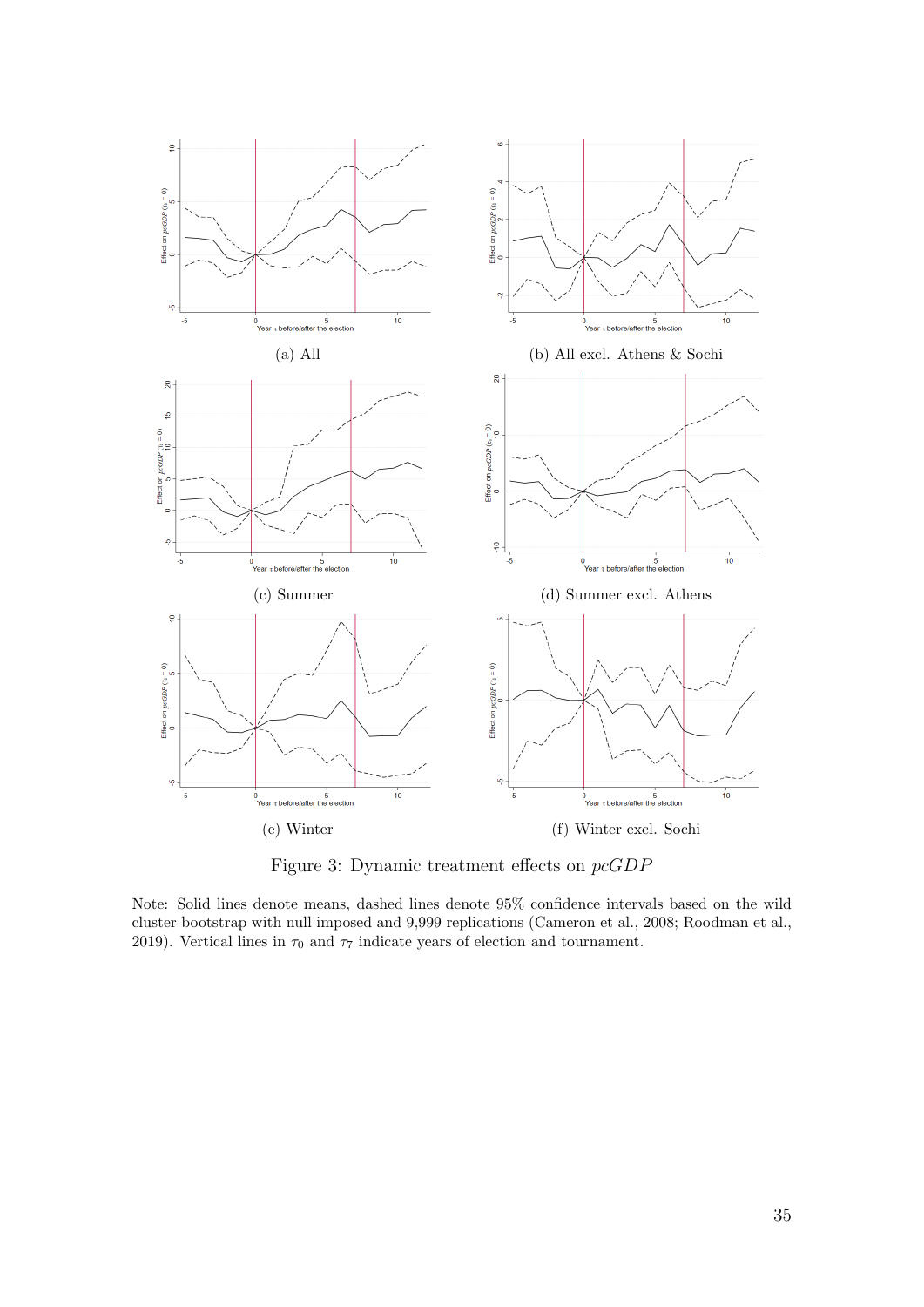| Type             | Regions | Mean | Std. Dev. | Min | Max  |
|------------------|---------|------|-----------|-----|------|
| Summer Host      |         | 12.5 | 10.9      | 3.9 | 35.7 |
| Summer Applicant | 19      | 7.9  | 4.3       | 2.5 | 19.3 |
| Winter Host      |         | 6.0  | 4.6       | 1.5 | 15.2 |
| Winter Applicant | 99      | 4.8  | 3.5       | 17  | 12.5 |

Table 1: Regional population (in million inhabitants)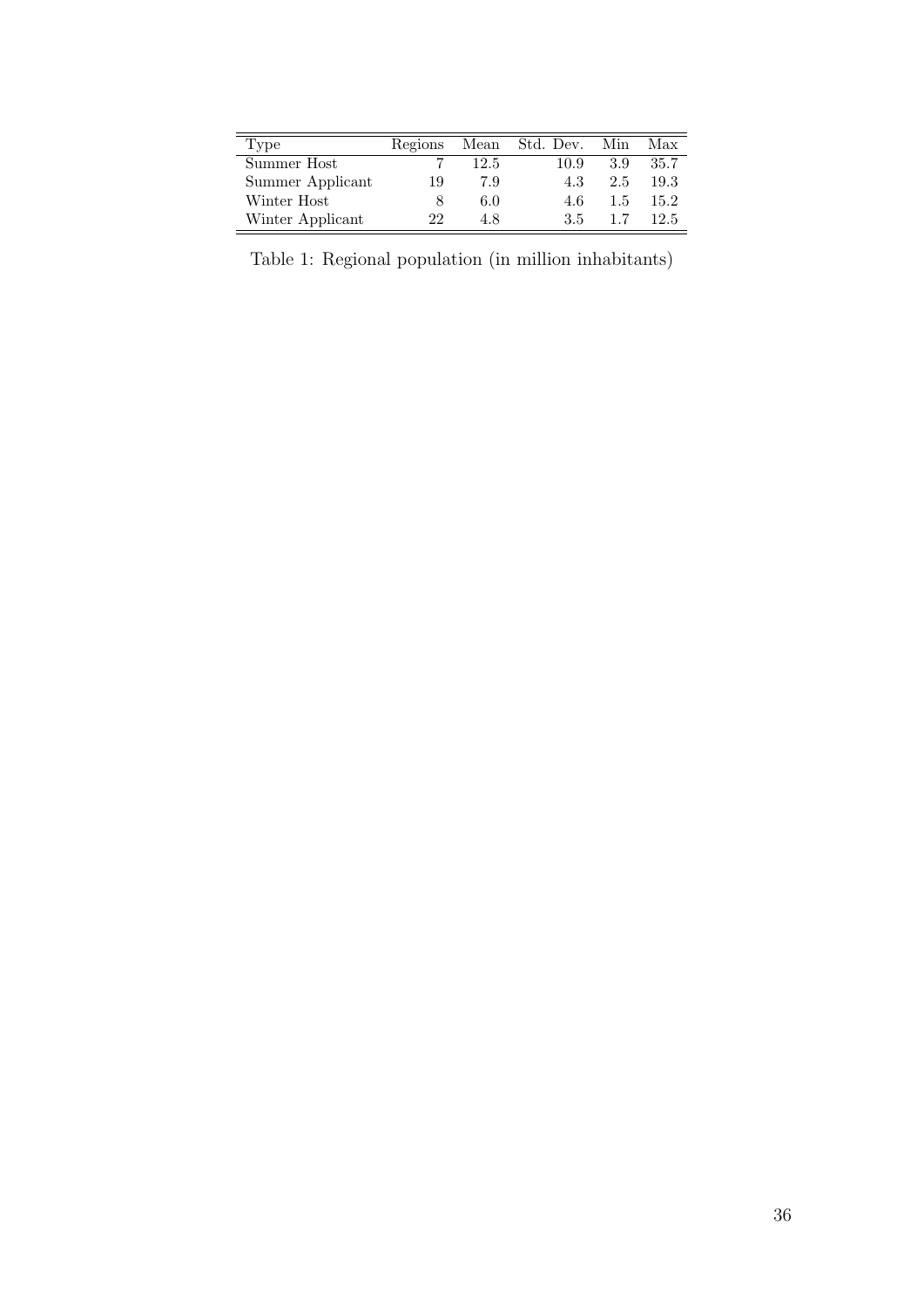| Region hosting            | $pcGDP$ in year of                           |       |                 |
|---------------------------|----------------------------------------------|-------|-----------------|
|                           | Election ( $\tau = 0$ ) Event ( $\tau = 7$ ) |       |                 |
|                           | (national $pcGDP = 100$ )                    |       | $(in %-points)$ |
| <b>Summer Games</b>       |                                              |       |                 |
| Barcelona 1992 (ES5)      | 108.7                                        | 111.7 | 3.0             |
| Atlanta 1996 (US13)       | 95.4                                         | 101.9 | 6.5             |
| Sydney $2000$ (AU1)       | 106.5                                        | 106.2 | $-0.4$          |
|                           |                                              |       |                 |
| Athens $2004$ (EL3)       | 114.9                                        | 130.3 | 15.4            |
| London $2012$ (UKI)       | 163.7                                        | 171.8 | 8.0             |
| Rio 2016 (BR19)           | 145.5                                        | n.a.  | n.a.            |
| Tokyo 2020 (JPD)          | 119.0                                        | n.a.  | n.a.            |
| <b>Winter Games</b>       |                                              |       |                 |
| Albertville 1992 (FR7)    | 99.1                                         | 97.7  | $-1.4$          |
| Lillehammer $1994 (NO02)$ | 79.4                                         | 76.1  | $-3.4$          |
| Nagano 1998 (JPC)         | 94.5                                         | 94.3  | $-0.2$          |
| Saltlake City 2002 (US48) | 84.5                                         | 86.2  | 1.7             |
| Turin 2006 (ITC)          | 123.0                                        | 121.1 | $-1.9$          |
| Vancouver 2010 (CA59)     | 91.9                                         | 94.0  | 2.1             |
| Sochi 2014 (RU32)         | 60.1                                         | 76.3  | 16.2            |
| Pyeongchang 2018 (KR06)   | 81.3                                         | n.a.  | n.a.            |

For region codes and names see Table A1

Table 2: GDP per capita in Olympic host regions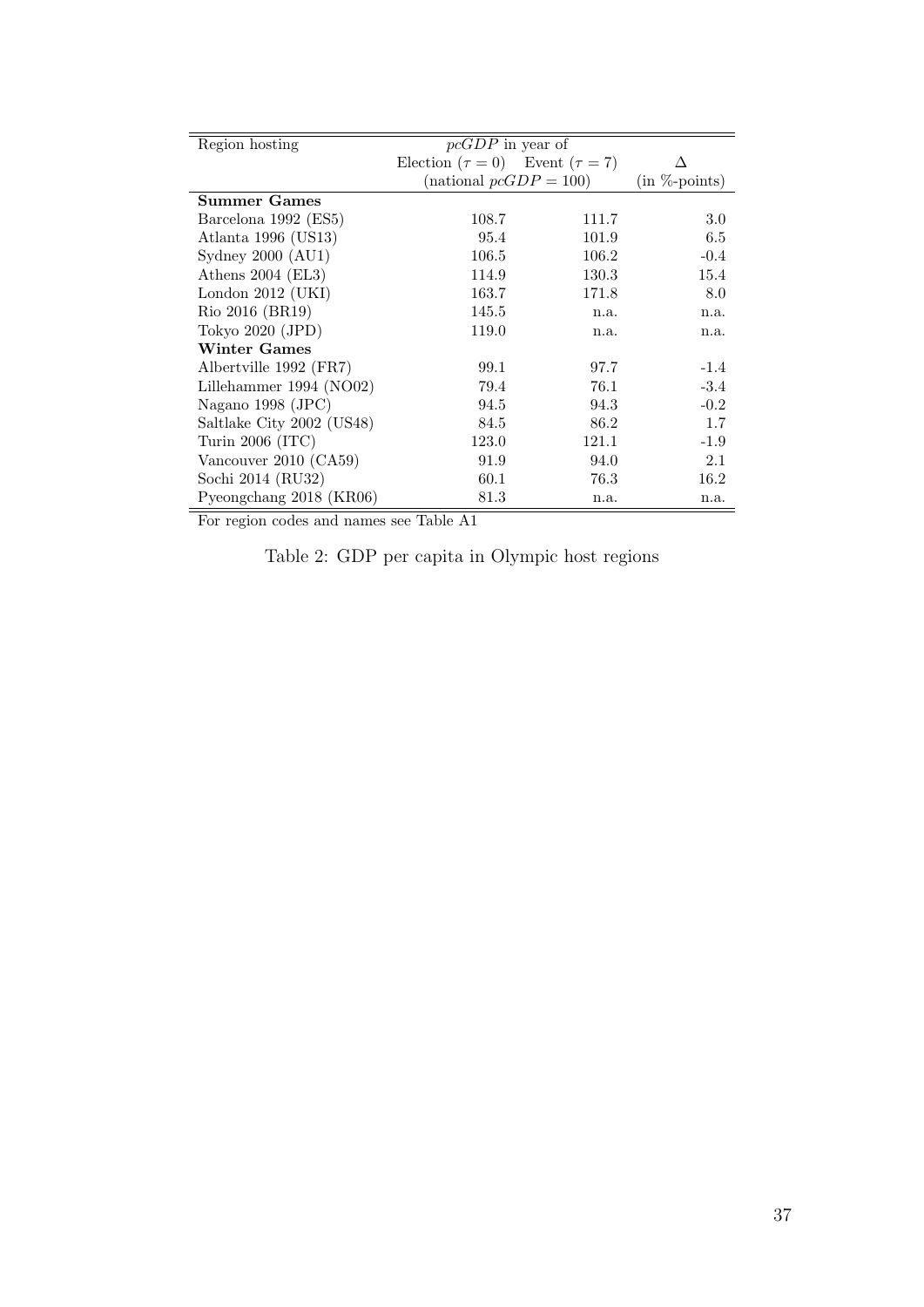| Phase                         | Host | $\overline{\text{C}}$ andidate | Total  |
|-------------------------------|------|--------------------------------|--------|
| $\tau = -8$                   | 10   | 46                             | 56     |
| $\tau = -7$                   | 12   | 48                             | 60     |
| $\tau = -6$                   | 12   | 48                             | 60     |
| $\tau = -5$                   | 14   | $57\,$                         | 71     |
| $\tau = -4$                   | 14   | 57                             | 71     |
| $\tau=-3$                     | 15   | 58                             | 73     |
| $\tau = -2$                   | 15   | 59                             | 74     |
| $\tau = -1$                   | 15   | 59                             | 74     |
| $\tau = 0$ (year of election) | 15   | 59                             | 74     |
| $\tau=1$                      | 15   | 59                             | 74     |
| $\tau = 2$                    | 15   | 58                             | 73     |
| $\tau = 3$                    | 14   | 58                             | $72\,$ |
| $\tau = 4$                    | 14   | 56                             | 70     |
| $\tau=5$                      | 14   | $55\,$                         | 69     |
| $\tau = 6$                    | 13   | 54                             | 67     |
| $\tau = 7$ (year of event)    | 12   | 53                             | 65     |
| $\tau = 8$                    | 11   | 47                             | 58     |
| $\tau = 9$                    | 11   | 47                             | 58     |
| $\tau = 10$                   | 11   | 43                             | 54     |
| $\tau=11$                     | 11   | 41                             | 52     |
| $\tau = 12$                   | 10   | 32                             | 42     |
| $\tau = 13$                   | 10   | 32                             | 42     |
| $\tau=14$                     | 9    | 28                             | 37     |
| $\tau = 15$                   | 9    | 28                             | 37     |

Table 3: Number of observations per period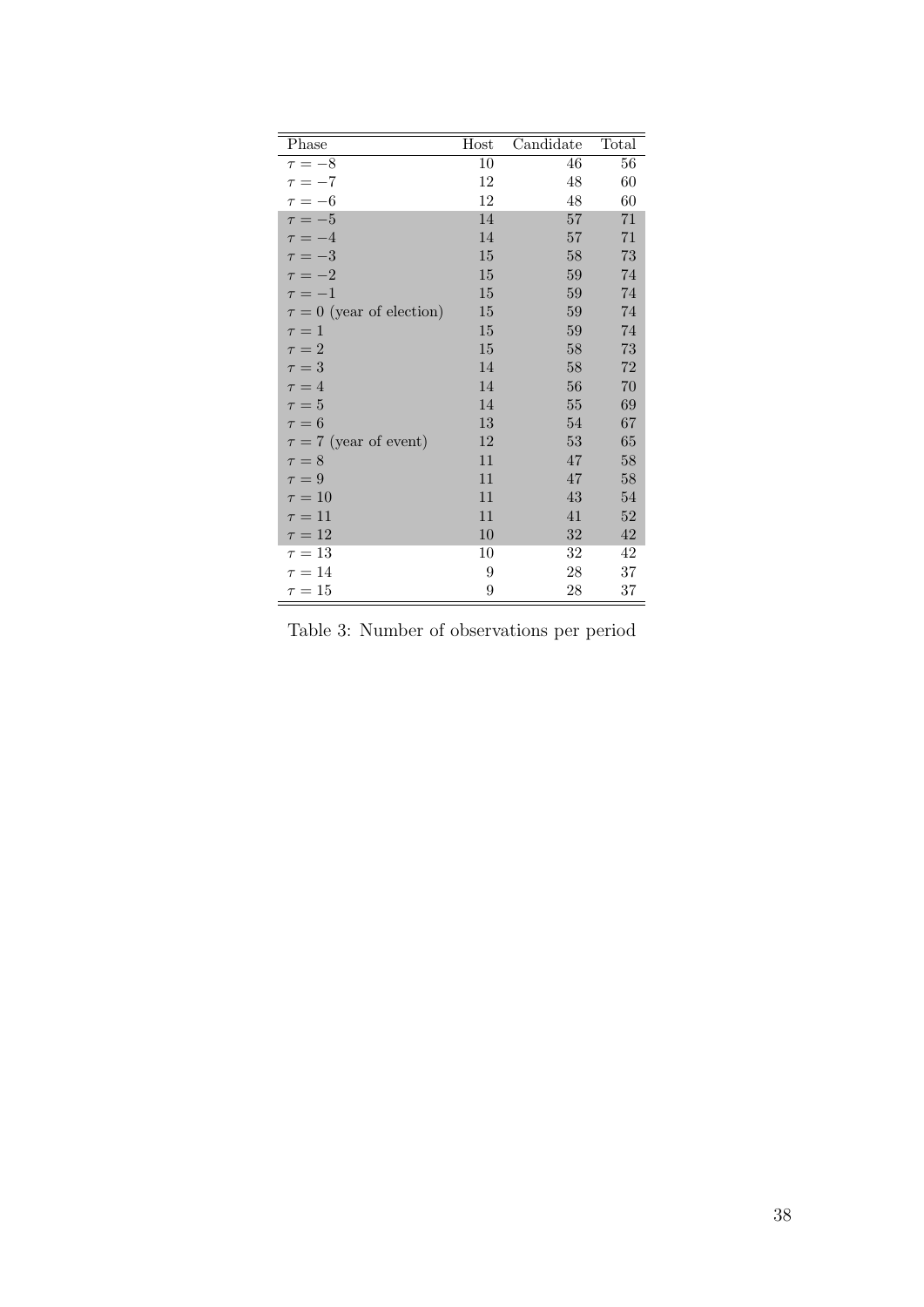|                             | $\overline{(1)}$ | $\overline{(2)}$ | $\overline{(3)}$ | $\overline{(4)}$ | $\overline{(5)}$ | $\overline{(6)}$ |
|-----------------------------|------------------|------------------|------------------|------------------|------------------|------------------|
|                             | All              | All              | Summer           | Summer           | Winter           | Winter           |
| $\tau_1$                    | $-0.513$         | $-0.310$         | $-1.321$         | $-1.100$         | 0.275            | 0.438            |
|                             | (0.803)          | (0.905)          | (0.933)          | (1.054)          | (1.208)          | (1.373)          |
| $\tau_2$                    | $-0.057$         | $-0.796$         | $-0.721$         | $-0.717$         | 0.344            | $-1.031$         |
|                             | (0.904)          | (0.839)          | (1.280)          | (1.539)          | (1.369)          | (0.955)          |
| $\tau_3$                    | 1.255            | $-0.336$         | 1.621            | $-0.391$         | 0.811            | $-0.455$         |
|                             | (1.320)          | (1.008)          | (2.423)          | (2.029)          | (1.383)          | (1.000)          |
| $\tau_4$                    | 1.836            | 0.393            | 3.094            | 1.455            | 0.699            | $-0.542$         |
|                             | (1.180)          | (0.866)          | (1.881)          | (1.396)          | (1.416)          | (1.092)          |
| $\tau_5$                    | 2.202            | 0.036            | 3.996            | 2.012            | 0.420            | $-1.921$         |
|                             | (1.554)          | (1.012)          | (2.301)          | (1.713)          | (2.106)          | (1.106)          |
| $\tau_6$                    | $3.690**$        | 1.453            | $4.924**$        | $3.317**$        | 2.109            | $-0.563$         |
|                             | (1.559)          | (1.036)          | (2.022)          | (1.641)          | (2.301)          | (1.007)          |
| $\tau_7$ (year of event)    | 2.992            | 0.440            | $5.572**$        | $3.553**$        | 0.608            | $-2.108$         |
|                             | (1.775)          | (1.223)          | (2.230)          | (1.617)          | (2.401)          | (1.239)          |
| $\tau_8$                    | 1.532            | $-0.689$         | 4.337            | 1.309            | $-1.182$         | $-2.426$         |
|                             | (1.900)          | (1.316)          | (3.051)          | (2.399)          | (1.585)          | (1.359)          |
| $\tau_9$                    | 2.281            | $-0.076$         | $5.920*$         | 2.790            | $-1.125$         | $-2.369$         |
|                             | (2.073)          | (1.468)          | (3.147)          | (2.444)          | (1.718)          | (1.517)          |
| $\tau_{10}$                 | 2.373            | $-0.025$         | $6.115*$         | 2.909            | $-1.118$         | $-2.362$         |
|                             | (2.166)          | (1.529)          | (3.288)          | (2.534)          | (1.852)          | (1.565)          |
| $\tau_{11}$                 | 3.621            | 1.275            | $7.001*$         | 3.747            | 0.535            | $-0.709$         |
|                             | (2.290)          | (1.824)          | (3.498)          | (3.209)          | (2.240)          | (1.996)          |
| $\tau_{12}$                 | 3.669            | 1.104            | 6.043            | 1.432            | 1.552            | $0.308\,$        |
|                             | (2.474)          | (1.938)          | (4.330)          | (3.791)          | (2.370)          | (2.108)          |
| Regional f.e.               | yes              | yes              | yes              | yes              | yes              | yes              |
| Phase f.e.                  | yes              | yes              | yes              | yes              | yes              | yes              |
| Year $\times$ Olympics f.e. | yes              | yes              | yes              | yes              | yes              | yes              |
| Additional controls         | yes              | yes              | yes              | yes              | yes              | yes              |
| Games excluded              |                  | Athens, Sochi    |                  | Athens           |                  | Sochi            |
| Observations                | 918              | 770              | 406              | 316              | 512              | 454              |
| $R^2$                       | 0.497            | 0.518            | 0.512            | 0.552            | 0.548            | 0.524            |
| Adj. $R^2$                  | 0.312            | 0.330            | $0.312\,$        | 0.341            | 0.374            | 0.336            |

Table 4: Dynamic treatment effects on pcGDP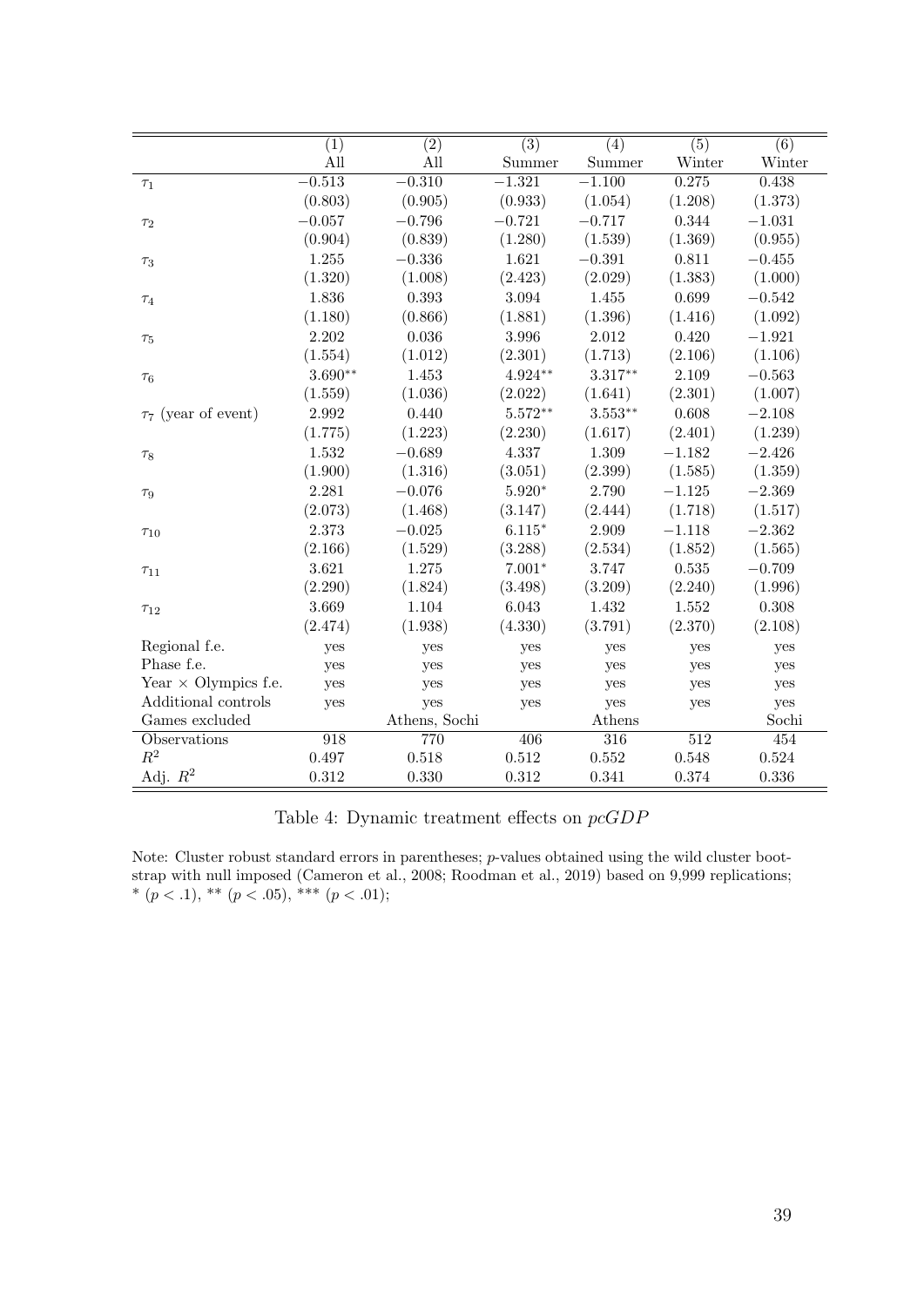|                             | $\overline{(1)}$ | $\overline{(2)}$ | $\overline{(3)}$ | $\overline{(4)}$ | $\overline{(5)}$ | $\overline{(6)}$ |
|-----------------------------|------------------|------------------|------------------|------------------|------------------|------------------|
|                             | All              | All              | Summer           | Summer           | Winter           | Winter           |
| $\tau_1$                    | $-0.586$         | $-0.404$         | $-1.357$         | $-1.142$         | 0.205            | 0.351            |
|                             | (0.800)          | (0.898)          | (1.035)          | (1.166)          | (1.150)          | (1.306)          |
| $\tau_2$                    | 0.024            | $-0.636$         | $-0.611$         | $-0.569$         | 0.353            | $-0.959$         |
|                             | (0.992)          | (1.007)          | (1.543)          | (1.808)          | (1.276)          | (0.879)          |
| $\tau_3$                    | 1.309            | $-0.171$         | 1.592            | $-0.277$         | 0.858            | $-0.344$         |
|                             | (1.424)          | (1.275)          | (2.676)          | (2.557)          | (1.290)          | (0.938)          |
| $\tau_4$                    | 2.067            | 0.759            | 3.412            | 1.967            | 0.774            | $-0.400$         |
|                             | (1.226)          | (1.095)          | (2.023)          | (1.894)          | (1.323)          | (1.034)          |
| $\tau_5$                    | 2.420            | 0.410            | $4.577*$         | 2.866            | 0.313            | $-2.011$         |
|                             | (1.512)          | (1.210)          | (2.037)          | (1.642)          | (2.024)          | (0.977)          |
| $\tau_6$                    | $4.004*$         | 1.946            | $5.562*$         | 4.216            | 1.911            | $-0.757$         |
|                             | (1.682)          | (1.531)          | (2.299)          | (2.376)          | (2.228)          | (0.825)          |
| $\tau_7$ (year of event)    | 3.597            | 1.282            | $6.984**$        | $5.474**$        | 0.394            | $-2.320*$        |
|                             | (1.881)          | (1.799)          | (2.062)          | (2.131)          | (2.315)          | (1.046)          |
| $\tau_8$                    | 2.226            | 0.205            | 5.961            | 3.653            | $-1.428$         | $-2.651*$        |
|                             | (2.010)          | (1.849)          | (2.642)          | (2.796)          | (1.434)          | (1.175)          |
| $\tau_9$                    | 3.066            | 0.922            | $7.689*$         | 5.325            | $-1.345$         | $-2.567$         |
|                             | (2.300)          | (2.189)          | (2.953)          | (3.294)          | (1.564)          | (1.340)          |
| $\tau_{10}$                 | 3.163            | 0.979            | $7.918*$         | 5.491            | $-1.360$         | $-2.583$         |
|                             | (2.342)          | (2.177)          | (2.937)          | (3.140)          | (1.726)          | (1.415)          |
| $\tau_{11}$                 | 4.507            | 2.387            | 9.004            | 6.642            | 0.267            | $-0.955$         |
|                             | (2.606)          | (2.607)          | (3.573)          | (4.336)          | (2.118)          | (1.862)          |
| $\tau_{12}$                 | 3.910            | 1.483            | 6.858            | 2.746            | 1.244            | 0.022            |
|                             | (2.455)          | (2.071)          | (3.940)          | (3.569)          | (2.268)          | (1.995)          |
| Regional f.e.               | yes              | yes              | yes              | yes              | yes              | yes              |
| Phase f.e.                  | yes              | yes              | yes              | yes              | yes              | yes              |
| Year $\times$ Olympics f.e. | yes              | yes              | yes              | yes              | yes              | yes              |
| Additional controls         | yes              | yes              | yes              | yes              | yes              | yes              |
| Games excluded              |                  | Athens, Sochi    |                  | Athens           |                  | Sochi            |
| Observations                | 1122             | 974              | $\overline{582}$ | 492              | 540              | 482              |
| $R^2$                       | 0.326            | 0.280            | 0.282            | 0.238            | 0.525            | 0.492            |
| Adj. $R^2$                  | 0.136            | 0.074            | 0.097            | 0.038            | 0.355            | 0.308            |

Table 5: Dynamic treatment effects using an extended set of control regions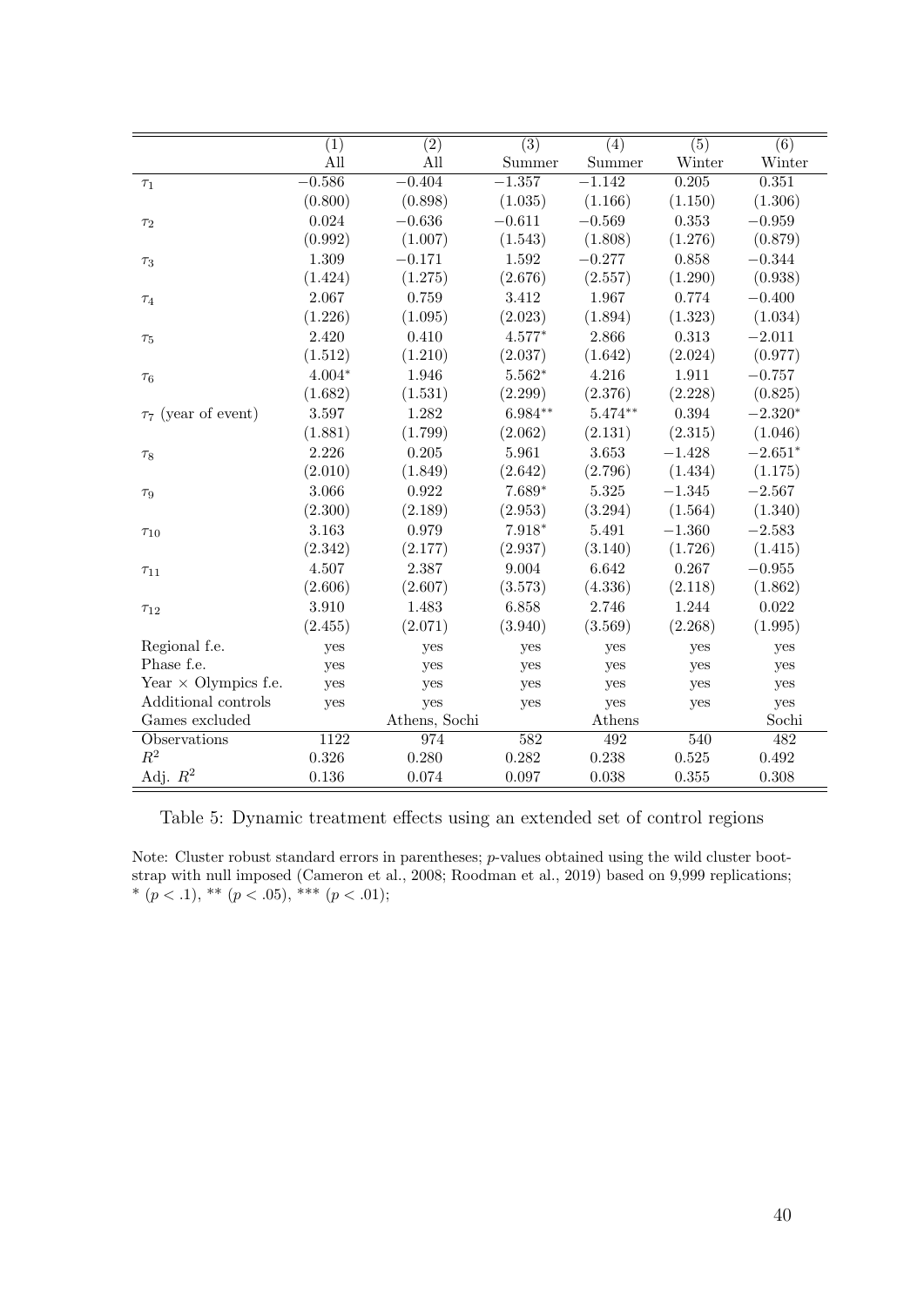|                             | $\overline{(1)}$ | $\overline{(2)}$ | $\overline{(3)}$ | $\overline{(4)}$ | $\overline{(5)}$ | $\overline{(6)}$ |
|-----------------------------|------------------|------------------|------------------|------------------|------------------|------------------|
|                             | All              | All              | Summer           | Summer           | Winter           | Winter           |
| $\tau_1$                    | $-1.641$         | $-0.964$         | $-2.139$         | $-1.570$         | $-1.024$         | $-0.324$         |
|                             | (1.166)          | (1.150)          | (1.307)          | (1.305)          | (1.870)          | (1.809)          |
| $\tau_2$                    | $-1.115$         | $-1.580$         | $-1.080$         | $-0.935$         | $-1.747$         | $-2.469$         |
|                             | (1.242)          | (1.279)          | (1.738)          | (2.044)          | (1.938)          | (1.815)          |
| $\tau_3$                    | 0.945            | $-1.201$         | 3.443            | $-0.610$         | $-1.592$         | $-1.983$         |
|                             | (2.323)          | (1.460)          | (4.078)          | (2.462)          | (2.202)          | (1.988)          |
| $\tau_4$                    | 1.654            | $-0.279$         | 5.317            | 1.784            | $-1.789$         | $-2.137$         |
|                             | (2.235)          | (1.449)          | (3.438)          | (1.717)          | (2.344)          | (2.241)          |
| $\tau_5$                    | 2.293            | $-0.888$         | 6.760            | 2.276            | $-2.609$         | $-4.285$         |
|                             | (2.812)          | (1.702)          | (4.397)          | (2.231)          | (2.719)          | (2.621)          |
| $\tau_6$                    | 4.084            | 0.785            | $8.114***$       | $4.165*$         | $-0.795$         | $-2.885$         |
|                             | (2.749)          | (1.793)          | (3.945)          | (2.164)          | (2.729)          | (2.487)          |
| $\tau_7$ (year of event)    | 3.391            | $-0.644$         | $9.550**$        | $4.379**$        | $-2.560$         | $-4.905$         |
|                             | (3.255)          | (2.071)          | (4.682)          | (1.862)          | (2.961)          | (2.782)          |
| $\tau_8$                    | 1.921            | $-2.212$         | 8.579            | 1.507            | $-4.588$         | $-5.404$         |
|                             | (3.856)          | (2.193)          | (6.074)          | (2.763)          | (2.856)          | (2.993)          |
| $\tau_9$                    | 3.297            | $-1.204$         | 11.188           | 3.536            | $-4.234$         | $-5.050$         |
|                             | (4.221)          | (2.395)          | (6.585)          | (3.074)          | (2.907)          | (3.048)          |
| $\tau_{10}$                 | 3.416            | $-1.206$         | $11.596*$        | 3.720            | $-4.355$         | $-5.171$         |
|                             | (4.323)          | (2.328)          | (6.786)          | (2.925)          | (2.744)          | (2.811)          |
| $\tau_{11}$                 | 5.307            | 0.733            | 13.197           | 5.196            | $-2.051$         | $-2.867$         |
|                             | (4.396)          | (2.654)          | (7.022)          | (4.184)          | (3.009)          | (3.100)          |
| $\tau_{12}$                 | 5.141            | $-0.042$         | 12.199           | 1.144            | $-0.923$         | $-1.739$         |
|                             | (4.787)          | (2.540)          | (8.907)          | (4.369)          | (3.054)          | (3.121)          |
| Regional f.e.               | yes              | yes              | yes              | yes              | yes              | yes              |
| Phase f.e.                  | yes              | yes              | yes              | yes              | yes              | yes              |
| Year $\times$ Olympics f.e. | yes              | yes              | yes              | yes              | yes              | yes              |
| Additional controls         | yes              | yes              | yes              | yes              | yes              | yes              |
| Games excluded              |                  | Athens, Sochi    |                  | Athens           |                  | Sochi            |
| Observations                | 918              | 770              | 406              | 316              | $\overline{512}$ | 454              |
| $R^2$                       | 0.432            | 0.498            | 0.473            | 0.559            | 0.518            | 0.496            |
| Adj. $R^2$                  | 0.223            | 0.303            | 0.256            | 0.351            | 0.332            | 0.297            |

Table 6: Dynamic treatment effects using  $\overline{p_{\mathcal{C}}GDP}$  instead of  $p_{\mathcal{C}}GDP$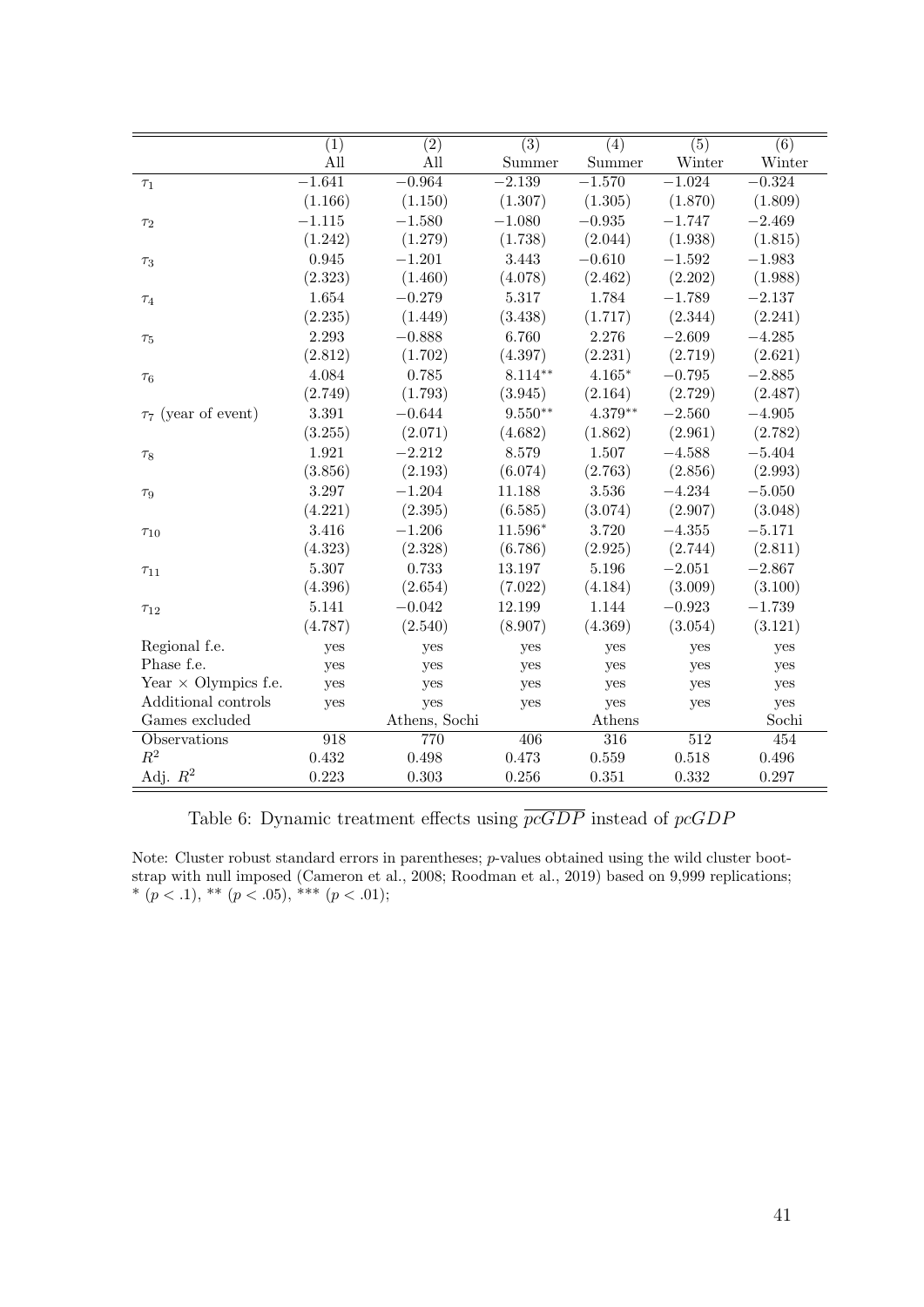|                             | $\overline{(1)}$ | $\overline{(2)}$ | $\overline{(3)}$ | $\overline{(4)}$ | $\overline{(5)}$ | $\overline{(6)}$ |
|-----------------------------|------------------|------------------|------------------|------------------|------------------|------------------|
|                             | All              | All              | Summer           | Summer           | Winter           | Winter           |
| $\tau_1$                    | $-0.742$         | $-0.840$         | $-1.826$         | $-1.298$         | 0.228            | $-0.533$         |
|                             | (0.862)          | (0.849)          | (1.101)          | (1.311)          | (1.296)          | (1.300)          |
| $\tau_2$                    | $-0.082$         | $-0.277$         | $-1.364$         | $-0.751$         | 0.938            | $-0.018$         |
|                             | (1.037)          | (1.017)          | (1.439)          | (1.873)          | (1.390)          | (1.267)          |
| $\tau_3$                    | $-0.313$         | $-0.939$         | $-1.553$         | $-1.641$         | 0.672            | $-0.498$         |
|                             | (1.182)          | (1.188)          | (2.043)          | (2.665)          | (1.220)          | (0.736)          |
| $\tau_4$                    | $-0.829$         | $-1.560$         | $-1.938$         | $-2.290$         | 0.044            | $-1.097$         |
|                             | (1.138)          | (1.151)          | (2.056)          | (2.622)          | (1.179)          | (0.766)          |
| $\tau_5$                    | $-1.271$         | $-1.937$         | $-2.135$         | $-2.705$         | $-0.607$         | $-1.444**$       |
|                             | (1.348)          | (1.512)          | (2.783)          | (3.563)          | (0.953)          | (0.647)          |
| $\tau_6$                    | $-0.501$         | $-0.720$         | $-1.276$         | $-1.390$         | 0.143            | $-0.223$         |
|                             | (1.204)          | (1.418)          | (2.485)          | (3.221)          | (0.883)          | (0.975)          |
| $\tau_7$ (year of event)    | $-1.141$         | $-1.364$         | $-2.592$         | $-3.246$         | 0.083            | 0.093            |
|                             | (1.146)          | (1.398)          | (2.214)          | (2.686)          | (0.765)          | (0.954)          |
| $\tau_8$                    | $-1.232$         | $-1.596$         | $-3.759$         | $-4.731$         | 0.574            | 0.308            |
|                             | (1.458)          | (1.805)          | (2.797)          | (3.697)          | (1.123)          | (1.342)          |
| $\tau_9$                    | $-2.159$         | $-2.730$         | $-4.288$         | $-5.570$         | $-0.624$         | $-1.001$         |
|                             | (1.429)          | (1.705)          | (3.113)          | (4.019)          | (0.939)          | (1.037)          |
| $\tau_{10}$                 | $-2.703$         | $-3.231$         | $-5.173$         | $-6.768$         | $-0.705$         | $-1.091$         |
|                             | (1.731)          | (1.977)          | (3.264)          | (4.167)          | (1.777)          | (1.789)          |
| $\tau_{11}$                 | $-3.093$         | $-3.498$         | $-5.980$         | $-7.441$         | $-0.808$         | $-1.194$         |
|                             | (1.949)          | (2.255)          | (3.700)          | (4.996)          | (1.974)          | (1.983)          |
| $\tau_{12}$                 | $-2.816$         | $-3.229$         | $-6.373$         | $-8.874$         | $-0.508$         | $-0.894$         |
|                             | (2.086)          | (2.485)          | (4.134)          | (6.099)          | (2.214)          | (2.218)          |
| Regional f.e.               | yes              | yes              | yes              | yes              | yes              | yes              |
| Phase f.e.                  | yes              | yes              | yes              | yes              | yes              | yes              |
| Year $\times$ Olympics f.e. | yes              | yes              | yes              | yes              | yes              | yes              |
| Additional controls         | yes              | yes              | yes              | yes              | yes              | yes              |
| Games excluded              |                  | Athens, Sochi    |                  | Athens           |                  | Sochi            |
| Observations                | 679              | 562              | 299              | 227              | 380              | 335              |
| $R^2$                       | 0.564            | 0.590            | 0.527            | 0.606            | 0.653            | 0.631            |
| Adj. $R^2$                  | 0.319            | 0.339            | 0.221            | 0.293            | 0.452            | 0.410            |

Table 7: Placebo test with runner-up region as treated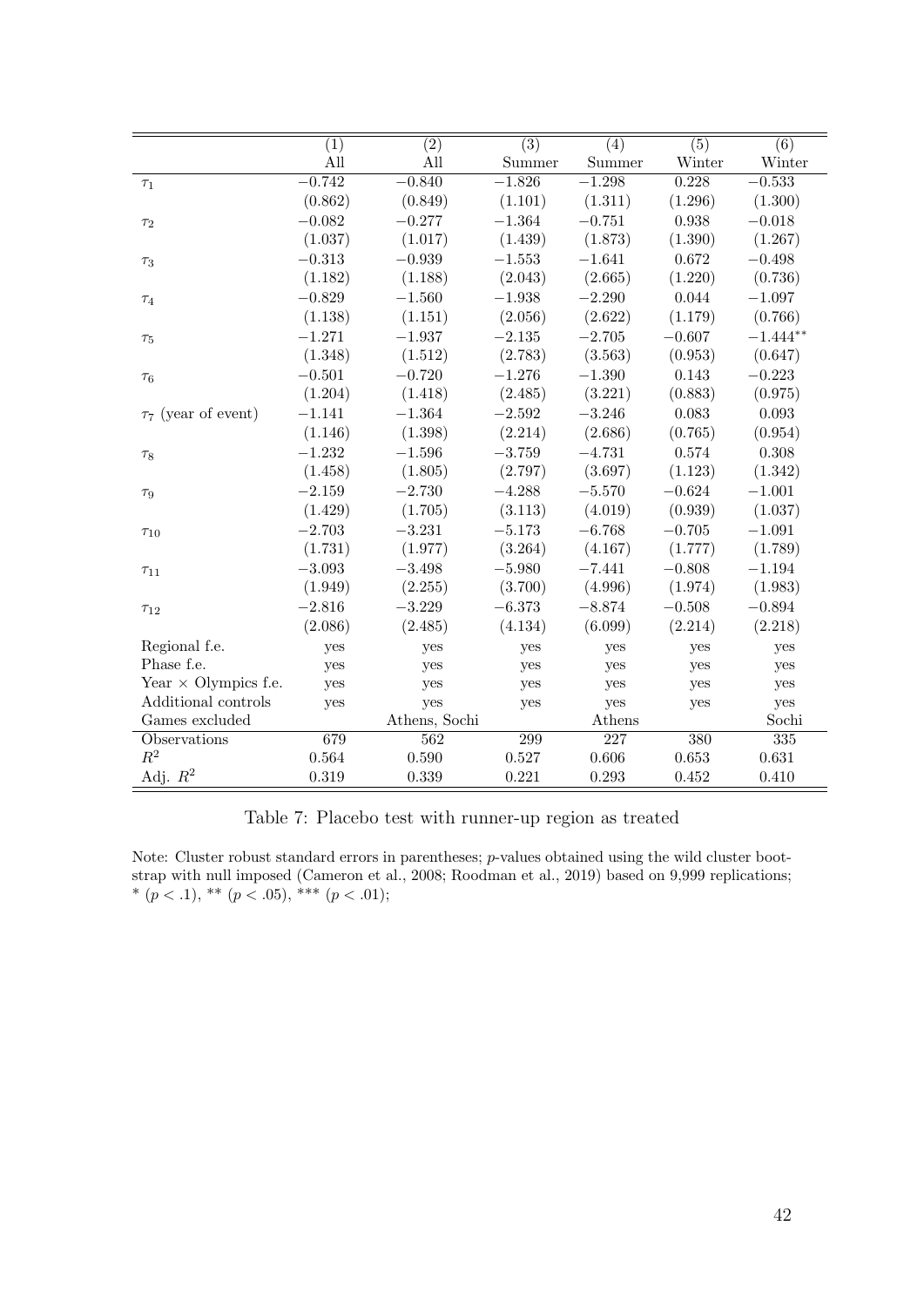|                               | $\left(1\right)$ | $\left( 2\right)$ | $\left( 3\right)$ | (4)       | (5)      | $\left( 6\right)$ |
|-------------------------------|------------------|-------------------|-------------------|-----------|----------|-------------------|
|                               | All              | All               | Summer            | Summer    | Winter   | Winter            |
| $\tau_1$ to $\tau_6$          | 0.717            | $-0.457$          | 3.405             | 0.639     | $-0.419$ | $-0.723$          |
|                               | (1.606)          | (1.252)           | (2.684)           | (1.532)   | (2.038)  | (2.055)           |
| $\tau_7$ to $\tau_{12}$       | 4.386            | $-0.231$          | $11.40*$          | $4.449**$ | $-3.895$ | $-4.047$          |
|                               | (3.845)          | (2.109)           | (5.728)           | (1.986)   | (2.649)  | (2.742)           |
| Regional f.e.                 | yes              | yes               | yes               | yes       | yes      | yes               |
| Aggr. phase f.e.              | yes              | yes               | yes               | yes       | yes      | yes               |
| Aggr. year $\times$ Oly. f.e. | yes              | yes               | yes               | yes       | yes      | yes               |
| Additional controls           | yes              | yes               | yes               | yes       | yes      | yes               |
| Games excluded                |                  | Athens, Sochi     |                   | Athens    |          | Sochi             |
| Observations                  | 162              | 135               | 74                | 59        | 88       | 76                |
| $R^2$                         | 0.585            | 0.691             | 0.667             | 0.800     | 0.666    | 0.600             |
| Adjusted $R^2$                | 0.456            | 0.586             | 0.542             | 0.710     | 0.553    | 0.464             |

Table 8: Treatment effects on pcGDP in aggregated 6-year periods

Note: Cluster robust standard errors in parentheses; \*  $(p < .1)$ , \*\*  $(p < .05)$ , \*\*\*  $(p < .01)$ ; Aggr. year denotes median calender year of each aggregated phase; Phases here denote the aggregated periods  $\tau_1$  to  $\tau_6$  and  $\tau_7$  to  $\tau_{12}$  (with  $\tau_{-5}$  to  $\tau_0$  as a reference);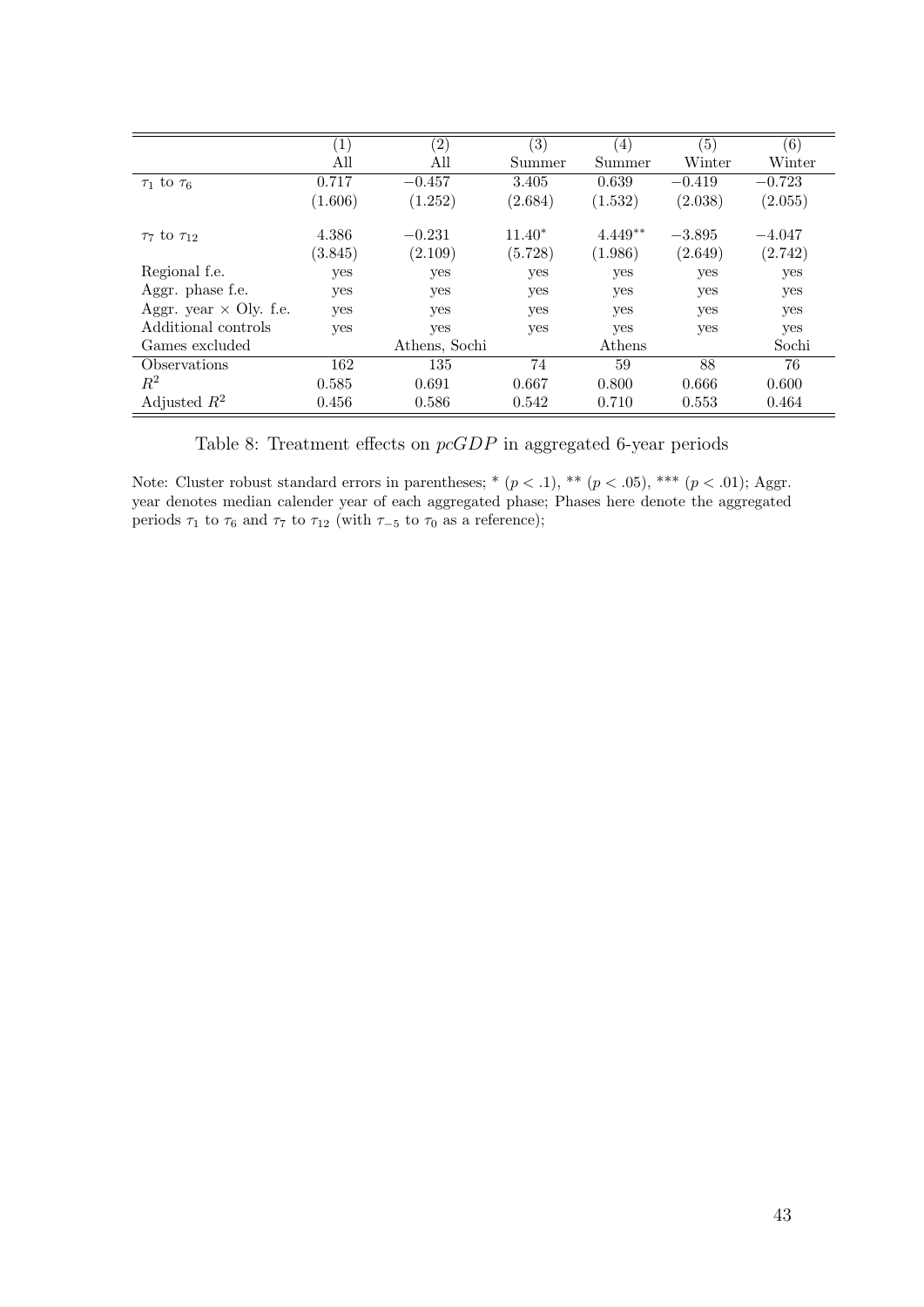| Winter Games     | Code                  | Region Name                      | Status       | Summer Games     | Code              | Region Name         | Status       |
|------------------|-----------------------|----------------------------------|--------------|------------------|-------------------|---------------------|--------------|
| Albertville 1992 | FR7                   | Centre-Est                       | Host         | Barcelona 1992   | ES5               | Este                | Host         |
|                  | SE <sub>3</sub>       | Sverige<br>Norra                 | Candidate    |                  | FRI               | Region parisienne   | Candidate    |
|                  | HH                    | Nord-est                         | Candidate    |                  | <b>UKG</b>        | West Midlands       | Candidate    |
|                  | US02                  | Alaska                           | Candidate    |                  | NL3               | West Nederland      | Candidate    |
|                  | DE2                   | Bayern                           | Candidate    | Atlanta 1996     | US13              | Georgia             | Host         |
| Lillehammer 1994 | NOO2 <sup>a</sup>     | Hedmark og Oppland <sup>a)</sup> | Host         |                  | ŪЮ                | North West          | Candidate    |
|                  | SE3                   | Norra Sverige                    | Candidate    | $Sy$ dney $2000$ | AU1               | New South Wales     | Host         |
|                  | US02                  | Alaska                           | Candidate    |                  | <b>CIXL</b>       | North West          | Candidate    |
| Nagano 1998      | $_{\rm JES}^{\rm DC}$ | Kita-Kanto, Koshin               | Host         |                  | DE3               | Berlin              | Candidate    |
|                  |                       | Sverige<br>Norra                 | Candidate    | $A$ thens $2004$ | EL <sub>3</sub>   | Attiki              | Host         |
|                  |                       | $\mathbb O$<br>Norest            | Candidate    |                  | Ë                 | Centro              | Candidate    |
| Saltlake 2002    | ES2<br>US49<br>SE3    | $Utah  Noria$                    | Host         |                  | SE1               | Ostra Sverige       | Candidate    |
|                  |                       | Sverige                          | Candidate    |                  | ES6               | $\sin$              | Applicant    |
|                  | CAA24                 | Quebec                           | Candidate    |                  | FR3               | Nord                | Applicant    |
|                  | $\mathrm{AT}2$        | Suedoesterreich                  | Applicant    | London 2012      | LМ                | London              | Host         |
|                  | $_{\rm H2}^{\rm E2}$  | Noreste                          | Applicant    |                  | FRI               | Region parisienne   | Candidate    |
|                  |                       | Nord-est                         | Applicant    |                  | ES3               | Comunidad de Madrid | Candidate    |
|                  | SK04                  | Vychodne Slovensko               | Applicant    |                  | US36              | New York            | Candidate    |
| Torino 2006      | LLC                   | Nord-ovest                       | Host         |                  | RU18              | Moskwa              | Candidate    |
|                  | AT2                   | Suedoesterreich                  | Applicant    |                  | DED               | Sachsen             | Applicant    |
|                  | FIIB <sub>p</sub>     | Helsinki-Uusimaa <sup>b)</sup>   | Applicant    |                  | DE1               | Baden-Wuerttemberg  | National bid |
|                  | $_{\rm PL2}$          | Region Poludniowy                | Applicant    |                  | DE6               | Hamburg             | National bid |
|                  | SK04 <sup>c)</sup>    | Vychodne Slovensko <sup>c)</sup> | Applicant    |                  | DE7               | Hessen              | National bid |
|                  | AT3                   | Westoesterreich                  | National bid |                  | DEA               | Nordrhein-Westfalen | National bid |
| Vancouver 2010   | CAS9                  | British Columbia                 | Host         |                  | ES <sub>6</sub>   | $\sin$              | National bid |
|                  | $\mathrm{AT3}$        | Westoesterreich                  | Candidate    |                  | <b>BR20</b>       | Sao Paulo           | National bid |
|                  | ES2<br>CA24           | Noreste                          | Applicant    |                  | US06              | California          | National bid |
|                  |                       | Quebec                           | National bid | Rio 2016         | BR19              | Rio De Janeiro      | Host         |
|                  | CA48                  | Alberta                          | National bid |                  | ES3               | Comunidad de Madrid | Candidate    |
| Sochi 2014       | RU <sub>32</sub>      | Krasnodar Krai                   | Host         |                  | US17              | llinois             | Candidate    |
|                  | AT3                   | Westoesterreich                  | Candidate    |                  | CZ01 <sup>d</sup> | $\rm Praha^d$       | Applicant    |
|                  | BG4                   | Yugozapaden & Yuzhen tsentralen  | Applicant    |                  | <b>US06</b>       | California          | National bid |
|                  | ES2                   | Noreste                          | Applicant    |                  | US42              | Pennsylvania        | National bid |
| Pyeongchang 2018 | KR <sub>06</sub>      | Gangwon-do                       | Host         |                  | US48              | Texas               | National bid |
|                  | DE2                   | Bayern                           | Candidate    |                  | JPJ               | Kyushu, Okinawa     | National bid |
|                  | FR8                   | Mediterranee                     | National bid | Tokio 2020       | <b>Gdf</b>        | Minami-Kanto        | Host         |
|                  |                       |                                  |              |                  | <b>TRI</b>        | istanbul Bolgesi    | Candidate    |
|                  |                       |                                  |              |                  | ES3               | Comunidad de Madrid | Candidate    |
|                  |                       |                                  |              |                  | Ë                 | Centro              | Withdrawn    |

Table A1: Host and control regions by Olympic Games Table A1: Host and control regions by Olympic Games Note: Candidate...applications shortlisted by IOC; Applicant...applications not shortlisted by IOC; Withdrawn...Application withdrawn by applicant;<br>National bid...regions losing national bid prior to official application b with missing or insufficient data on regional  $pGDP$ , iii) losers of national bids in host country; Candidate regions sorted by their final ranking in the host city election; <sup>a)</sup>Including regions NO01 (Oslo og Akershus), Note: Candidate. . . applications shortlisted by IOC; Applicant. . . applications not shortlisted by IOC; Withdrawn. . . Application withdrawn by applicant; National bid. . . regions losing national bid prior to official application by National Olympic Committee; Excluded regions: i) Later Olympic hosts, ii) regions with missing or insufficient data on regional pcGDP, iii) losers of national bids in host country; Candidate regions sorted by their final ranking in the host city election; a)Including regions NO01 (Oslo og Akershus), NO03 (Sør-Østlandet), NO05 (Vestlandet), NO06 (Trøndelag); b)Including region FI1C (Etelae-Suomi) c)Including region SK03 (Stredne Slovensko) d)Including region CZ02 (Stredni Cechy).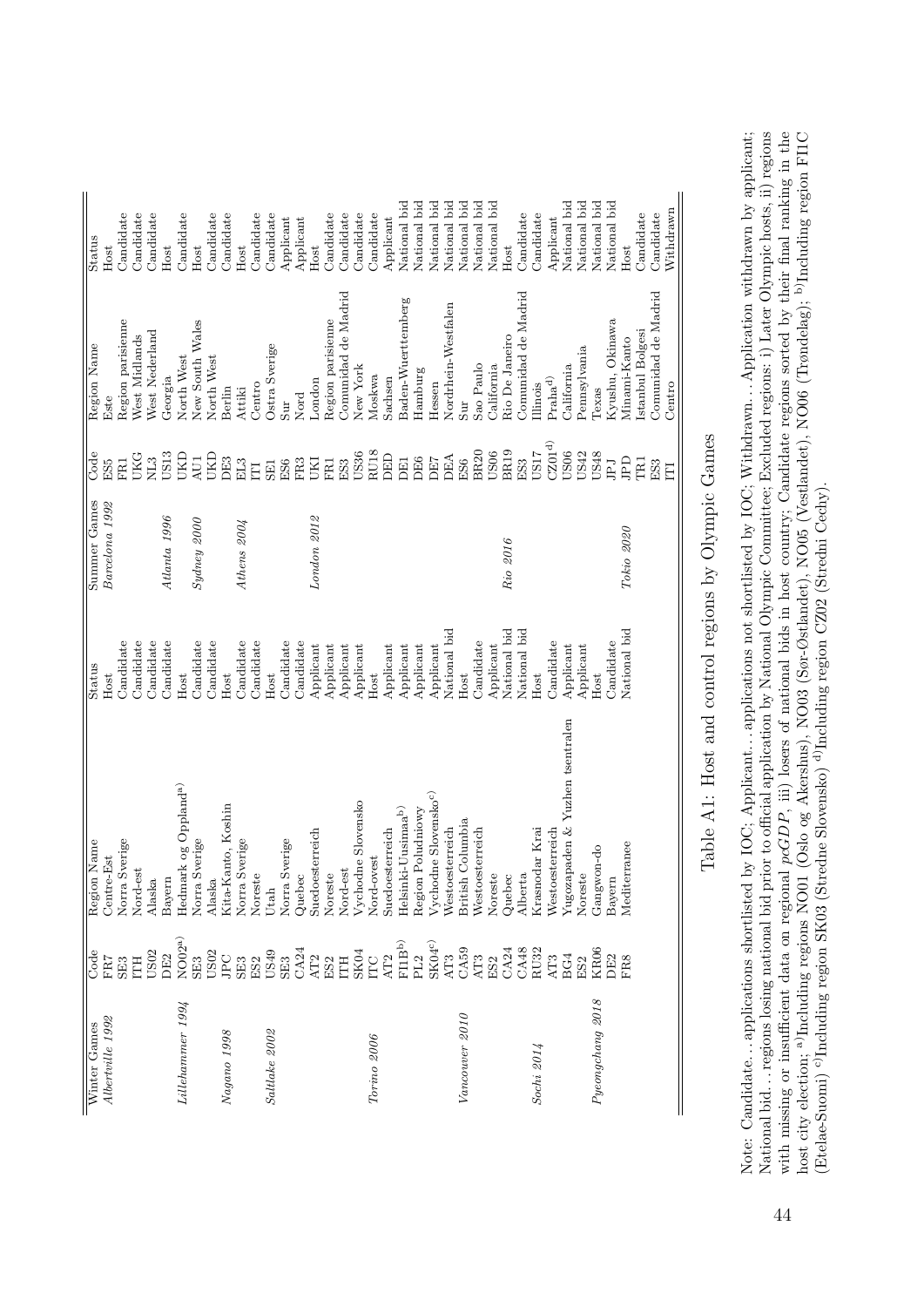|                             | (1)       | $\overline{(2)}$ | $\overline{(3)}$ | $\overline{(4)}$ | $\overline{(5)}$ | $\overline{(6)}$ |
|-----------------------------|-----------|------------------|------------------|------------------|------------------|------------------|
|                             | All       | All              | Summer           | Summer           | Winter           | Winter           |
| $\tau_{-5}$                 | 1.628     | 0.874            | 1.667            | 1.798            | 1.420            | 0.051            |
|                             | (1.247)   | (1.275)          | (1.376)          | (1.744)          | (2.006)          | (1.761)          |
| $\tau_{-4}$                 | 1.536     | 1.035            | 1.840            | 1.435            | 1.122            | 0.595            |
|                             | (0.926)   | (1.009)          | (1.245)          | (1.467)          | (1.309)          | (1.362)          |
| $\tau_{-3}$                 | 1.370     | 1.126            | $2.000\,$        | 1.690            | 0.777            | 0.616            |
|                             | (0.958)   | (1.106)          | (1.387)          | (1.701)          | (1.317)          | (1.493)          |
| $\tau_{-2}$                 | $-0.301$  | $-0.563$         | $-0.220$         | $-1.371$         | $-0.375$         | 0.141            |
|                             | (0.846)   | (0.784)          | (1.536)          | (1.382)          | (0.908)          | (0.855)          |
| $\tau_{-1}$                 | $-0.670$  | $-0.606$         | $-0.934$         | $-1.288$         | $-0.433$         | $-0.010$         |
|                             | (0.526)   | (0.568)          | (0.770)          | (0.824)          | (0.749)          | (0.751)          |
|                             |           |                  |                  |                  |                  |                  |
|                             |           |                  |                  |                  |                  |                  |
| $\tau_1$                    | 0.053     | $-0.021$         | $-0.660$         | $-0.815$         | 0.694            | 0.671            |
|                             | (0.496)   | (0.584)          | (0.745)          | (0.886)          | (0.554)          | (0.644)          |
| $\tau_2$                    | $0.506\,$ | $-0.510$         | $-0.063$         | $-0.435$         | 0.762            | $-0.798$         |
|                             | (0.830)   | (0.695)          | (1.011)          | (1.175)          | (1.464)          | (1.037)          |
| $\tau_3$                    | 1.817     | $-0.051$         | 2.274            | $-0.120$         | $1.230\,$        | $-0.222$         |
|                             | (1.398)   | (0.902)          | (2.667)          | (1.886)          | (1.391)          | (0.957)          |
| $\tau_4$                    | $2.398*$  | 0.678            | $3.747*$         | 1.726            | 1.117            | $-0.310$         |
|                             | (1.272)   | (0.780)          | (2.211)          | (1.397)          | (1.390)          | (0.988)          |
| $\tau_5$                    | 2.763     | 0.319            | 4.649            | 2.283            | 0.839            | $-1.689*$        |
|                             | (1.722)   | (1.033)          | (2.748)          | (1.987)          | (2.180)          | (0.926)          |
|                             | $4.250**$ | $1.735*$         | $5.577**$        | $3.588**$        | 2.527            | $-0.331$         |
| $\tau_6$                    | (1.737)   |                  | (2.356)          | (1.699)          | (2.503)          | (1.137)          |
|                             |           | (1.077)          |                  |                  |                  |                  |
| $\tau_7$ (year of event)    | $3.550\,$ | 0.720            | $6.217**$        | $3.809**$        | 1.026            | $-1.876$         |
|                             | (1.944)   | (1.197)          | (2.685)          | (1.825)          | (2.526)          | (1.112)          |
| $\tau_8$                    | 2.086     | $-0.411$         | 4.975            | 1.549            | $-0.764$         | $-2.193$         |
|                             | (2.048)   | (1.260)          | (3.482)          | (2.434)          | (1.574)          | (1.290)          |
| $\tau_9$                    | $2.835\,$ | 0.202            | $6.557*$         | 3.030            | $-0.707$         | $-2.137$         |
|                             | (2.204)   | (1.374)          | (3.571)          | (2.448)          | (1.646)          | (1.368)          |
| $\tau_{10}$                 | 2.928     | 0.254            | $6.753*$         | 3.149            | $-0.699$         | $-2.129$         |
|                             | (2.279)   | (1.406)          | (3.735)          | (2.613)          | (1.660)          | (1.225)          |
| $\tau_{11}$                 | $4.175*$  | 1.554            | $7.638*$         | $3.985\,$        | 0.953            | $-0.477$         |
|                             | (2.345)   | (1.635)          | (3.855)          | (3.157)          | (1.975)          | (1.583)          |
| $\tau_{12}$                 | 4.221     | 1.381            | 6.669            | 1.647            | 1.970            | 0.540            |
|                             | (2.521)   | (1.732)          | (4.685)          | (3.681)          | (2.127)          | (1.734)          |
| Regional f.e.               | yes       | yes              | yes              | yes              | yes              | yes              |
| Phase f.e.                  | yes       | yes              | yes              | yes              | yes              | yes              |
| Year $\times$ Olympics f.e. | yes       | yes              | yes              | yes              | yes              | yes              |
| Additional controls         | yes       | yes              | yes              | yes              | yes              | yes              |
| Games excluded              |           | Athens, Sochi    |                  | Athens           |                  | Sochi            |
| $F$ -test pre trends        | 1.183     | 0.630            | 1.514            | 1.379            | 0.398            | 0.413            |
| $p$ -value                  | 0.475     | 0.786            | 0.550            | 0.587            | 0.952            | 0.948            |
| Observations                | 918       | 770              | 406              | 316              | 512              | 454              |
| $R^2$                       | 0.503     | 0.522            | 0.520            | 0.564            | 0.553            | 0.525            |
| Adj. $R^2$                  | $0.316\,$ | 0.331            | 0.310            | 0.343            | 0.373            | 0.327            |
|                             |           |                  |                  |                  |                  |                  |

# Table A2: Treatment effects on pcGDP including pre-trends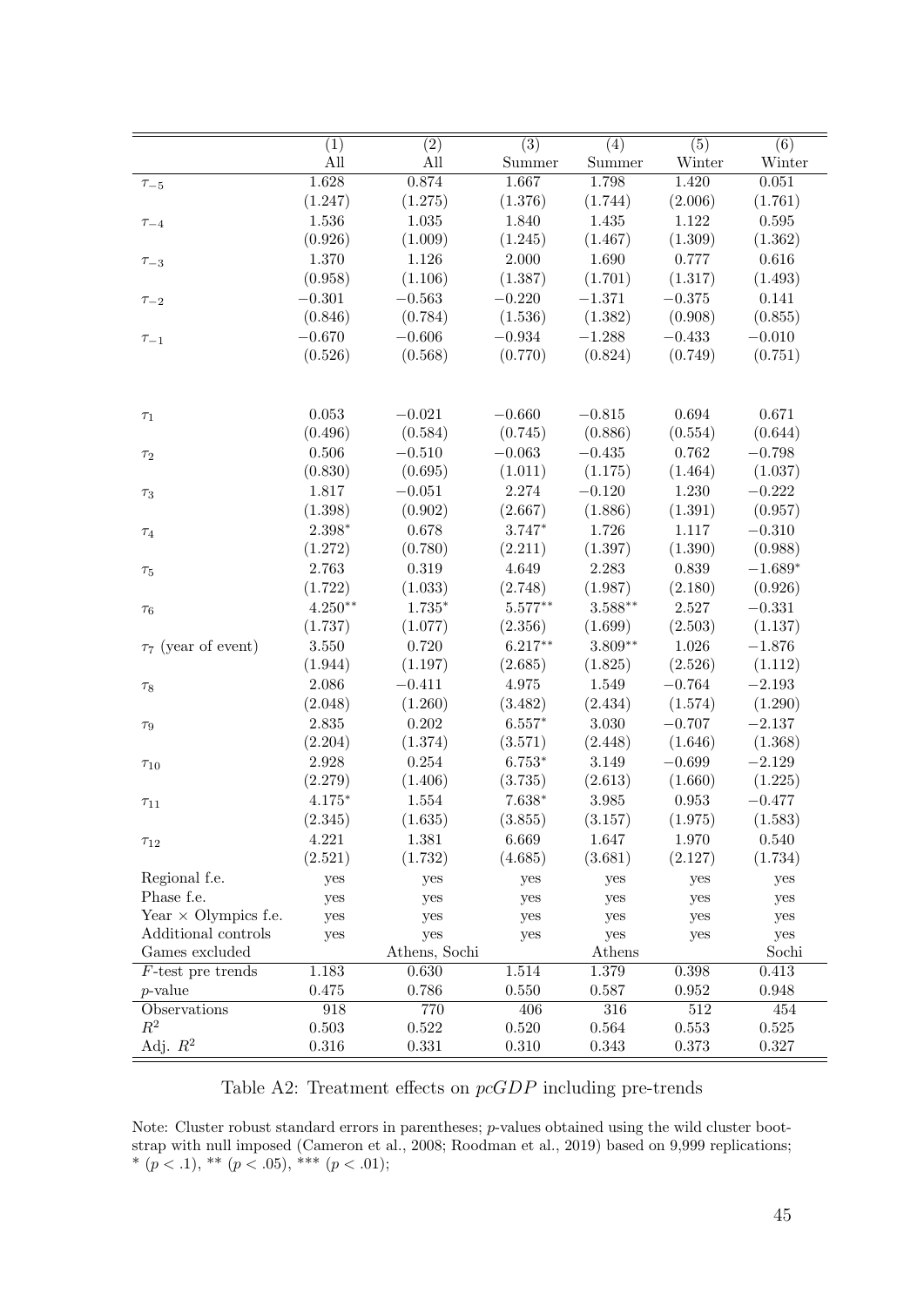|                             |                         |                         | $\overline{(3)}$ |                            |                            | $\overline{(6)}$ |
|-----------------------------|-------------------------|-------------------------|------------------|----------------------------|----------------------------|------------------|
|                             | $\overline{(1)}$<br>All | $\overline{(2)}$<br>All | Summer           | $\overline{(4)}$<br>Summer | $\overline{(5)}$<br>Winter | Winter           |
|                             | 0.403                   | 0.187                   | 0.186            | 0.156                      | 0.511                      | 0.201            |
| $\tau_{-5}$                 | (0.301)                 | (0.237)                 | (0.247)          | (0.269)                    | (0.514)                    | (0.370)          |
|                             | 0.390                   | 0.140                   | 0.249            | $\,0.035\,$                | 0.440                      | 0.208            |
| $\tau_{-4}$                 | (0.266)                 | (0.192)                 | (0.327)          |                            | (0.402)                    | (0.282)          |
|                             |                         |                         |                  | (0.264)                    |                            |                  |
| $\tau_{-3}$                 | 0.360                   | $\,0.164\,$             | 0.327            | 0.131                      | 0.373                      | $0.190\,$        |
|                             | (0.223)                 | (0.182)                 | (0.298)          | (0.275)                    | (0.337)                    | (0.259)          |
| $\tau_{-2}$                 | 0.301                   | 0.064                   | 0.336            | $-0.016$                   | 0.269                      | $0.134\,$        |
|                             | (0.213)                 | (0.127)                 | (0.367)          | (0.201)                    | (0.254)                    | (0.163)          |
| $\tau_{-1}$                 | 0.055                   | $-0.019$                | $-0.028$         | $-0.127$                   | $0.130\,$                  | $0.075\,$        |
|                             | (0.098)                 | (0.090)                 | (0.131)          | (0.101)                    | (0.147)                    | (0.136)          |
|                             |                         |                         |                  |                            |                            |                  |
|                             |                         |                         |                  |                            |                            |                  |
| $\tau_1$                    | $-0.057$                | $-0.073$                | $-0.141$         | $-0.191$                   | 0.019                      | $0.030\,$        |
|                             | (0.063)                 | (0.071)                 | (0.105)          | (0.109)                    | (0.063)                    | (0.070)          |
| $\tau_2$                    | 0.017                   | $-0.095$                | 0.088            | $-0.040$                   | $-0.168$                   | $-0.174$         |
|                             | (0.135)                 | (0.119)                 | (0.189)          | (0.183)                    | (0.193)                    | (0.186)          |
| $\tau_3$                    | 0.327                   | $-0.083$                | 0.851            | $-0.033$                   | $-0.200$                   | $-0.146$         |
|                             | (0.424)                 | (0.139)                 | (0.817)          | (0.263)                    | (0.228)                    | (0.187)          |
| $\tau_4$                    | 0.385                   | $0.009\,$               | 0.968            | 0.132                      | $-0.186$                   | $-0.108$         |
|                             | (0.411)                 | (0.129)                 | (0.765)          | (0.209)                    | (0.244)                    | (0.198)          |
| $\tau_5$                    | 0.493                   | $-0.005$                | 1.155            | 0.201                      | $-0.300$                   | $-0.271$         |
|                             | (0.493)                 | (0.151)                 | (0.876)          | (0.246)                    | (0.239)                    | (0.218)          |
| $\tau_6$                    | 0.748                   | $0.261\,$               | 1.330            | 0.417                      | $\,0.012\,$                | $0.065\,$        |
|                             | (0.502)                 | (0.209)                 | (0.855)          | (0.327)                    | (0.288)                    | (0.290)          |
| $\tau_7$ (year of event)    | 0.788                   | 0.206                   | $1.728**$        | $0.621**$                  | $-0.135\,$                 | $-0.130$         |
|                             | (0.573)                 | (0.228)                 | (0.980)          | (0.289)                    | (0.278)                    | (0.306)          |
| $\tau_8$                    | 0.787                   | $0.051\,$               | 1.662            | 0.241                      | $-0.115$                   | $-0.144$         |
|                             | (0.669)                 | (0.271)                 | (1.216)          | (0.487)                    | (0.330)                    | (0.343)          |
| $\tau_9$                    | 0.979                   | 0.174                   | 1.999            | 0.446                      | $-0.043$                   | $-0.072$         |
|                             | (0.738)                 | (0.307)                 | (1.345)          | (0.615)                    | (0.315)                    | (0.326)          |
| $\tau_{10}$                 | 1.045                   | 0.232                   | 2.079            | $0.508\,$                  | $0.011\,$                  | $-0.017$         |
|                             | (0.755)                 | (0.332)                 | (1.358)          | (0.621)                    | (0.356)                    | (0.370)          |
| $\tau_{11}$                 | 1.259                   | 0.449                   | 2.188            | 0.566                      | $0.325\,$                  | $0.296\,$        |
|                             | (0.773)                 | (0.398)                 | (1.434)          | (0.810)                    | (0.426)                    | (0.438)          |
|                             | 1.166                   | 0.275                   | 1.860            | $-0.291$                   | 0.471                      | 0.442            |
| $\tau_{12}$                 | (0.847)                 | (0.432)                 | (1.792)          | (0.904)                    | (0.456)                    | (0.467)          |
| Regional f.e.               | yes                     |                         |                  |                            |                            |                  |
| Phase f.e.                  |                         | yes                     | yes              | yes                        | yes                        | yes              |
| Year $\times$ Olympics f.e. | yes                     | yes<br>yes              | yes              | yes                        | yes                        | yes              |
| Additional controls         | yes<br>yes              | yes                     | yes<br>yes       | yes<br>yes                 | yes<br>yes                 | yes<br>yes       |
| Games excluded              |                         | Athens, Sochi           |                  | Athens                     |                            | Sochi            |
| $F$ -test pre trends        | 0.933                   | 0.462                   | 1.897            | 3.053                      | 0.303                      | 0.323            |
| $p$ -value                  | 0.533                   | 0.842                   | 0.338            | 0.160                      | 0.933                      | 0.935            |
| Observations                | 918                     | 770                     | 406              | 316                        | $512\,$                    | 454              |
| $R^2$                       | 0.372                   | 0.419                   | 0.448            | 0.542                      | 0.392                      | 0.383            |
| Adj. $R^2$                  | 0.136                   | 0.186                   | 0.208            | 0.309                      | 0.146                      | 0.126            |
|                             |                         |                         |                  |                            |                            |                  |

Table A3: Treatment effects on share in national GDP including pre-trends